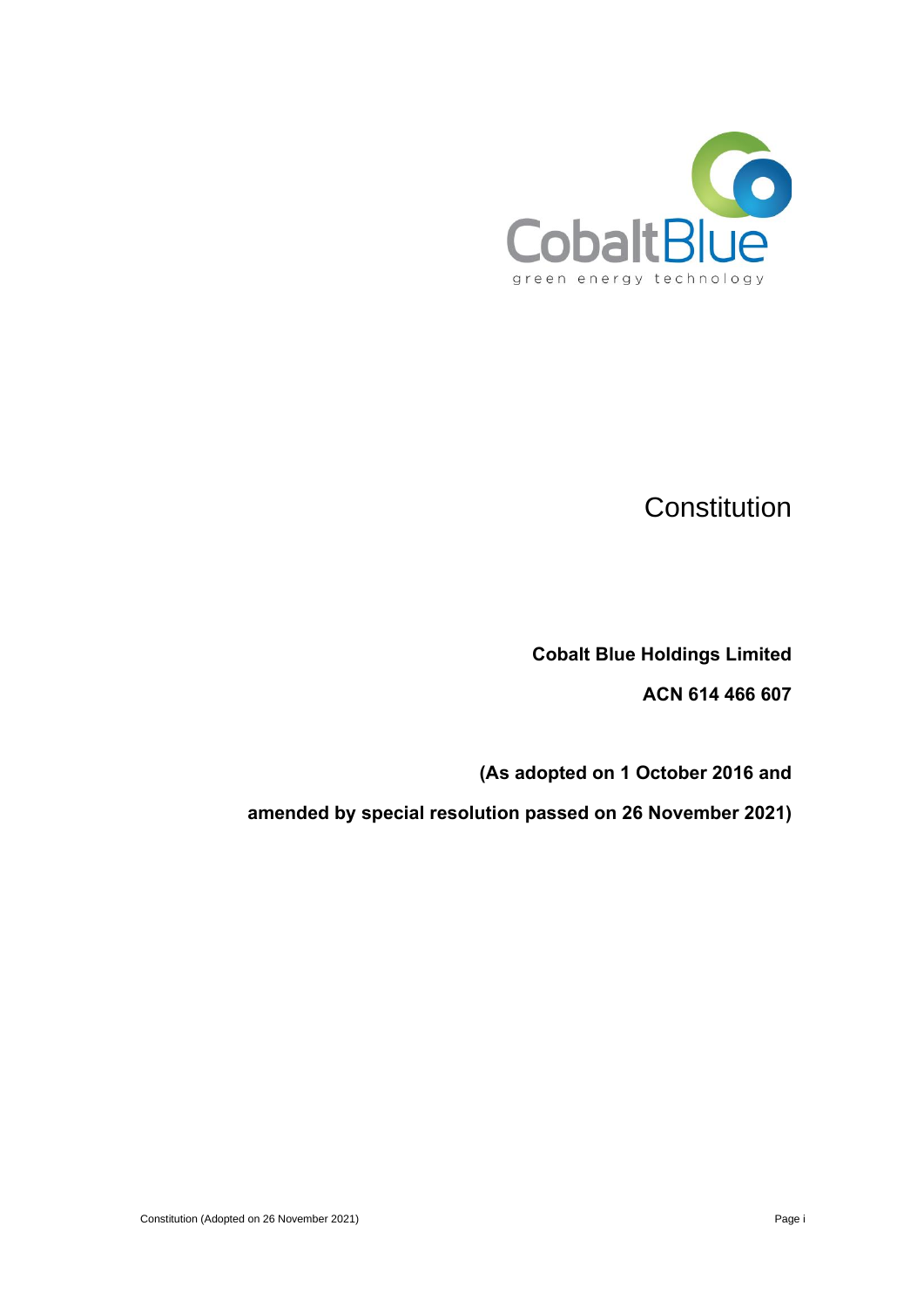# Table of contents

| 1. |                  | Preliminary                                     | 1              |
|----|------------------|-------------------------------------------------|----------------|
|    | 1.1              | Company status and replaceable rules            | 1              |
|    | 1.2              | Definitions                                     | 1              |
|    | 1.3              | Interpretation of this Constitution             | 4              |
| 2. |                  | <b>ASX Listing Rules</b>                        | 5              |
|    | 2.1              | Application while Listed                        | 5              |
|    | $2.2\phantom{0}$ | ASX Listing Rules Appendix 15A                  | 5              |
| 3. | <b>Directors</b> |                                                 | 6              |
|    | 3.1              | <b>Number of Directors</b>                      | 6              |
|    | 3.2              | Qualification                                   | 6              |
|    | 3.3              | Appointment by the Board                        | 6              |
|    | 3.4              | Election by general meeting                     | 6              |
|    | 3.5              | Eligible candidates                             | $\overline{7}$ |
|    | 3.6              | One third of Directors retire annually          | $\overline{7}$ |
|    | 3.7              | Selection of Directors to retire                | $\overline{7}$ |
|    | 3.8              | Time of retirement                              | 8              |
|    | 3.9              | Cessation of Director's appointment             | 8              |
|    | 3.10             | Removal from office                             | 8              |
|    | 3.11             | <b>Too few Directors</b>                        | 8              |
| 4. |                  | <b>Powers of the Board</b>                      | 9              |
|    | 4.1              | Powers generally                                | 9              |
|    | 4.2              | Exercise of powers                              | 9              |
|    | 4.3              | Sale of main undertaking                        | 9              |
| 5. |                  | <b>Executing negotiable instruments</b>         | 9              |
| 6. |                  | <b>Managing Director</b>                        | 9              |
|    | 6.1              | Appointment and power of Managing Director      | 9              |
|    | 6.2              | Retirement and removal of Managing Director     | 10             |
|    | 6.3              | <b>Multiple Managing Directors</b>              | 10             |
|    | 6.4              | Termination of appointment of Managing Director | 10             |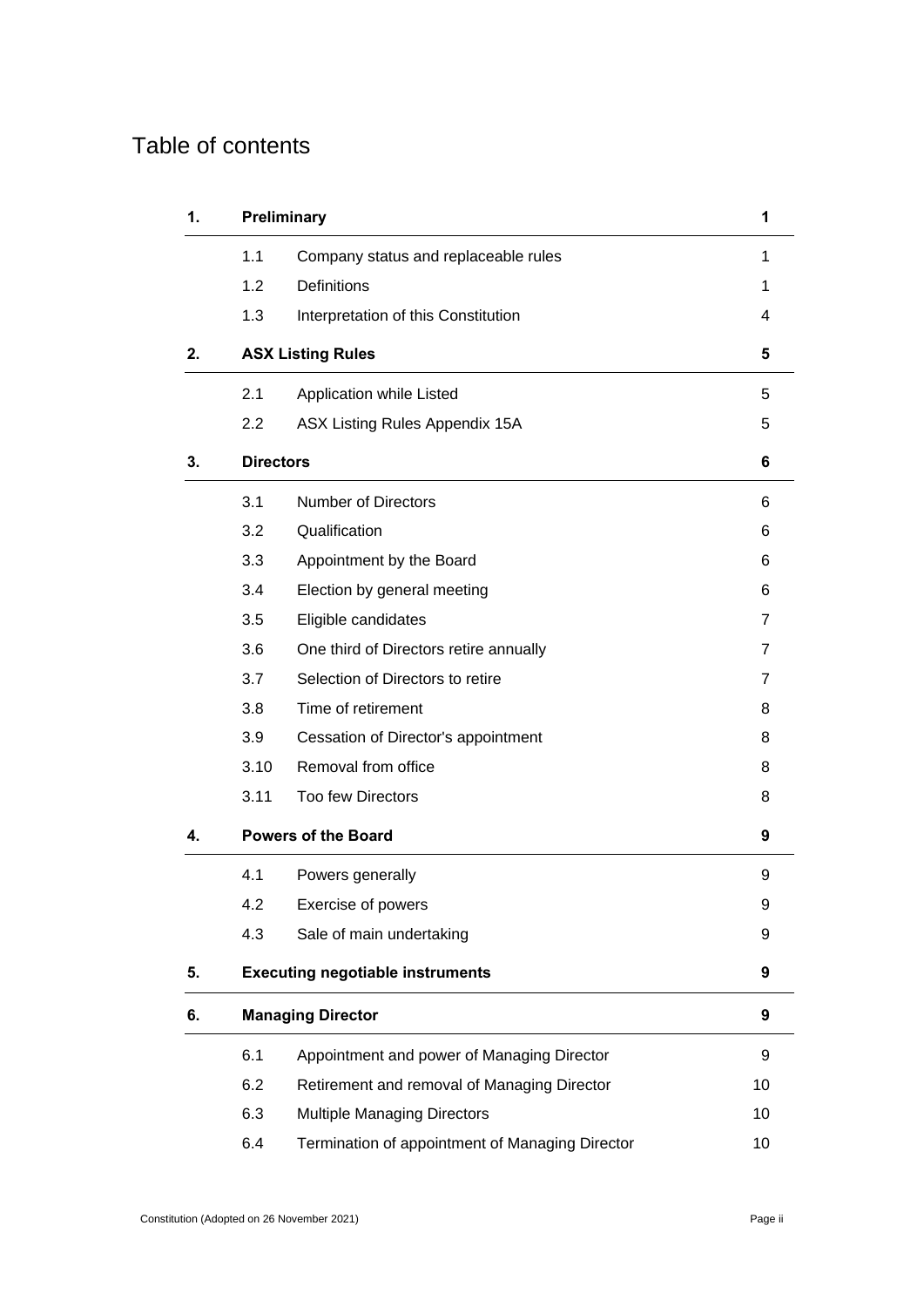| 7.  |      | <b>Delegation of Board powers</b>                        | 11 |
|-----|------|----------------------------------------------------------|----|
|     | 7.1  | Power to delegate                                        | 11 |
|     | 7.2  | Power to revoke delegation                               | 11 |
|     | 7.3  | Terms of delegation                                      | 11 |
|     | 7.4  | Proceedings of committees                                | 11 |
| 8.  |      | Directors' duties and interests                          | 11 |
|     | 8.1  | Compliance with duties under the Corporations Act        | 11 |
|     | 8.2  | Director not disqualified from holding other offices etc | 11 |
|     | 8.3  | Disclosure of interests                                  | 12 |
|     | 8.4  | Director interested in a matter                          | 12 |
|     | 8.5  | Agreements with third parties                            | 12 |
|     | 8.6  | Obligation of secrecy                                    | 12 |
| 9.  |      | <b>Directors' remuneration</b>                           | 13 |
|     | 9.1  | <b>Remuneration of Executive Directors</b>               | 13 |
|     | 9.2  | Remuneration of non executive Directors                  | 13 |
|     | 9.3  | Additional Remuneration for extra services               | 13 |
|     | 9.4  | <b>Expenses of Directors</b>                             | 14 |
|     | 9.5  | Directors' retirement benefits                           | 14 |
| 10. |      | <b>Officers' indemnity and insurance</b>                 | 14 |
|     | 10.1 | Indemnity                                                | 14 |
|     | 10.2 | Insurance                                                | 15 |
|     | 10.3 | Former officers                                          | 15 |
|     | 10.4 | Deeds                                                    | 15 |
| 11. |      | <b>Board meetings</b>                                    | 15 |
|     | 11.1 | <b>Convening Board meetings</b>                          | 15 |
|     | 11.2 | Notice of Board meeting                                  | 15 |
|     | 11.3 | Use of technology                                        | 15 |
|     | 11.4 | <b>Chairing Board meetings</b>                           | 16 |
|     | 11.5 | Quorum                                                   | 16 |
|     | 11.6 | Majority decisions                                       | 16 |
|     | 11.7 | Procedural rules                                         | 16 |
|     | 11.8 | Written resolution                                       | 16 |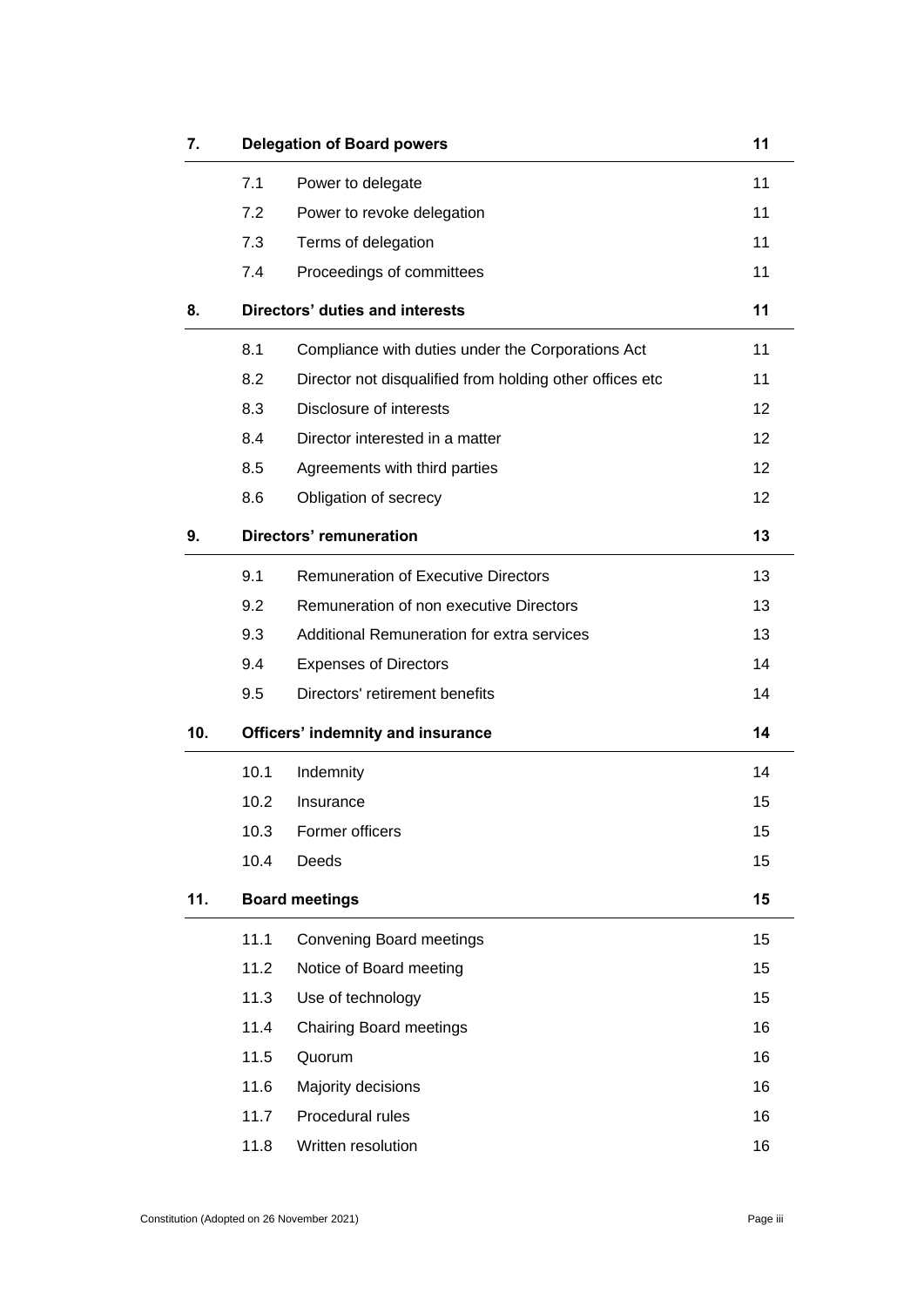|     | 11.9                       | Additional provisions concerning written resolutions                  | 16 |
|-----|----------------------------|-----------------------------------------------------------------------|----|
|     | 11.10                      | Valid proceedings                                                     | 17 |
| 12. | <b>Meetings of members</b> |                                                                       | 17 |
|     | 12.1                       | Annual general meeting                                                | 17 |
|     | 12.2                       | Calling meetings of members                                           | 17 |
|     | 12.3                       | Notice of meeting                                                     | 17 |
|     | 12.4                       | Postponement or cancellation                                          | 18 |
|     | 12.5                       | Fresh notice                                                          | 18 |
|     | 12.6                       | Notice to joint holders of shares                                     | 18 |
|     | 12.7                       | Technology                                                            | 18 |
|     | 12.8                       | Accidental omission                                                   | 18 |
|     | 12.9                       | Class meetings                                                        | 18 |
| 13. |                            | Proceedings at meetings of members                                    | 18 |
|     | 13.1                       | Member present at meeting                                             | 18 |
|     | 13.2                       | Quorum                                                                | 19 |
|     | 13.3                       | Quorum not present                                                    | 19 |
|     | 13.4                       | Chairing meetings of members                                          | 19 |
|     | 13.5                       | Attendance at meetings of members                                     | 20 |
|     | 13.6                       | Members rights suspended while call unpaid                            | 20 |
|     | 13.7                       | Chairman's powers at a meeting of members                             | 20 |
|     | 13.8                       | Admission to general meetings                                         | 21 |
|     | 13.9                       | Adjournment                                                           | 21 |
|     |                            | 13.10 Business at adjourned meetings                                  | 21 |
| 14. |                            | Proxies, attorneys and representatives                                | 21 |
|     | 14.1                       | Appointment of proxies                                                | 21 |
|     | 14.2                       | Member's attorney                                                     | 22 |
|     | 14.3                       | Deposit of proxy forms and powers of attorney                         | 22 |
|     | 14.4                       | Evidence of proxy forms, powers of attorney and other<br>appointments | 22 |
|     | 14.5                       | Corporate representatives                                             | 22 |
|     | 14.6                       | Standing appointments                                                 | 22 |
|     | 14.7                       | Suspension of proxy or attorney's powers if member<br>present         | 23 |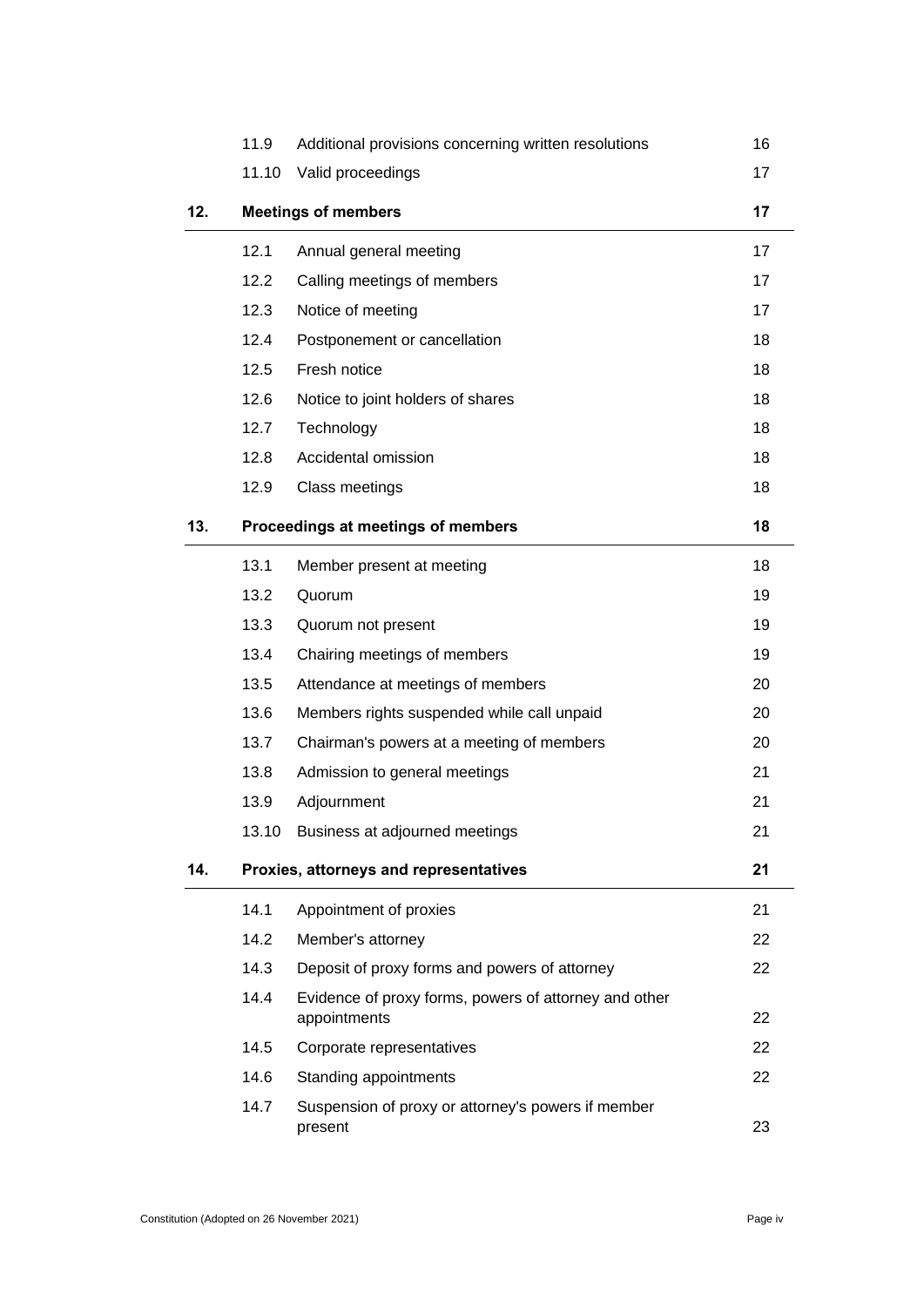|     | 14.8             | Priority of conflicting appointments of attorney or<br>representative | 23 |
|-----|------------------|-----------------------------------------------------------------------|----|
|     | 14.9             | More than two current proxy appointments                              | 23 |
|     | 14.10            | Continuing authority                                                  | 23 |
|     |                  |                                                                       |    |
| 15. |                  | <b>Entitlement to vote</b>                                            | 24 |
|     | 15.1             | Determining voting entitlements                                       | 24 |
|     | 15.2             | Number of votes                                                       | 24 |
|     | 15.3             | Chairman has no casting vote                                          | 25 |
|     | 15.4             | Votes of joint holders                                                | 25 |
|     | 15.5             | Votes of transmittees and guardians                                   | 25 |
|     | 15.6             | Voting restrictions                                                   | 25 |
|     | 15.7             | Decision on right to vote                                             | 25 |
| 16. |                  | How voting is carried out                                             | 26 |
|     | 16.1             | Method of voting                                                      | 26 |
|     | 16.2             | Demand for a poll                                                     | 26 |
|     | 16.3             | When and how polls must be taken                                      | 26 |
| 17. | <b>Secretary</b> |                                                                       | 26 |
|     | 17.1             | Appointment of Secretary                                              | 26 |
|     | 17.2             | Terms and conditions of office                                        | 27 |
|     | 17.3             | Cessation of Secretary's appointment                                  | 27 |
|     | 17.4             | Removal from office                                                   | 27 |
| 18. | <b>Minutes</b>   |                                                                       | 27 |
|     | 18.1             | Minutes must be kept                                                  | 27 |
|     | 18.2             | Minutes as evidence                                                   | 28 |
|     | 18.3             | Inspection of minute books                                            | 28 |
| 19. | <b>Not used</b>  |                                                                       | 28 |
| 20. |                  | <b>Financial reports and audit</b>                                    | 28 |
|     | 20.1             | Company must keep financial records                                   | 28 |
|     | 20.2             | Financial reporting                                                   | 28 |
|     | 20.3             | Audit                                                                 | 28 |
|     | 20.4             | Conclusive reports                                                    | 29 |
|     | 20.5             | Inspection of financial records and books                             | 29 |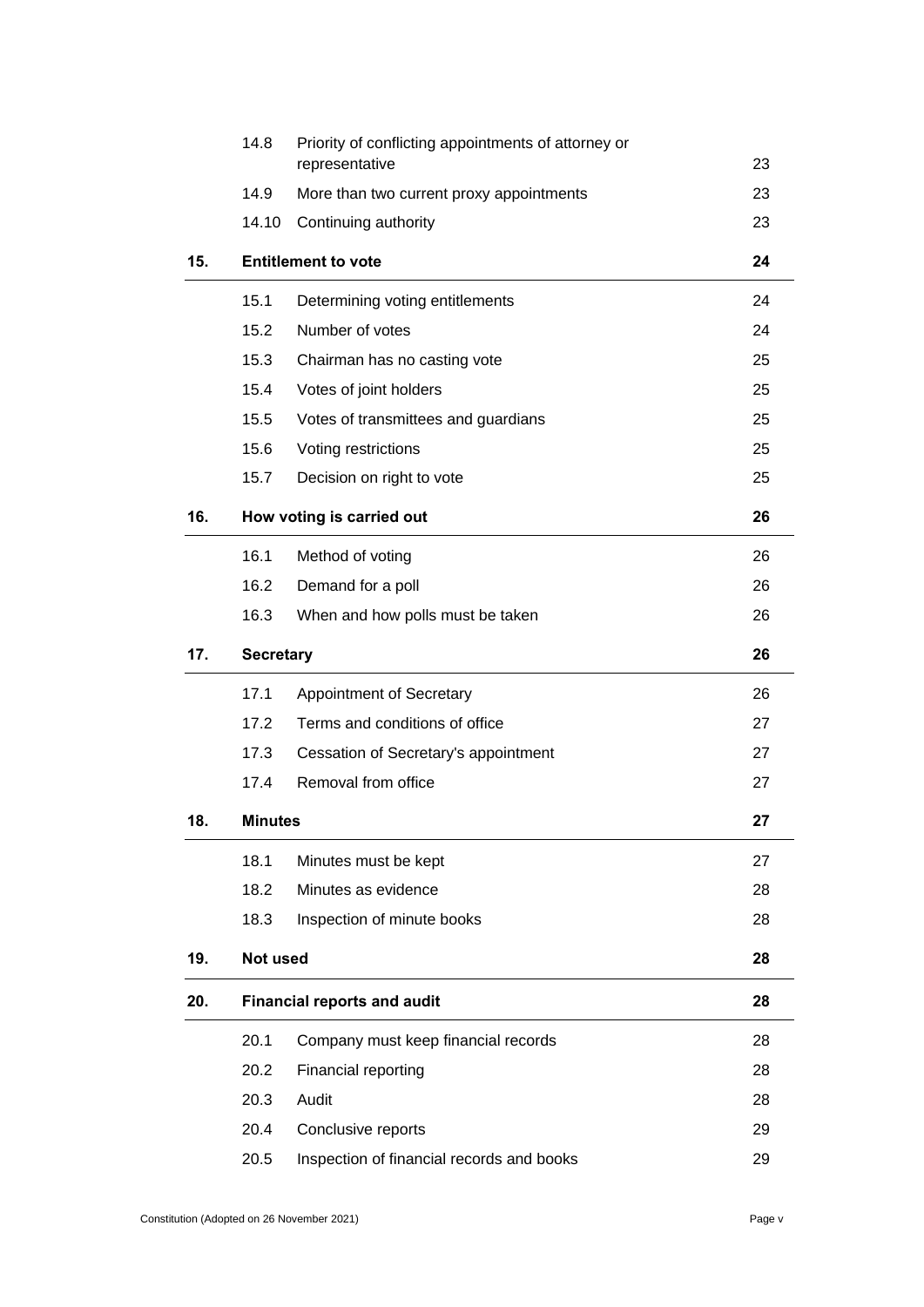| 21. | <b>Shares</b>       |                                             |    |
|-----|---------------------|---------------------------------------------|----|
|     | 21.1                | Issue at discretion of Board                | 29 |
|     | 21.2                | Preference and redeemable preference shares | 29 |
|     | 21.3                | Restrictions on issue                       | 29 |
|     | 21.4                | Brokerage and commissions                   | 29 |
|     | 21.5                | Surrender of shares                         | 29 |
|     | 21.6                | Variation of rights                         | 30 |
| 22. | <b>Certificates</b> |                                             | 30 |
|     | 22.1                | Uncertificated securities                   | 30 |
|     | 22.2                | <b>Certificated shares</b>                  | 30 |
|     | 22.3                | Multiple certificates and joint holders     | 30 |
|     | 22.4                | Lost and worn out certificates              | 31 |
| 23. | <b>Register</b>     |                                             | 31 |
|     | 23.1                | Joint holders                               | 31 |
|     | 23.2                | Non beneficial holders                      | 31 |
| 24. |                     | <b>Partly paid shares</b>                   | 32 |
|     | 24.1                | <b>Fixed instalments</b>                    | 32 |
|     | 24.2                | Prepayment of calls                         | 32 |
|     | 24.3                | Calls made by Board                         | 32 |
|     | 24.4                | Notice of call                              | 32 |
|     | 24.5                | Classes of shares                           | 33 |
|     | 24.6                | Obligation to pay calls                     | 33 |
|     | 24.7                | <b>Called Amounts</b>                       | 33 |
|     | 24.8                | Proof of call                               | 33 |
|     | 24.9                | Forfeiture notice                           | 33 |
|     | 24.10               | Forfeiture                                  | 34 |
|     | 24.11               | Disposal and re issue of forfeited shares   | 34 |
|     | 24.12               | Notice of forfeiture                        | 34 |
|     | 24.13               | Cancellation of forfeiture                  | 34 |
|     | 24.14               | Effect of forfeiture                        | 34 |
|     | 24.15               | Application of proceeds                     | 35 |
|     | 24.16               | Title of new holder                         | 35 |
|     | 24.17               | Mortgage of uncalled capital                | 35 |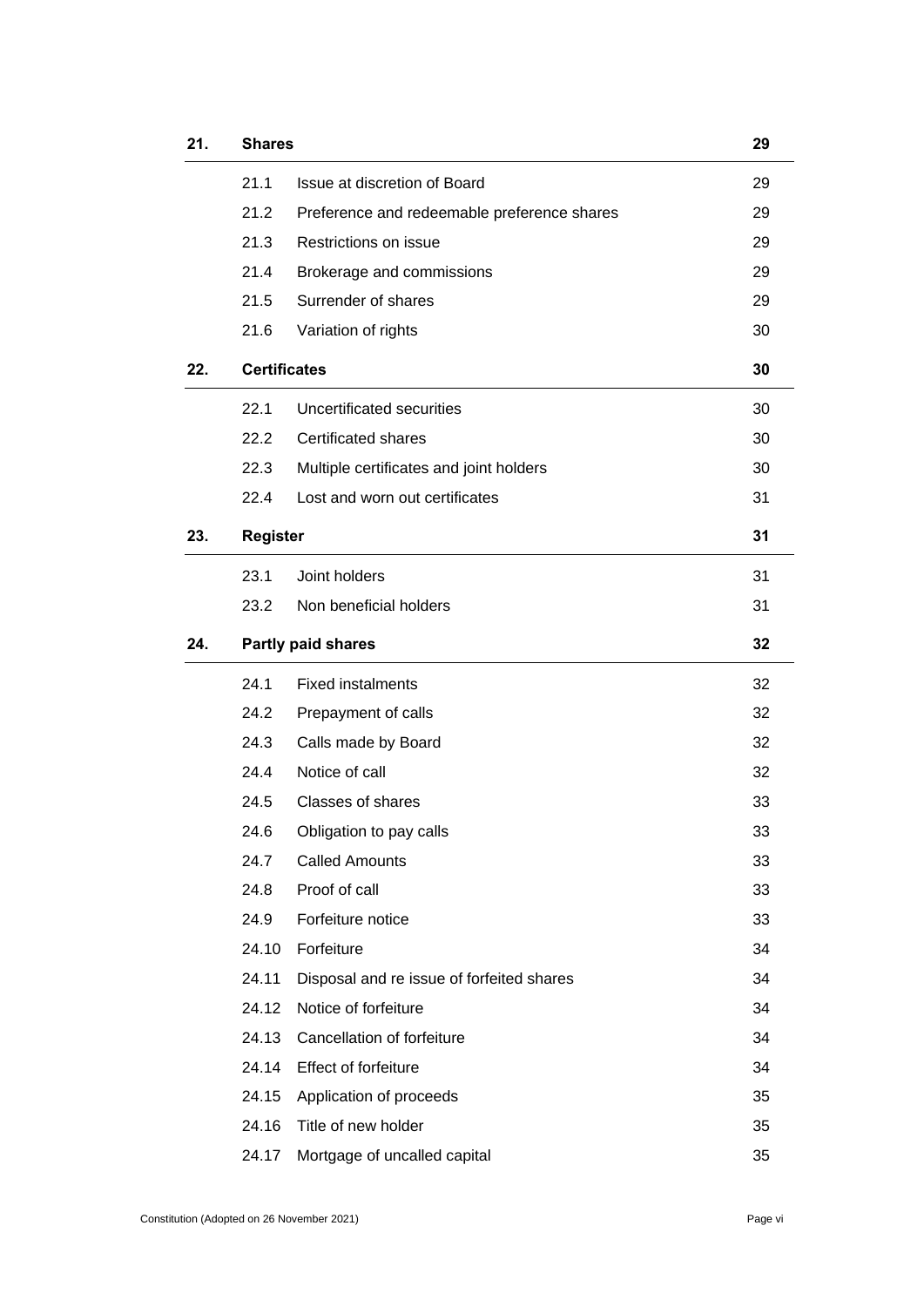|     |                  | <b>Company liens</b>                                                        | 35 |
|-----|------------------|-----------------------------------------------------------------------------|----|
|     | 25.1             | Existence of liens                                                          | 35 |
|     | 25.2             | Sale under lien                                                             | 36 |
|     | 25.3             | Protection of lien                                                          | 36 |
|     | 25.4             | Indemnity for payments required to be made by the<br>Company                | 36 |
| 26. | <b>Dividends</b> |                                                                             | 37 |
|     | 26.1             | Determination of dividends                                                  | 37 |
|     | 26.2             | Payment of dividends                                                        | 37 |
|     | 26.3             | Amount of dividend                                                          | 37 |
|     | 26.4             | Prepayments, payments during dividend period and credits<br>without payment | 38 |
|     | 26.5             | Dividends in kind                                                           | 38 |
|     | 26.6             | Method of payment                                                           | 38 |
|     | 26.7             | Joint holders' receipt                                                      | 39 |
|     | 26.8             | Retention of dividends by Company                                           | 39 |
|     | 26.9             | No interest on dividends                                                    | 39 |
| 27. |                  | Share plans                                                                 | 39 |
|     |                  |                                                                             |    |
|     | 27.1             | Implementing share plans                                                    | 39 |
|     | 27.2             | Board's powers and varying, suspending or terminating<br>share plans        | 40 |
| 28. |                  | <b>Transfer of shares</b>                                                   | 40 |
|     | 28.1             | Modes of transfer                                                           | 40 |
|     | 28.2             | Market obligations                                                          | 40 |
|     | 28.3             | Delivery of transfer and certificate                                        | 41 |
|     | 28.4             | <b>Restricted securities</b>                                                | 41 |
|     | 28.5             | Refusal to register transfer                                                | 42 |
|     | 28.6             | Transferor remains holder until transfer registered                         | 42 |
|     | 28.7             | Powers of attorney                                                          | 42 |
| 29. |                  | <b>Transmission of shares</b>                                               | 43 |
|     | 29.1             | Death of joint holder                                                       | 43 |
|     | 29.2             | Death of single holder                                                      | 43 |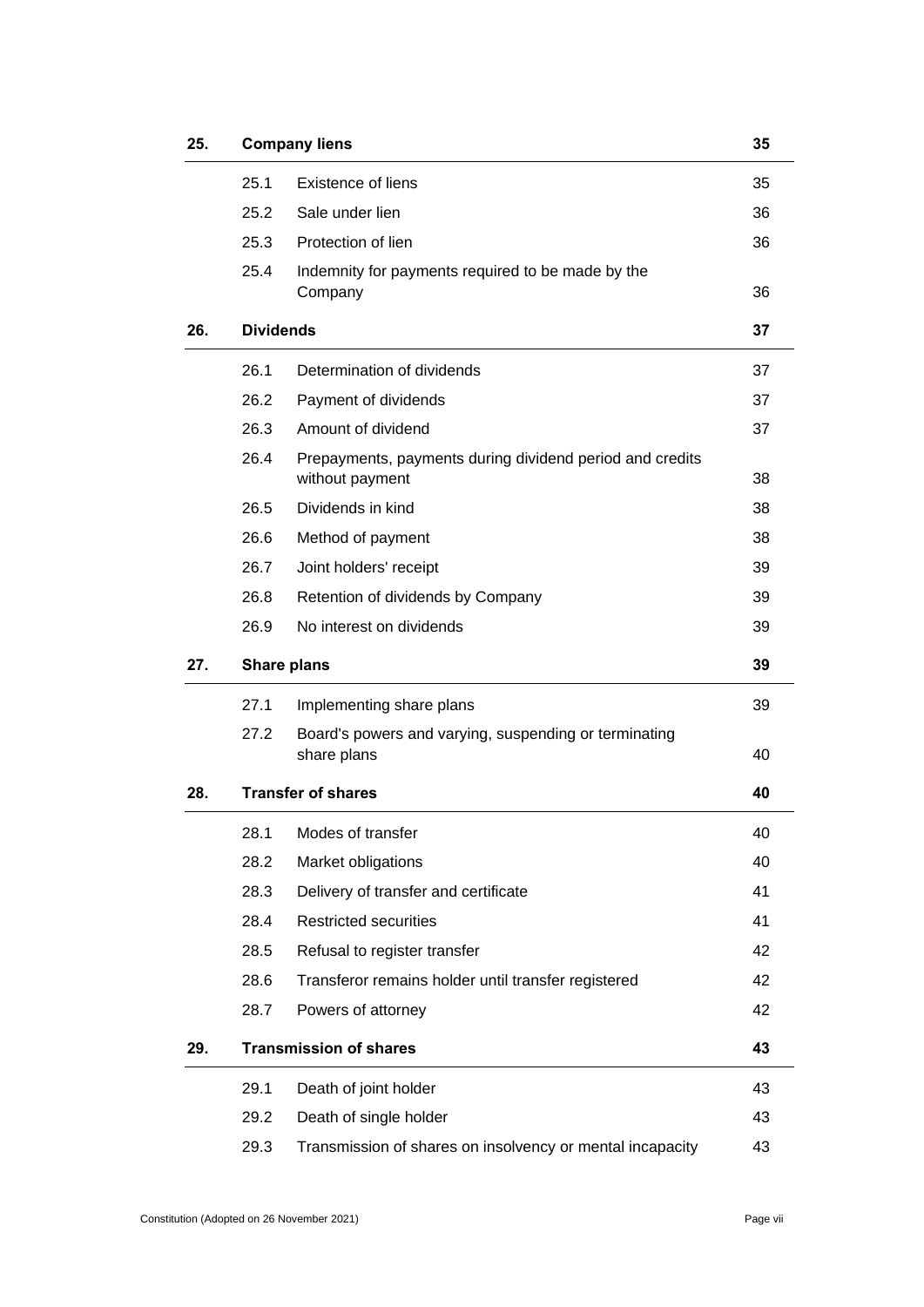|     | 29.4           | Refusal to register holder                       | 44 |
|-----|----------------|--------------------------------------------------|----|
| 30. |                | <b>Unmarketable parcels</b>                      | 44 |
|     | 30.1           | Board power of sale                              | 44 |
|     | 30.2           | Notice of proposed sale                          | 44 |
|     | 30.3           | No sale where member gives notice                | 44 |
|     | 30.4           | Terms of sale                                    | 44 |
|     | 30.5           | Share transfers                                  | 45 |
|     | 30.6           | Application of proceeds                          | 45 |
|     | 30.7           | Protections for transferee                       | 45 |
| 31. |                | Alteration of share capital                      | 45 |
|     | 31.1           | Capitalisation of profits                        | 45 |
|     | 31.2           | Adjustment of capitalised amounts                | 46 |
|     | 31.3           | Conversion of shares                             | 46 |
|     | 31.4           | Adjustments on conversion                        | 46 |
|     | 31.5           | Reduction of capital                             | 47 |
|     |                |                                                  |    |
| 32. |                | <b>Currency for payments</b>                     | 47 |
|     | 32.1           | Board may decide currency                        | 47 |
|     | 32.2           | Conversion to Australian dollars                 | 47 |
| 33. |                | <b>Winding up</b>                                | 47 |
|     | 33.1           | Entitlement of members                           | 47 |
|     | 33.2           | Distribution of assets generally                 | 48 |
|     | 33.3           | No distribution of liabilities                   | 48 |
|     | 33.4           | Distribution not in accordance with legal rights | 48 |
| 34. | <b>Notices</b> |                                                  | 48 |
|     | 34.1           | Notices by Company                               | 48 |
|     | 34.2           | Overseas members                                 | 49 |
|     | 34.3           | When notice is given                             | 49 |
|     | 34.4           | Notice to joint holders                          | 49 |
|     | 34.5           | Counting days                                    | 49 |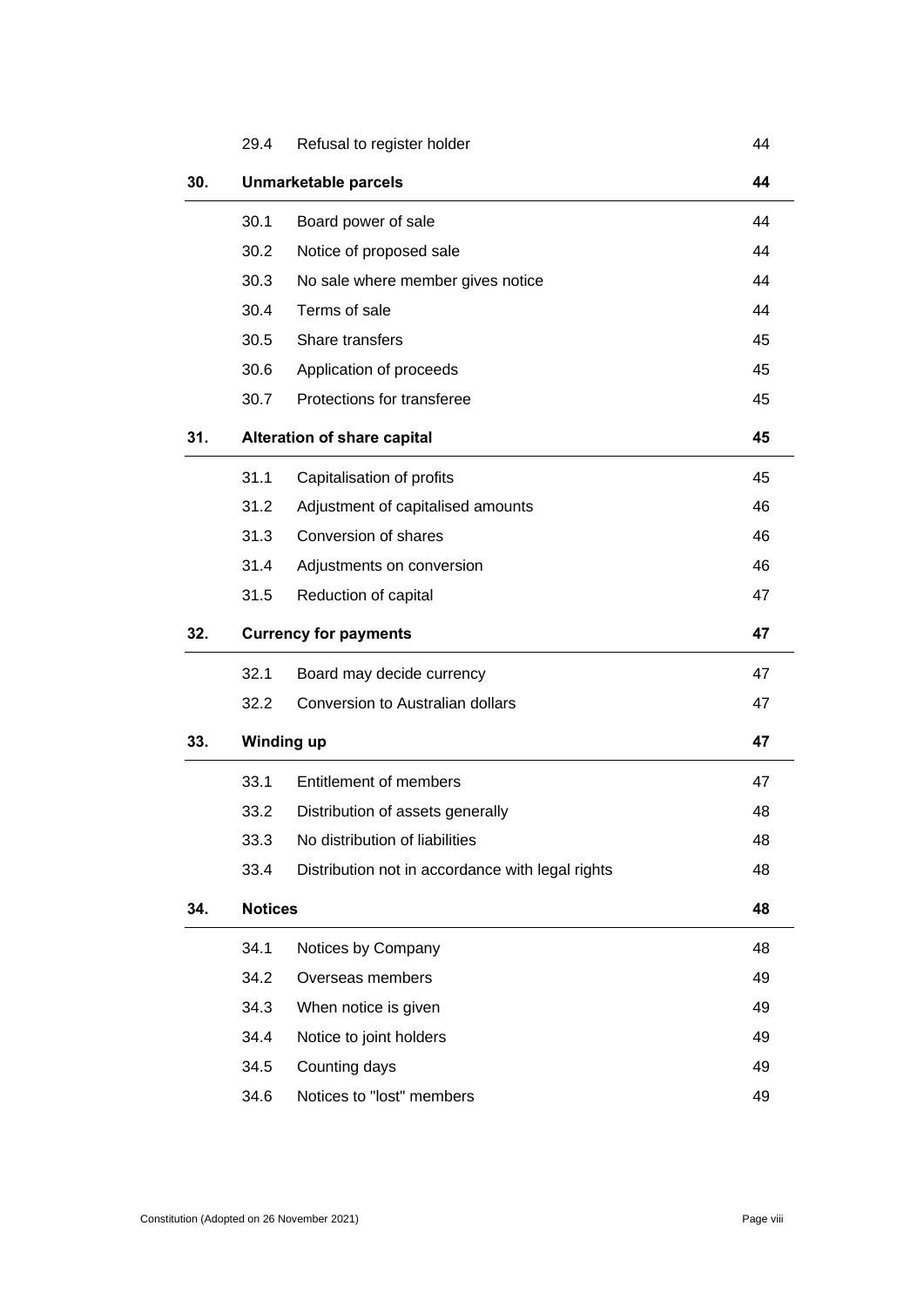| 35. | 50<br><b>Unclaimed money</b>                              |                                              |    |  |
|-----|-----------------------------------------------------------|----------------------------------------------|----|--|
| 36. | <b>Proportional Takeovers</b>                             |                                              | 50 |  |
|     | 36.1                                                      | Definitions                                  | 50 |  |
|     | 36.2                                                      | When a Proportional Takeover Bid is made     | 50 |  |
|     | 36.3                                                      | Deadline for passing an Approving Resolution | 51 |  |
|     | 36.4                                                      | Application of general law principles        | 51 |  |
|     | 36.5                                                      | Notice required when vote taken              | 51 |  |
|     | 36.6                                                      | Where no vote taken                          | 52 |  |
|     | 36.7                                                      | Effect of rejection of Approving Resolution  | 52 |  |
|     | 36.8                                                      | <b>ASX Settlement Operating Rules</b>        | 52 |  |
|     | 36.9                                                      | Where this rule ceases to apply              | 52 |  |
|     | <b>Schedule Terms of Issue of Preference Shares</b><br>53 |                                              |    |  |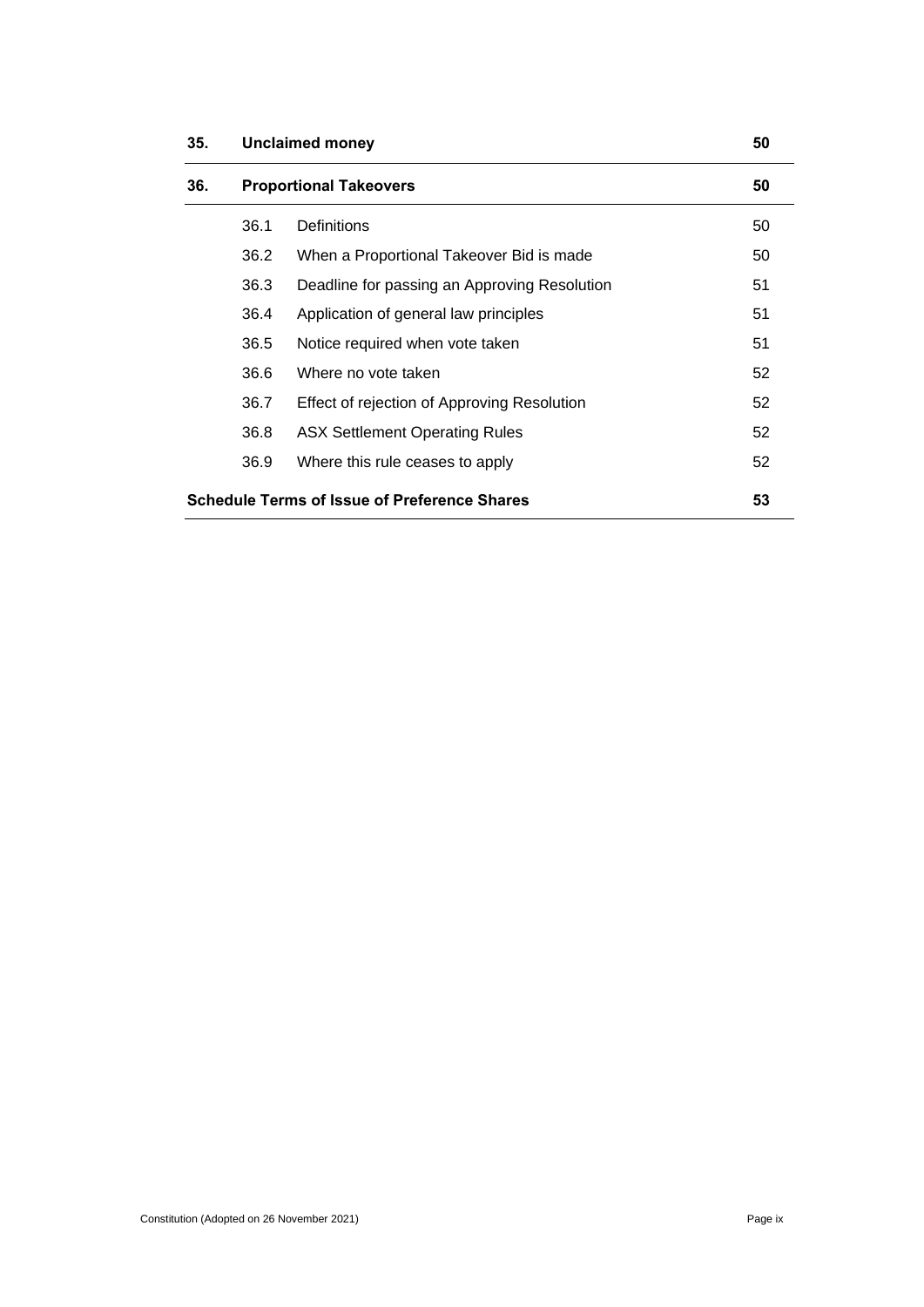

# **Constitution**

# <span id="page-9-0"></span>1. Preliminary

### <span id="page-9-1"></span>1.1 **Company status and replaceable rules**

- (a) The Company is a public company.
- (b) The replaceable rules referred to in section 141 of the Corporations Act do not apply to the Company and are replaced by the rules set out in this document.

### <span id="page-9-2"></span>1.2 **Definitions**

The following definitions apply in this document:

| <b>Approved Fees</b><br>for a Director<br>(other than an<br><b>Executive</b> |          | means fees, salary, bonuses, fringe benefits and<br>superannuation contributions provided by the Company, but<br>does not include:                                                                                                                       |
|------------------------------------------------------------------------------|----------|----------------------------------------------------------------------------------------------------------------------------------------------------------------------------------------------------------------------------------------------------------|
| Director)                                                                    | (a)      | a payment made as compensation for loss of office or<br>in connection with retirement from office (which<br>includes resignation from office and death while in<br>office);                                                                              |
|                                                                              | (b)      | an insurance premium paid by the Company or<br>indemnity under rule 10; or                                                                                                                                                                               |
|                                                                              | (c)      | any issue or acquisition of securities.                                                                                                                                                                                                                  |
| <b>ASX</b>                                                                   |          | means ASX Limited ACN 008 624 691.                                                                                                                                                                                                                       |
| <b>ASX Clear</b>                                                             |          | means ASX Clear Pty Limited ACN 001 314 503.                                                                                                                                                                                                             |
| <b>ASX Clear</b><br><b>Operating Rules</b>                                   | the ASX. | means the operating rules of ASX Clear (or of any relevant<br>organisation which is an alternative to, or successor or<br>replacement of, ASX Clear), as amended or replaced from time<br>to time, except to the extent of any express written waiver by |
| <b>ASX Listing</b><br><b>Rules</b>                                           |          | means the listing rules of the ASX and any other rules of the<br>ASX which are applicable while the Company is admitted to the<br>Official List of the ASX, each as amended or replaced from time                                                        |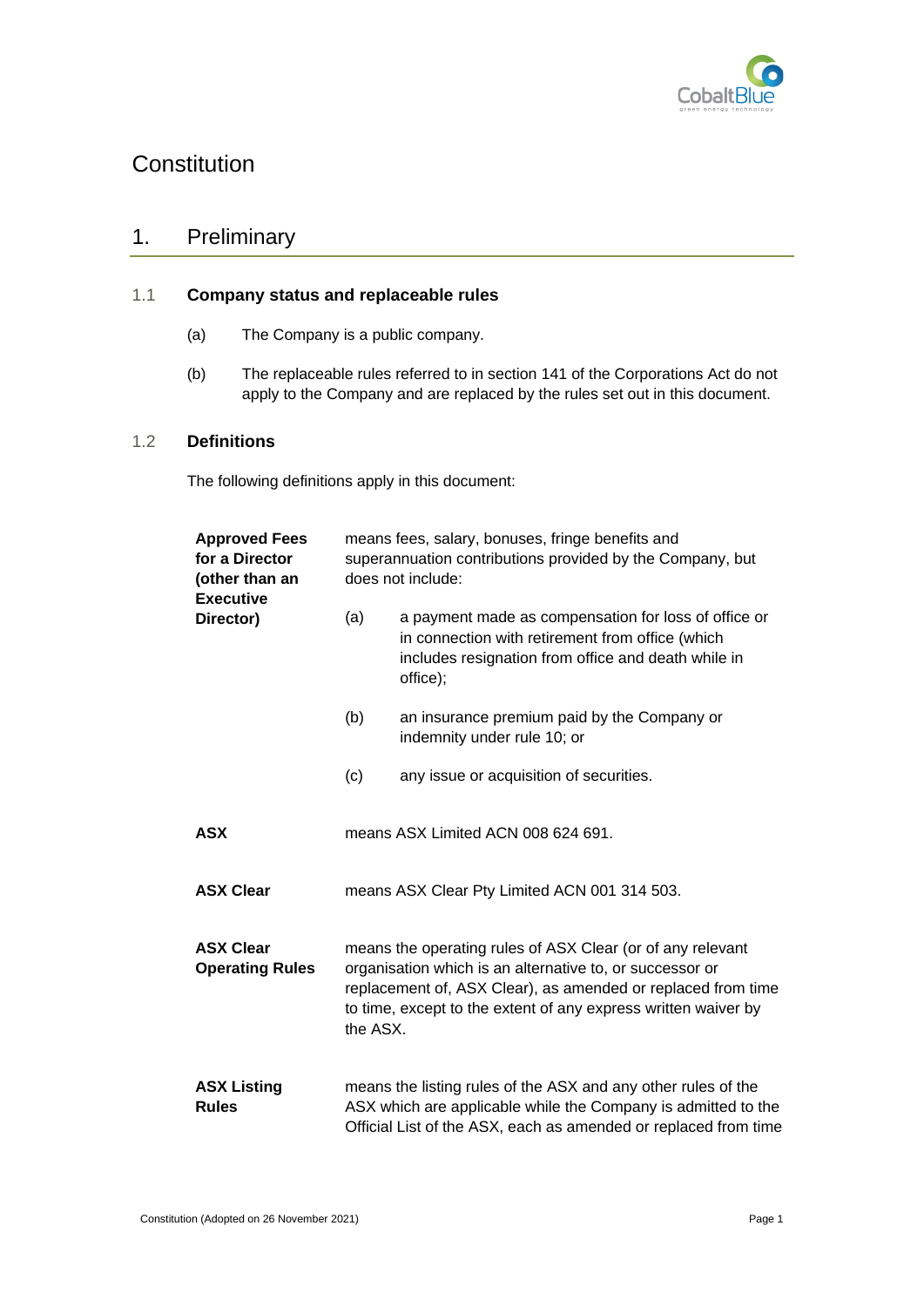

| to time, except to the extent of any express written waiver by |  |
|----------------------------------------------------------------|--|
| the ASX.                                                       |  |

| <b>ASX Operating</b><br><b>Rules</b>            |                                                                                                                                                                                                                                                                                                                       | means the operating rules of the ASX (covering access to<br>trading facilities and the conduct of market participants) as<br>amended or replaced from time to time, except to the extent of<br>any express written waiver by the ASX. |  |
|-------------------------------------------------|-----------------------------------------------------------------------------------------------------------------------------------------------------------------------------------------------------------------------------------------------------------------------------------------------------------------------|---------------------------------------------------------------------------------------------------------------------------------------------------------------------------------------------------------------------------------------|--|
| <b>ASX Settlement</b>                           |                                                                                                                                                                                                                                                                                                                       | means ASX Settlement Pty Ltd ACN 008 504 532.                                                                                                                                                                                         |  |
| <b>ASX Settlement</b><br><b>Operating Rules</b> | means the operating rules of ASX Settlement (or of any<br>relevant organisation which is an alternative to, or successor or<br>replacement of, ASX Settlement or any applicable CS facility<br>licensee), as amended or replaced from time to time, except to<br>the extent of any express written waiver by the ASX. |                                                                                                                                                                                                                                       |  |
| <b>Board</b>                                    |                                                                                                                                                                                                                                                                                                                       | means the Directors acting collectively under this document.                                                                                                                                                                          |  |
| <b>Business Day</b>                             |                                                                                                                                                                                                                                                                                                                       | has the meaning given by the ASX Listing Rules.                                                                                                                                                                                       |  |
| <b>Called Amount</b>                            |                                                                                                                                                                                                                                                                                                                       | in respect of a share means:                                                                                                                                                                                                          |  |
|                                                 | (a)                                                                                                                                                                                                                                                                                                                   | the amount of a call on that share which is due and<br>unpaid; and                                                                                                                                                                    |  |
|                                                 | (b)                                                                                                                                                                                                                                                                                                                   | any amount the Board requires a member to pay under<br>rule 24.7.                                                                                                                                                                     |  |
| Company                                         |                                                                                                                                                                                                                                                                                                                       | means the company named at the beginning of this document<br>whatever its name is for the time being.                                                                                                                                 |  |
| <b>Constitution</b>                             |                                                                                                                                                                                                                                                                                                                       | means this constitution of the Company.                                                                                                                                                                                               |  |
| <b>Corporations Act</b>                         |                                                                                                                                                                                                                                                                                                                       | means the Corporations Act 2001 (Cth).                                                                                                                                                                                                |  |
| <b>Director</b>                                 | Company.                                                                                                                                                                                                                                                                                                              | means a person who is, for the time being, a director of the                                                                                                                                                                          |  |
| <b>Dividend</b>                                 |                                                                                                                                                                                                                                                                                                                       | includes bonus.                                                                                                                                                                                                                       |  |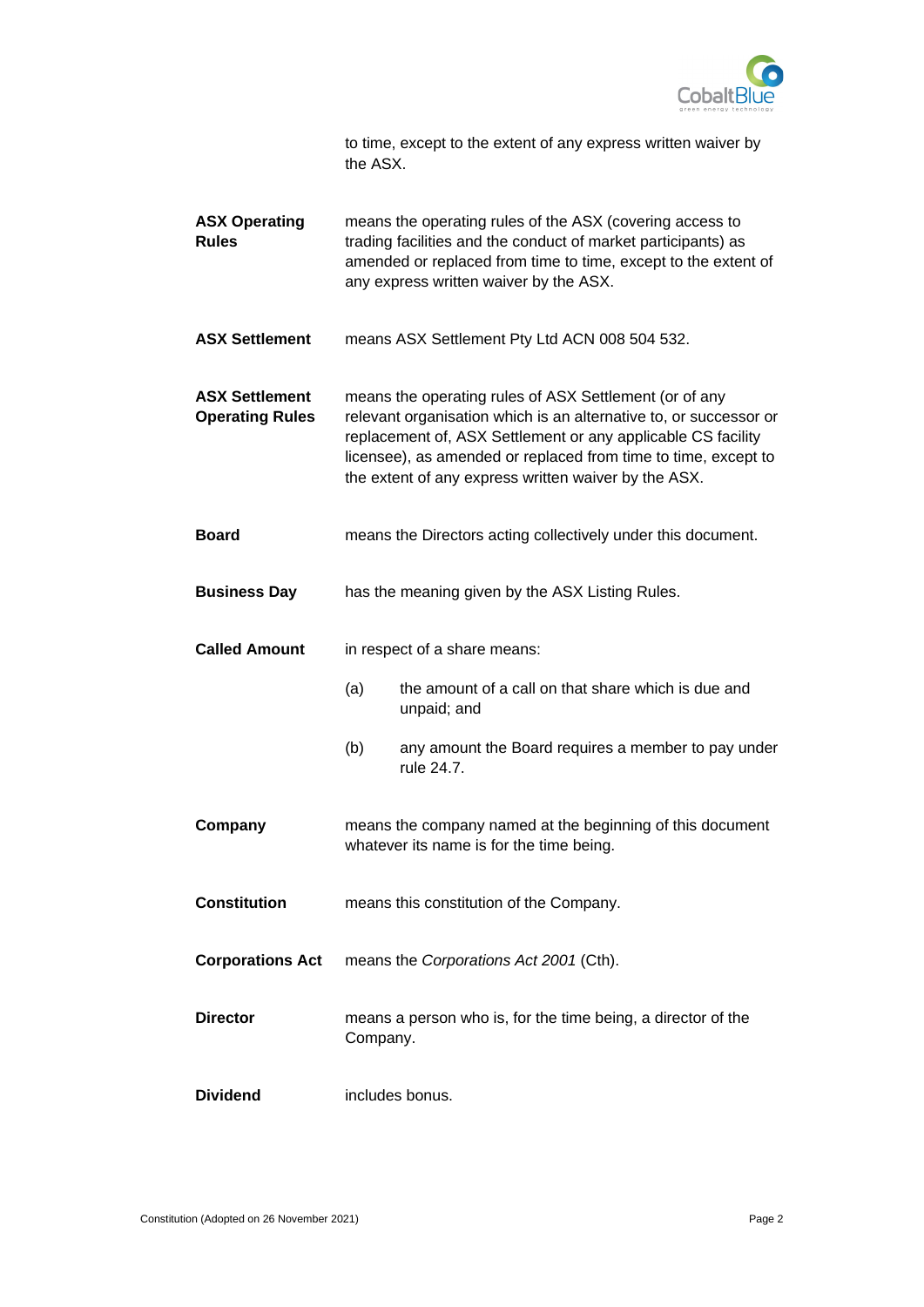

| document                            | means this Constitution.                                                                                                                                                                                                  |
|-------------------------------------|---------------------------------------------------------------------------------------------------------------------------------------------------------------------------------------------------------------------------|
| <b>Executive</b><br><b>Director</b> | means a Director who is an employee of the Company or a<br>subsidiary or acts in an executive capacity for the Company or<br>a subsidiary under a contract for services and includes a<br>Managing Director.              |
| <b>Interest Rate</b>                | means, in respect of each rule in which that term is used:                                                                                                                                                                |
|                                     | (a)<br>the rate for the time being prescribed by the Board in<br>respect of that rule; or                                                                                                                                 |
|                                     | if no rate is prescribed, 15% each year.<br>(b)                                                                                                                                                                           |
| <b>Managing</b><br><b>Director</b>  | means a managing director appointed under rule 6.1.                                                                                                                                                                       |
| member                              | means a person whose name is entered in the Register as the<br>holder of a share.                                                                                                                                         |
| <b>Official List</b>                | means the official list of the ASX.                                                                                                                                                                                       |
| Ordinary<br><b>Resolution</b>       | means a resolution passed at a meeting of members by a<br>majority of the members present and voting at the meeting.                                                                                                      |
| <b>Register</b>                     | means the register of members kept as required by sections<br>168 and 169 of the Corporations Act and includes a<br>computerised or electronic subregister established and<br>administered under the ASX Operating Rules. |
| rule                                | means a rule of this Constitution.                                                                                                                                                                                        |
| <b>Secretary</b>                    | means, during the term of that appointment, a person appointed<br>as a secretary of the Company in accordance with this<br>document.                                                                                      |
| <b>Special</b><br><b>Resolution</b> | has the meaning given by section 9 of the Corporations Act.                                                                                                                                                               |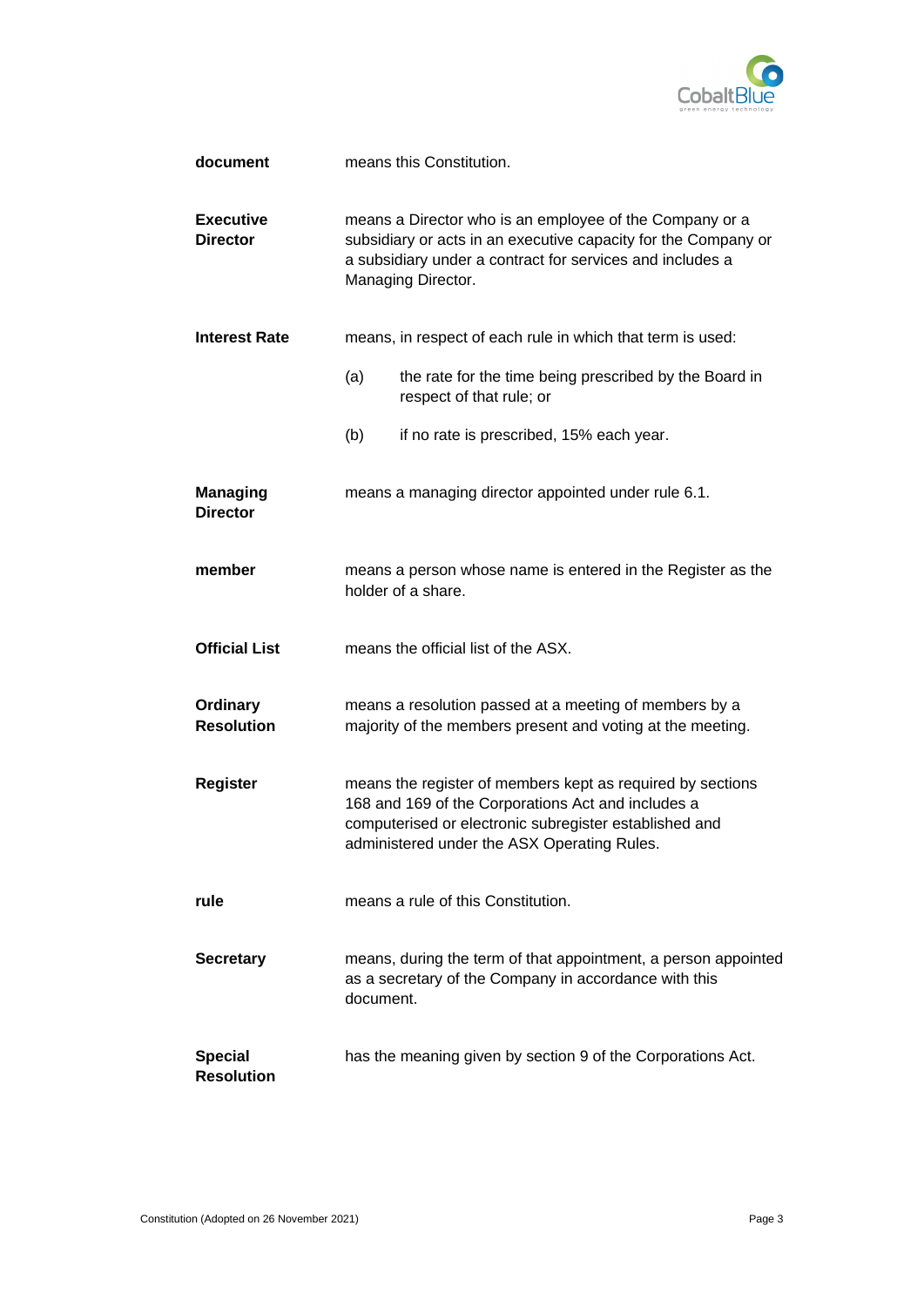

| Unmarketable<br><b>Parcel</b> | means a parcel of shares of a single class registered in the<br>same name or the same joint names which is:                                                                                               |                                                                                                                                                       |
|-------------------------------|-----------------------------------------------------------------------------------------------------------------------------------------------------------------------------------------------------------|-------------------------------------------------------------------------------------------------------------------------------------------------------|
|                               | (a)                                                                                                                                                                                                       | less than the number that constitutes a marketable<br>parcel of shares of that class under the ASX Operating<br>Rules; or                             |
|                               | (b)                                                                                                                                                                                                       | subject to the Corporations Act, the ASX Listing Rules<br>and the ASX Operating Rules, any other number<br>determined by the Board from time to time. |
| <b>Voting Member</b>          | in relation to a general meeting, or meeting of a class of<br>members, means a member who has the right to be present<br>and to vote on at least one item of business to be considered at<br>the meeting. |                                                                                                                                                       |

#### <span id="page-12-0"></span>1.3 **Interpretation of this Constitution**

The following rules apply in interpreting this document except where the context makes it clear that a rule is not intended to apply:

- (a) headings are for convenience only, and do not affect interpretation;
- (b) a reference to:
	- (i) legislation (including subordinate legislation), the ASX Listing Rules, the ASX Operating Rules, the ASX Clear Operating Rules or the ASX Settlement Operating Rules is to that legislation or those rules as:
		- (A) amended, modified or waived in relation to the Company; or
		- (B) re enacted, amended or replaced,

and includes any subordinate legislation or rules issued under that legislation or those rules;

- (ii) a document or agreement, or a provision of a document or agreement, is to that document, agreement or provision as amended, supplemented, replaced or novated;
- (iii) a person includes any type of entity or body of persons, whether or not it is incorporated or has a separate legal identity, and any executor, administrator or successor in law of the person; and
- (iv) anything (including a right, obligation or concept) includes each part of it;
- (c) a singular word includes the plural, and vice versa;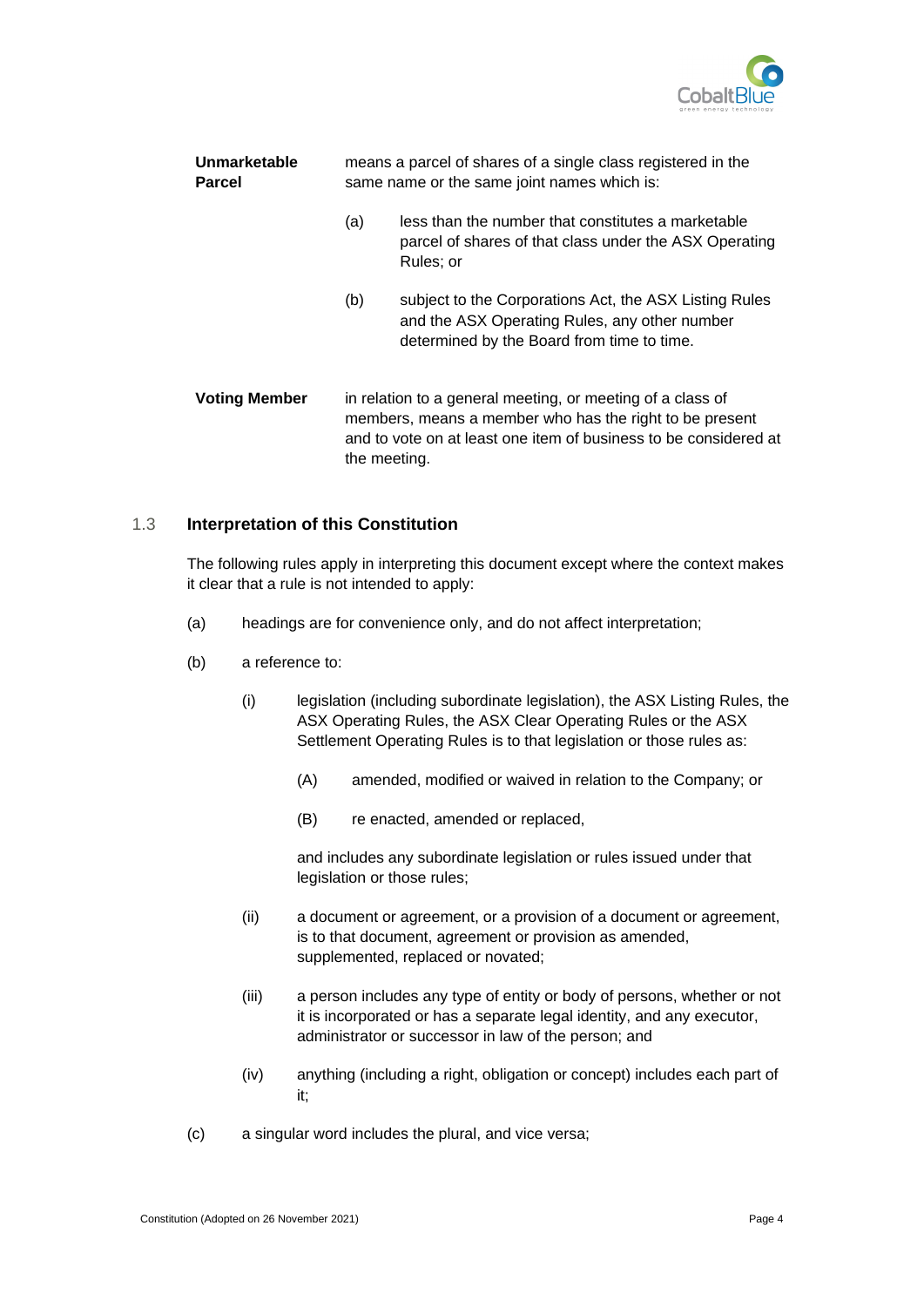

- (d) a word which suggests one gender includes the other genders;
- (e) if a word is defined, another part of speech has a corresponding meaning;
- (f) if an example is given of anything (including a right, obligation or concept), such as by saying it includes something else, the example does not limit the scope of that thing;
- (g) the word agreement includes an undertaking or other binding arrangement or understanding, whether or not in writing;
- (h) a power to do something includes a power, exercisable in the like circumstances, to revoke or undo it;
- (i) a reference to a power is also a reference to authority or discretion;
- (j) a reference to something being written or in writing includes that thing being represented or reproduced in any mode in a visible form;
- (k) a word (other than a word defined in rule [1.2\)](#page-9-2) which is defined by the Corporations Act has the same meaning in this document where it relates to the same matters as the matters for which it is defined in the Corporations Act; and
- (l) a reference to technology means any form of communications technology including on-line platforms, audio-visual technology and other forms of communications that allow persons to communicate amongst each other

# <span id="page-13-0"></span>2. ASX Listing Rules

### <span id="page-13-1"></span>2.1 **Application while Listed**

A reference to the ASX Listing Rules, the ASX Operating Rules, ASX Clear Operating Rules, ASX Settlement Operating Rules, the ASX or related matters in this Constitution has effect if, and only if, at the relevant time the Company is listed on the ASX.

### <span id="page-13-2"></span>2.2 **ASX Listing Rules Appendix 15A**

If the Company is admitted to the Official List of the ASX, it must comply with the following:

- (a) notwithstanding anything contained in this document, if the ASX Listing Rules prohibit an act being done, the act shall not be done;
- (b) nothing contained in this document prevents an act being done that the ASX Listing Rules require to be done;
- (c) if the ASX Listing Rules require an act to be done or not to be done, authority is given for that act to be done or not to be done (as the case may be);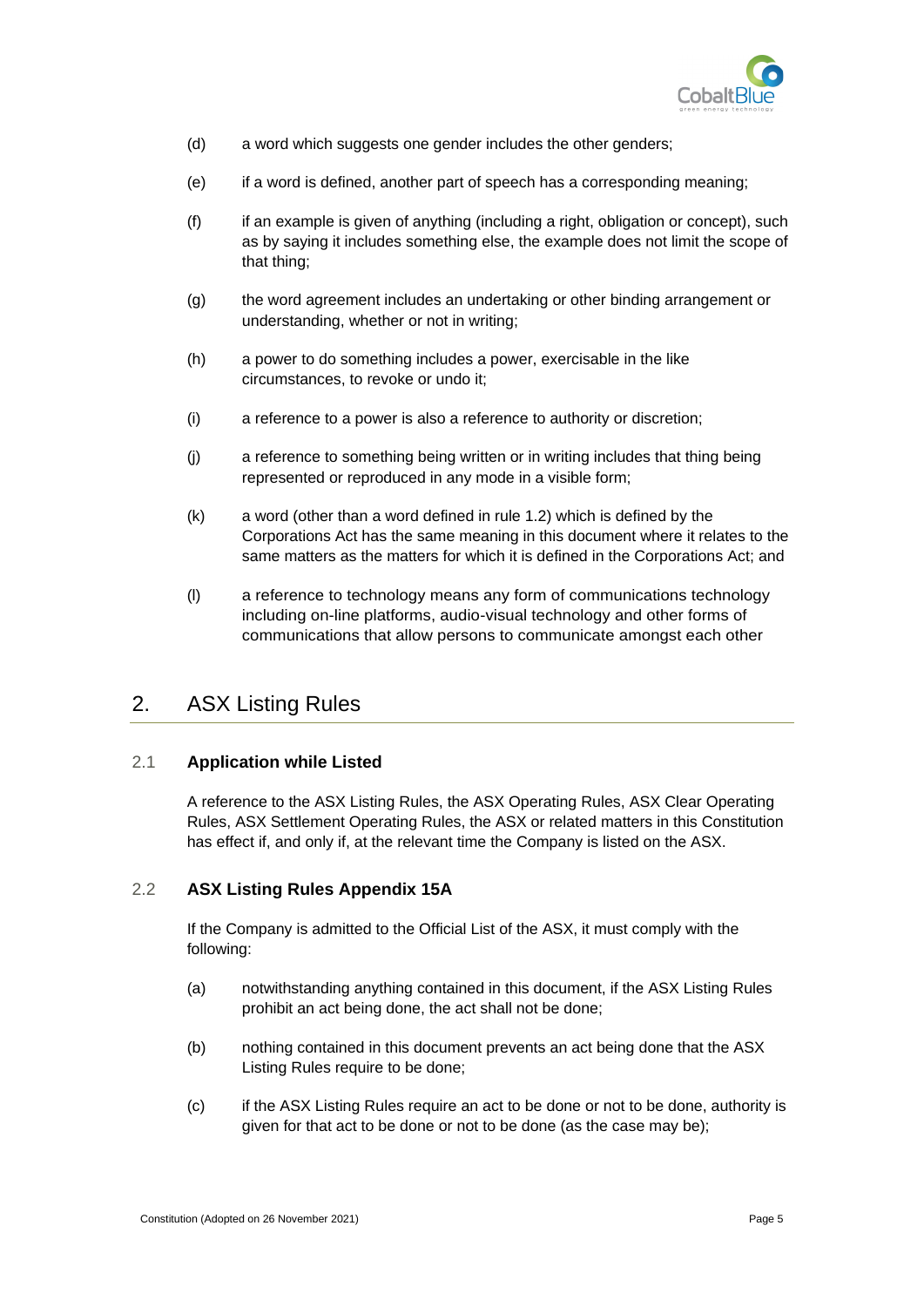

- (d) if the ASX Listing Rules require this document to contain a provision and it does not contain such a provision, this document is deemed to contain that provision;
- (e) if the ASX Listing Rules require this document not to contain a provision and it contains such a provision, this document is deemed not to contain that provision; and
- (f) if any provision of this document is or becomes inconsistent with the ASX Listing Rules, this document is deemed not to contain that provision to the extent of the inconsistency.

## <span id="page-14-0"></span>3. Directors

#### <span id="page-14-1"></span>3.1 **Number of Directors**

The Board may decide the number of Directors but that number must be at least:

- (a) three; or
- (b) the number of Directors in office when the decision is made,

(whichever is greater).

#### <span id="page-14-2"></span>3.2 **Qualification**

A Director need not be a member. Neither the auditor of the Company for the time being nor any partner or employee of the auditor is eligible to act as a Director.

#### <span id="page-14-3"></span>3.3 **Appointment by the Board**

Subject to this document, section 201E of the Corporations Act and to the number of Directors for the time being fixed under rule [3.1](#page-14-1) not being exceeded, the Board may appoint a person to be a Director at any time except during a general meeting. Any Director so appointed:

- (a) automatically retires at the next annual general meeting and is eligible for re election by that annual general meeting; and
- (b) is not taken into account in deciding the rotation or retirement of Directors or the number of them to retire under rule [3.6](#page-15-1) at that annual general meeting.

#### <span id="page-14-4"></span>3.4 **Election by general meeting**

Subject to this document, section 201E of the Corporations Act and to the number of Directors for the time being fixed under rule [3.1](#page-14-1) not being exceeded, the Company may elect Directors by Ordinary Resolution. A Director appointed to replace one removed from office under rule [3.10](#page-16-2) must retire when the Director replaced would have been required to retire if not removed and is eligible for re election.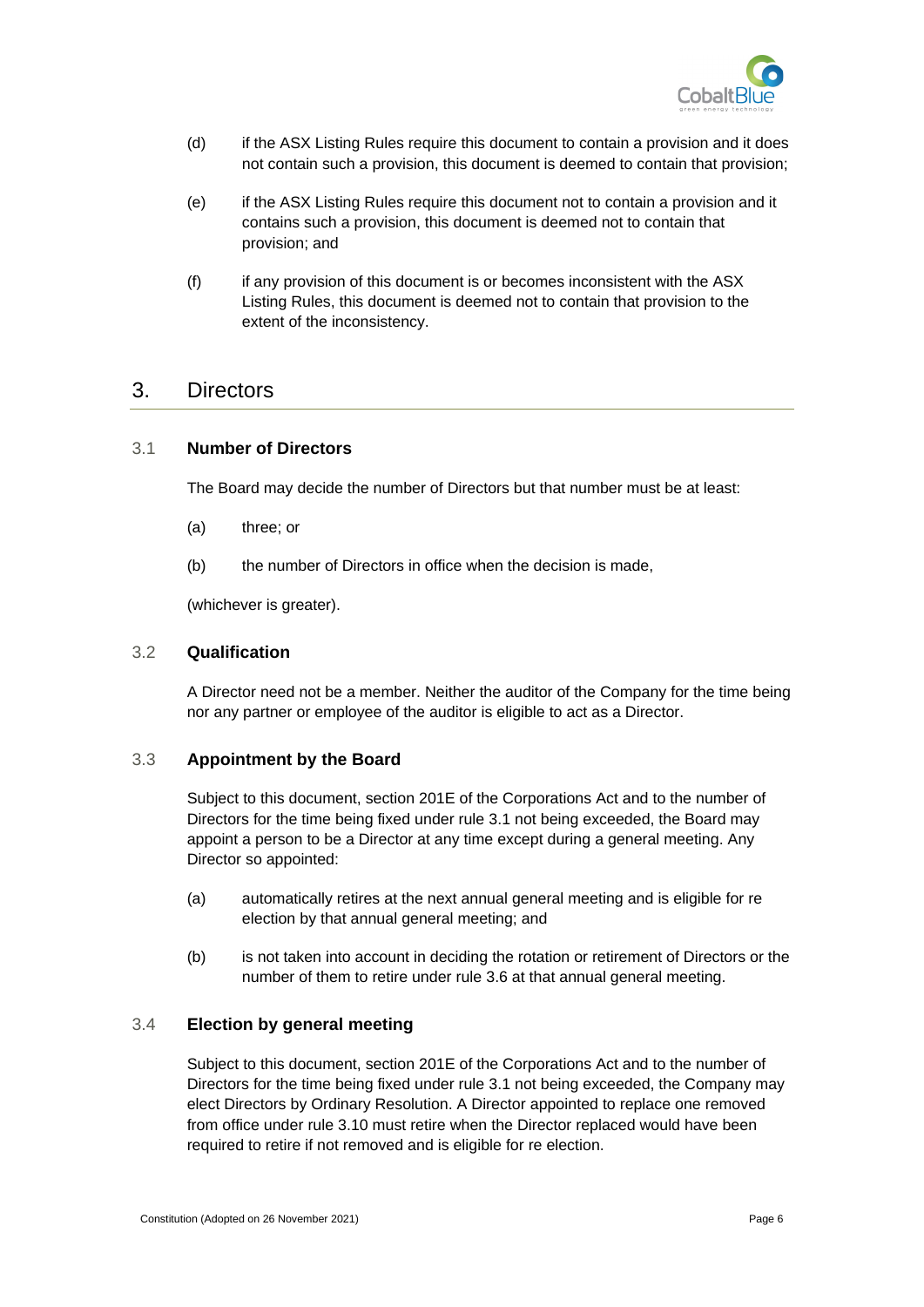

### <span id="page-15-0"></span>3.5 **Eligible candidates**

- (a) The Company in general meeting cannot validly elect a person as a Director unless:
	- (i) the person retires under rule [3.3,](#page-14-3) [3.4](#page-14-4) or [3.6](#page-15-1) and seeks re election;
	- (ii) the Board recommends the appointment; or
	- (iii) at least 35 Business Days (in the case of a meeting that members have requested directors to call, 30 Business Days) before the meeting at which the relevant resolution will be considered, the Company receives both:
		- (A) a nomination of the person by a member (who may be the person); and
		- (B) a consent to act as a Director signed by the person;
		- at its registered office.
- (b) The Company must notify members of every candidate for election as a Director at least seven days before the relevant general meeting.

#### <span id="page-15-1"></span>3.6 **One third of Directors retire annually**

At each annual general meeting:

- (a) one third (or if that is not a whole number, the whole number nearest to one third) of the Directors who are not:
	- (i) appointed, and required to retire, under rule [3.3;](#page-14-3)
	- (ii) the Managing Director (or if there is more than one, the one (if any) nominated under rule [6.3\(a\);](#page-18-3) and
- (b) subject to rule [6.2,](#page-18-0) any Director who would, if that Director remained in office until the next annual general meeting, have held that office for more than three years since last being elected or appointed,

must retire from office and are eligible for re election.

### <span id="page-15-2"></span>3.7 **Selection of Directors to retire**

Subject to rule [3.4,](#page-14-4) the Directors who retire under rule [3.6](#page-15-1) are those who have held office the longest since last being elected or appointed. If two or more Directors have been in office for the same period, those Directors may agree which of them will retire. If they do not agree, they must draw lots to decide which of them must retire.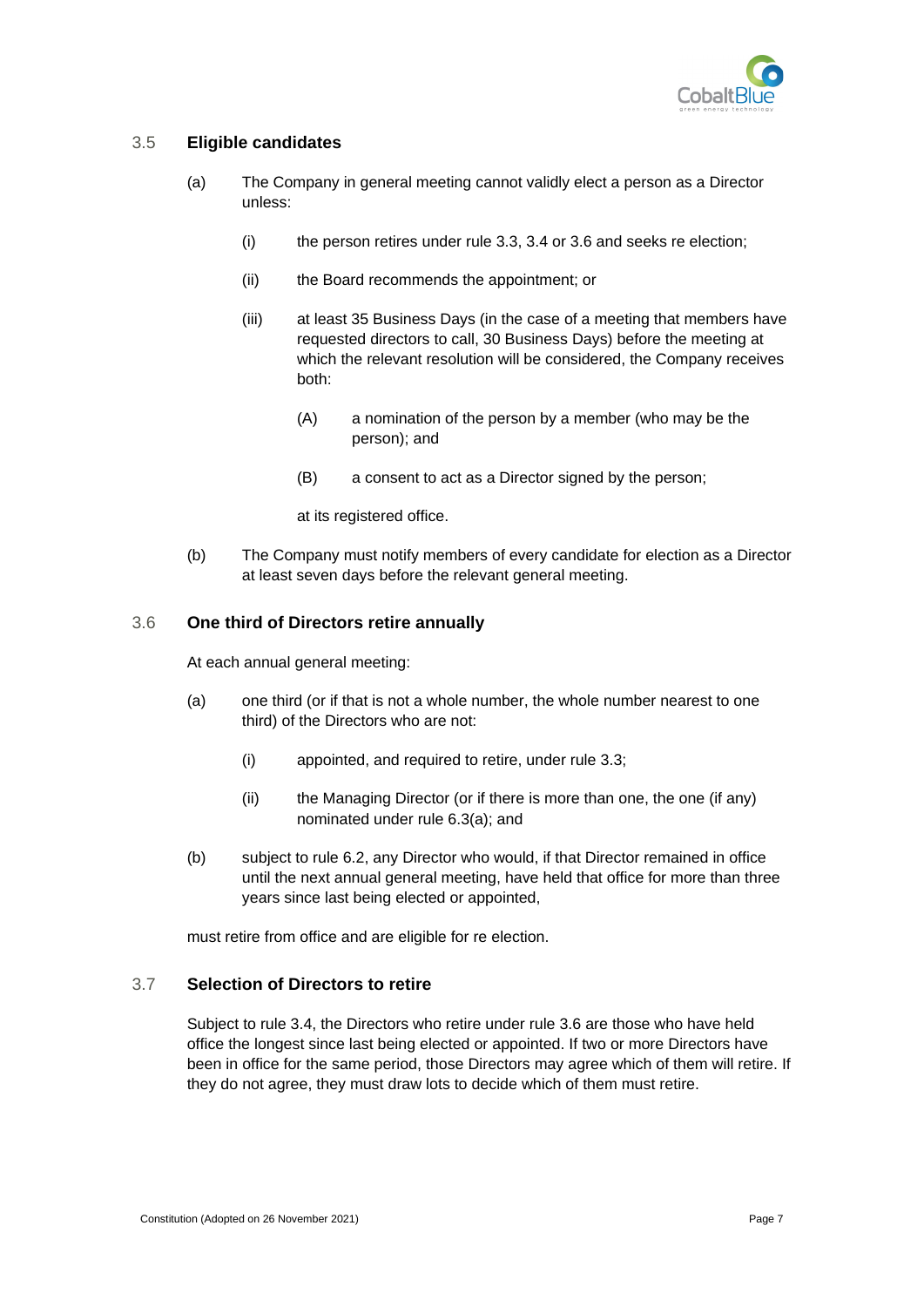

### <span id="page-16-0"></span>3.8 **Time of retirement**

A Director's retirement under rule [3.3](#page-14-3) or [3.6](#page-15-1) takes effect at the end of the relevant annual general meeting unless the Director is re elected at that meeting.

#### <span id="page-16-1"></span>3.9 **Cessation of Director's appointment**

A person automatically ceases to be a Director if the person:

- (a) is not permitted by the Corporations Act (or an order made under the Corporations Act) to be a director;
- (b) becomes disqualified from managing corporations under Part 2D.6 of the Corporations Act and is not given permission or leave to manage the Company under section 206F(5) or 206G of the Corporations Act;
- (c) becomes of unsound mind or physically or mentally incapable of performing the functions of that office;
- (d) fails to attend Board meetings (personally) for a continuous period of three months without leave of absence from the Board;
- (e) resigns by notice in writing to the Company;
- (f) is removed from office under rule [3.10;](#page-16-2) or
- (g) ceases to qualify as a Director under rule [3.2.](#page-14-2)

#### <span id="page-16-2"></span>3.10 **Removal from office**

- (a) Whether or not a Director's appointment was expressed to be for a specified period:
	- (i) the Company by Ordinary Resolution; or
	- (ii) members holding a majority of the issued shares of the Company conferring the right to vote, by writing delivered to the Company,

may remove a Director from office.

(b) The powers to remove a Director under this rule are in addition to section 203D of the Corporations Act.

### <span id="page-16-3"></span>3.11 **Too few Directors**

If the number of Directors is reduced below the minimum required by rule [3.1,](#page-14-1) the continuing Directors may act as the Board only:

- (a) to appoint Directors up to that minimum number;
- (b) to convene a meeting of members; and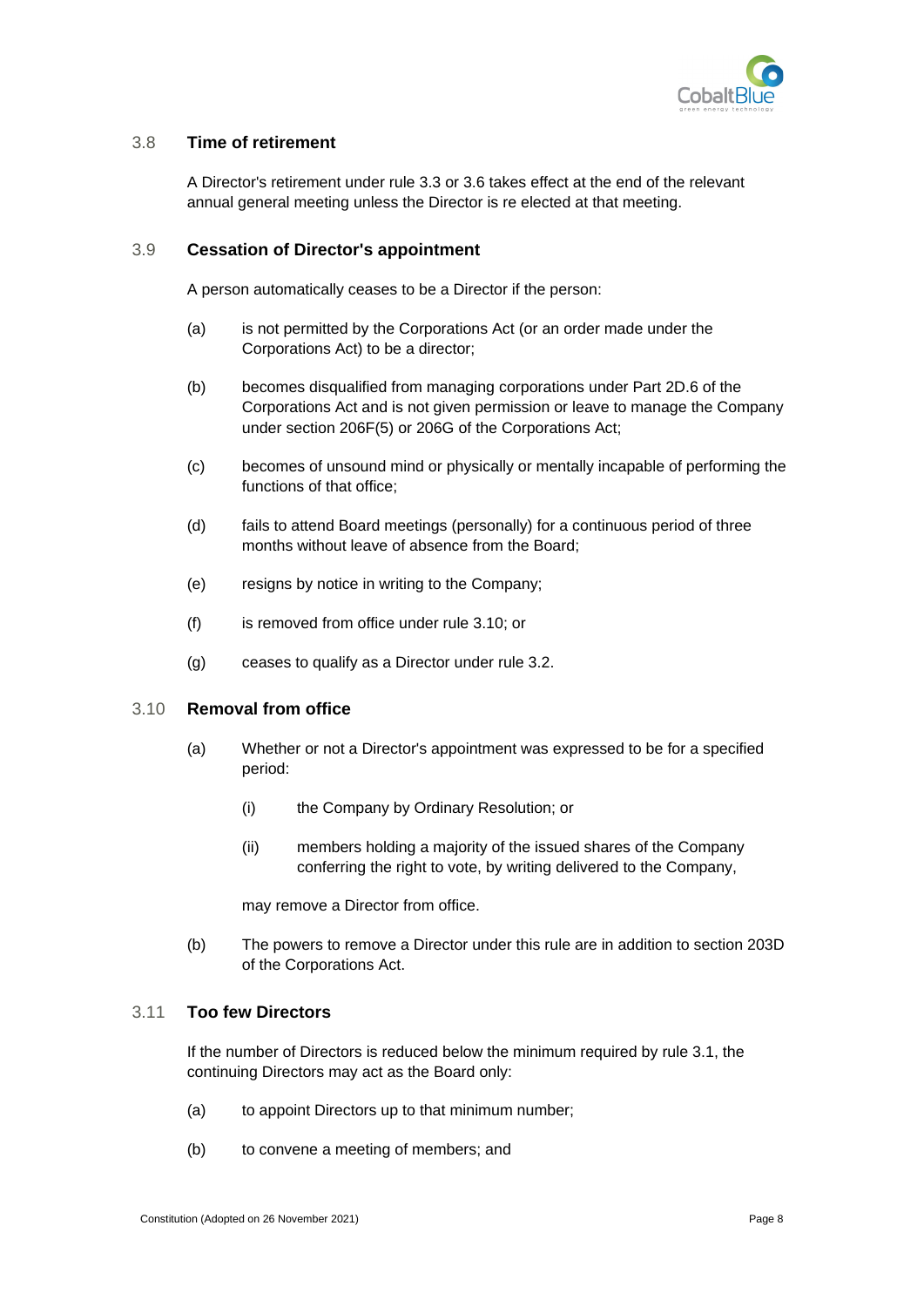

(c) in emergencies.

# <span id="page-17-0"></span>4. Powers of the Board

#### <span id="page-17-1"></span>4.1 **Powers generally**

Except as otherwise required by the Corporations Act, any other applicable law, the ASX Listing Rules or this document, the Board:

- (a) has power to manage the business of the Company; and
- (b) subject to rule [4.3,](#page-17-3) may exercise every right, power or capacity of the Company to the exclusion of the Company in general meeting and the members.

#### <span id="page-17-2"></span>4.2 **Exercise of powers**

A power of the Board can be exercised only:

- (a) by resolution passed at a meeting of the Board or otherwise in accordance with rule [11;](#page-23-3) or
- (b) in accordance with a delegation of the power under rule [6](#page-17-5) or [7.](#page-19-0)

#### <span id="page-17-3"></span>4.3 **Sale of main undertaking**

Unless otherwise permitted by the ASX Listing Rules or the Corporations Act, the Board must not sell or dispose of the main undertaking of the Company unless the decision is ratified by the Company in general meeting.

# <span id="page-17-4"></span>5. Executing negotiable instruments

The Board must decide the manner (including the use of facsimile signatures if thought appropriate) in which negotiable instruments can be executed, accepted or endorsed for and on behalf of the Company. The Company may execute, accept, or endorse negotiable instruments only in the manner for the time being decided by the Board, subject always to the Corporations Act.

# <span id="page-17-5"></span>6. Managing Director

### <span id="page-17-6"></span>6.1 **Appointment and power of Managing Director**

(a) The Board may appoint one or more Directors to be a Managing Director either for a specified term (but not for life) or without specifying a term.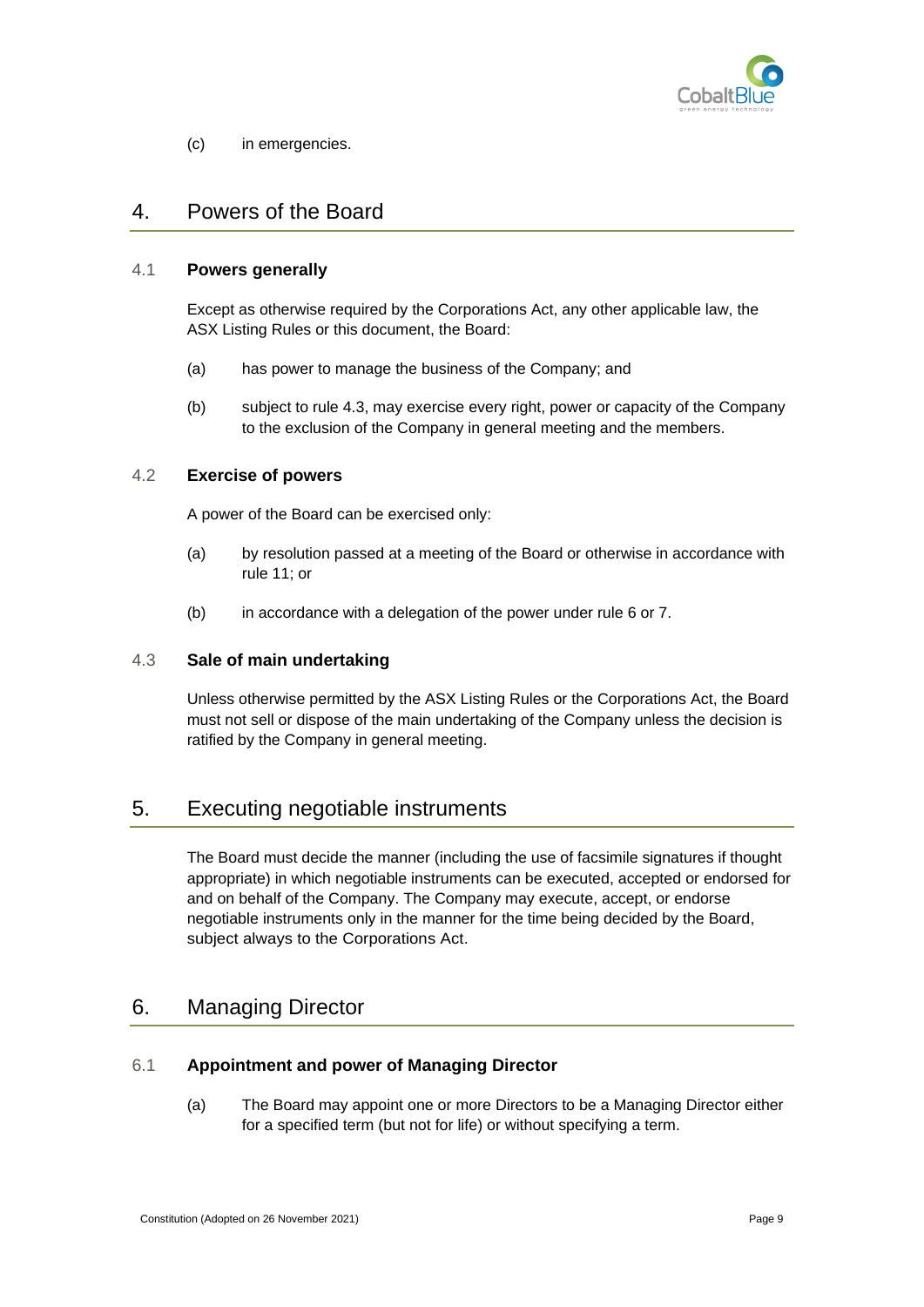

- (b) The Board may delegate any of the powers of the Board to a Managing Director:
	- (i) on the terms and subject to any restrictions the Board decides; and
	- (ii) so as to be concurrent with, or to the exclusion of, the powers of the Board,

and may revoke the delegation at any time.

(c) This rule does not limit rule [7.](#page-19-0)

#### <span id="page-18-0"></span>6.2 **Retirement and removal of Managing Director**

Subject to rule [6.3,](#page-18-1) a Managing Director is not:

- (a) required to retire; or
- (b) to be taken into account in determining the number of Directors to retire,

by rotation under rule [3.6](#page-15-1) but (subject to any contract between the Company and that Managing Director) is otherwise subject to the same rules regarding resignation, removal and retirement from office as the other Directors.

#### <span id="page-18-1"></span>6.3 **Multiple Managing Directors**

If there are two or more Managing Directors at the same time:

- <span id="page-18-3"></span>(a) the Board may nominate one of them as the Managing Director to be exempted from retirement by rotation under rule [3.6](#page-15-1) and may revoke the nomination at any time;
- (b) if a Managing Director has been nominated under rule [6.3\(a\)](#page-18-3) and the Board later nominates a different Managing Director under that rule, the one first nominated must retire by rotation at the next annual general meeting unless elected at either of the last two annual general meetings; and
- $(c)$  if none of them is the subject of a current nomination under rule [6.3\(a\),](#page-18-3) all of them must retire by rotation under rule [3.6.](#page-15-1)

#### <span id="page-18-2"></span>6.4 **Termination of appointment of Managing Director**

The appointment of a Managing Director terminates if:

- (a) the Managing Director ceases for any reason to be a Director; or
- (b) the Board removes the Managing Director from the office of Managing Director (which, without affecting the rights of the Managing Director under any contract between the Company and the Managing Director, the Board has power to do),

whether or not the appointment was expressed to be for a specified term.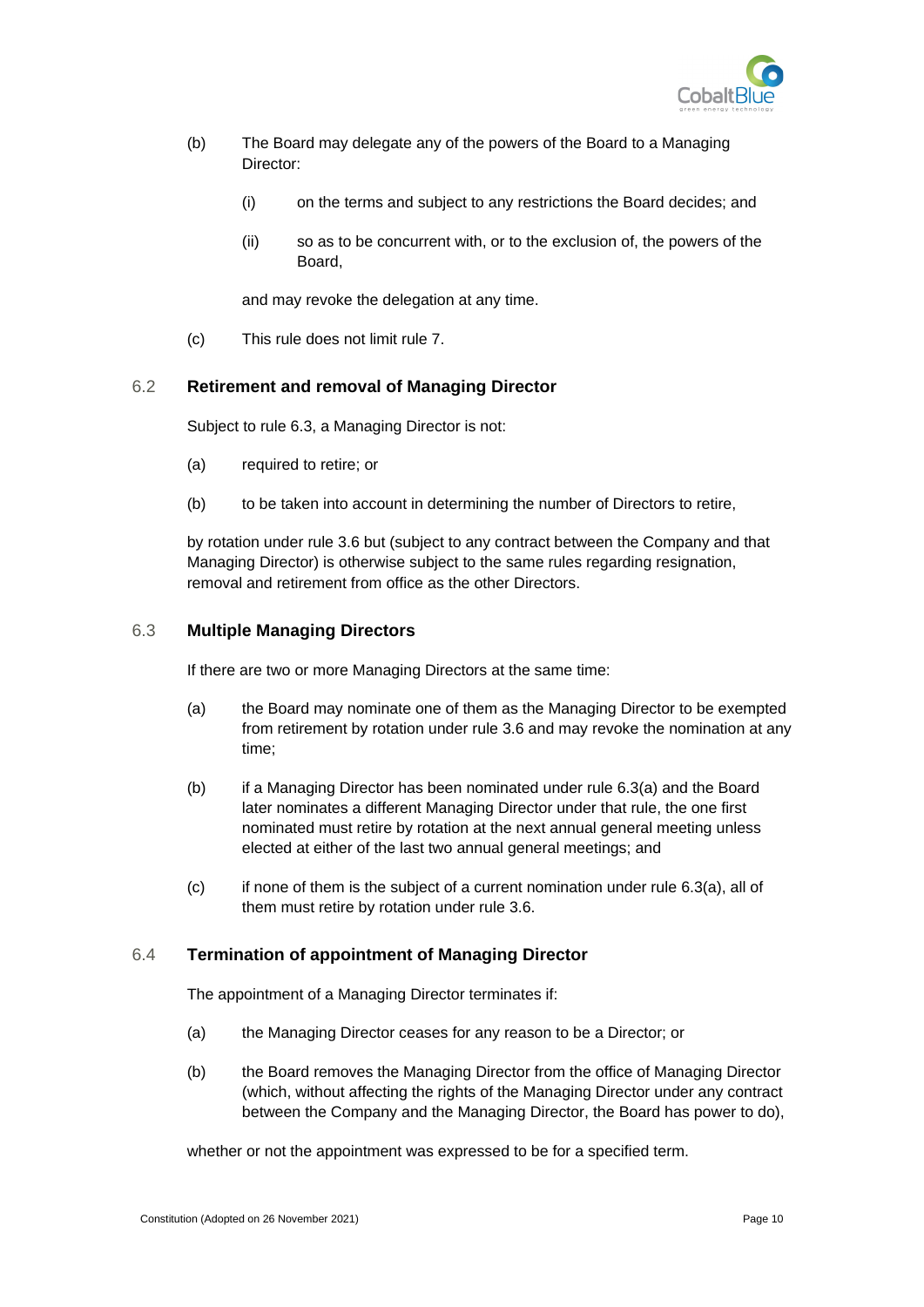

# <span id="page-19-0"></span>7. Delegation of Board powers

### <span id="page-19-1"></span>7.1 **Power to delegate**

The Board may delegate any of its powers as permitted by section 198D of the Corporations Act.

#### <span id="page-19-2"></span>7.2 **Power to revoke delegation**

The Board may revoke a delegation previously made whether or not the delegation is expressed to be for a specified period.

### <span id="page-19-3"></span>7.3 **Terms of delegation**

- (a) A delegation of powers under rule [7.1](#page-19-1) may be made:
	- (i) for a specified period or without specifying a period; and
	- (ii) on the terms (including power to further delegate) and subject to any restrictions the Board decides.
- (b) A document of delegation may contain the provisions for the protection and convenience of those who deal with the delegate that the Board thinks appropriate.

#### <span id="page-19-4"></span>7.4 **Proceedings of committees**

Subject to the terms on which a power of the Board is delegated to a committee, the meetings and proceedings of committees are, to the greatest extent practical, governed by the rules of this document which regulate the meetings and proceedings of the Board.

# <span id="page-19-5"></span>8. Directors' duties and interests

### <span id="page-19-6"></span>8.1 **Compliance with duties under the Corporations Act**

Each Director must comply with sections 180 to 183 of the Corporations Act.

#### <span id="page-19-7"></span>8.2 **Director not disqualified from holding other offices etc**

A Director is not disqualified by reason only of being a Director from:

- (a) holding any office or place of profit or employment other than that of the Company's auditor;
- (b) being a member or creditor of any corporation (including the Company) or partnership other than the auditor; or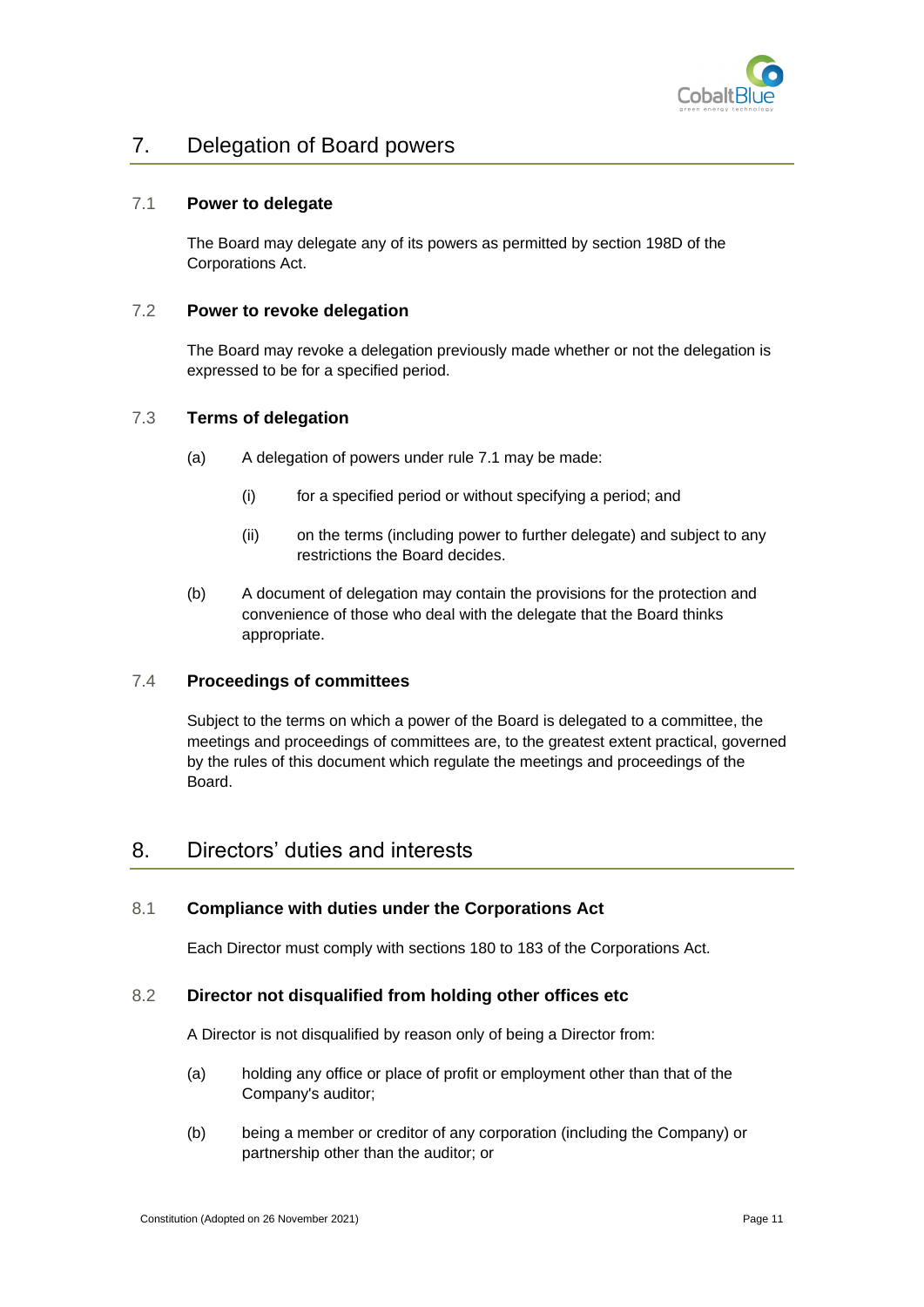

(c) entering into any agreement with the Company.

#### <span id="page-20-0"></span>8.3 **Disclosure of interests**

Each Director must comply with section 191 of the Corporations Act.

#### <span id="page-20-1"></span>8.4 **Director interested in a matter**

Each Director must comply with section 195 of the Corporations Act in relation to being present, and voting, at a Board meeting that considers a matter in which the Director has a material personal interest. Subject to section 195 of the Corporations Act:

- (a) a Director may be counted in a quorum at a Board meeting that considers, and may vote on, any matter in which that Director has an interest;
- (b) the Company may proceed with any transaction that relates to the interest and the Director may participate in the execution of any relevant document by or on behalf of the Company;
- <span id="page-20-4"></span>(c) the Director may retain benefits under the transaction even though the Director has the interest; and
- (d) the Company cannot avoid the transaction merely because of the existence of the interest.

If the interest is required to be disclosed under section 191 of the Corporations Act, paragraph [\(c\)](#page-20-4) applies only if it is disclosed before the transaction is entered into.

### <span id="page-20-2"></span>8.5 **Agreements with third parties**

The Company cannot avoid an agreement with a third party merely because a Director:

- (a) fails to make a disclosure of an interest; or
- (b) is present at, or counted in the quorum for, a Board meeting that considers or votes on that agreement.

#### <span id="page-20-3"></span>8.6 **Obligation of secrecy**

- (a) Every Director and Secretary must keep the transactions and affairs of the Company and the state of its financial reports confidential unless required to disclose them:
	- (i) in the course of duties as an officer of the Company;
	- (ii) by the Board or the Company in general meeting; or
	- (iii) by law, including under the ASX Listing Rules.
- (b) The Company may require a Director, Secretary, auditor, trustee, committee member or other person engaged by it to sign a confidentiality undertaking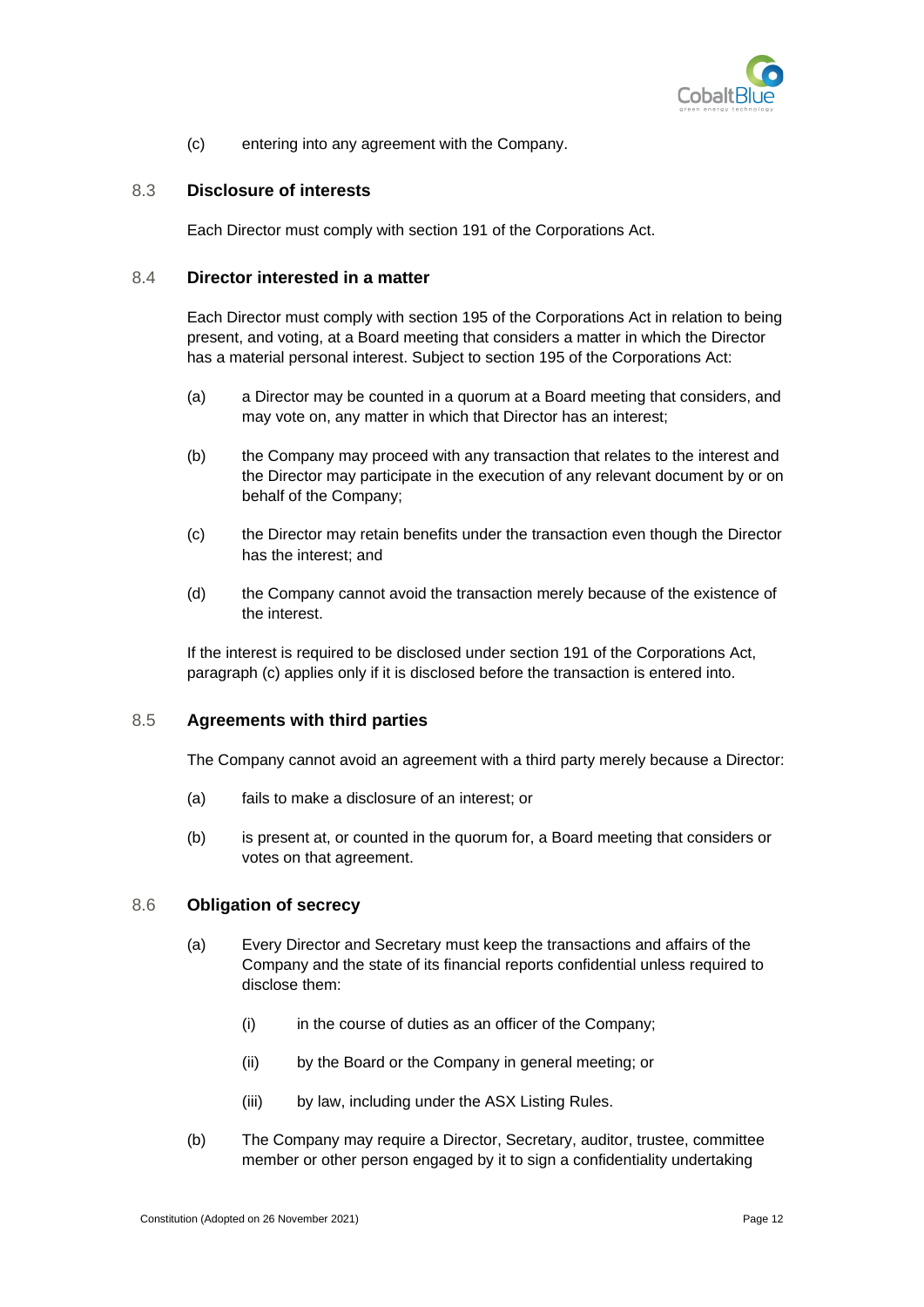

consistent with this rule. A Director or Secretary must do so if required by the Company.

# <span id="page-21-0"></span>9. Directors' remuneration

### <span id="page-21-1"></span>9.1 **Remuneration of Executive Directors**

Subject to any contract with the Company and to the ASX Listing Rules, the Board may fix the remuneration of each Executive Director. That remuneration may consist of salary, bonuses or any other elements but must not be a commission on or percentage of profits or operating revenue.

#### <span id="page-21-2"></span>9.2 **Remuneration of non executive Directors**

The Directors (other than the Executive Directors) are entitled to be paid, out of the funds of the Company, an amount of Approved Fees which:

- (a) does not:
	- (i) in any year exceed in aggregate the amount last fixed by Ordinary Resolution; or
	- (ii) consist of a commission on or percentage of profits or operating revenue; and
- (b) is allocated among them:
	- (i) on an equal basis having regard to the proportion of the relevant year for which each Director held office; or
	- (ii) as otherwise decided by the Board; and
- (c) is provided in the manner the Board decides, which may include provision of non cash benefits.

If the Board decides to include non cash benefits in the Approved Fees of a Director, the Board must also decide the manner in which the value of those benefits is to be calculated for the purposes of this rule.

#### <span id="page-21-3"></span>9.3 **Additional Remuneration for extra services**

If a Director, at the request of the Board and for the purposes of the Company, performs extra services or makes special exertions (including going or living away from the Director's usual residential address), the Company may pay that Director a fixed sum set by the Board for doing so. Remuneration under this rule may be either in addition to or in substitution for any remuneration to which that Director is entitled under rule [9.1](#page-21-1) or [9.2.](#page-21-2)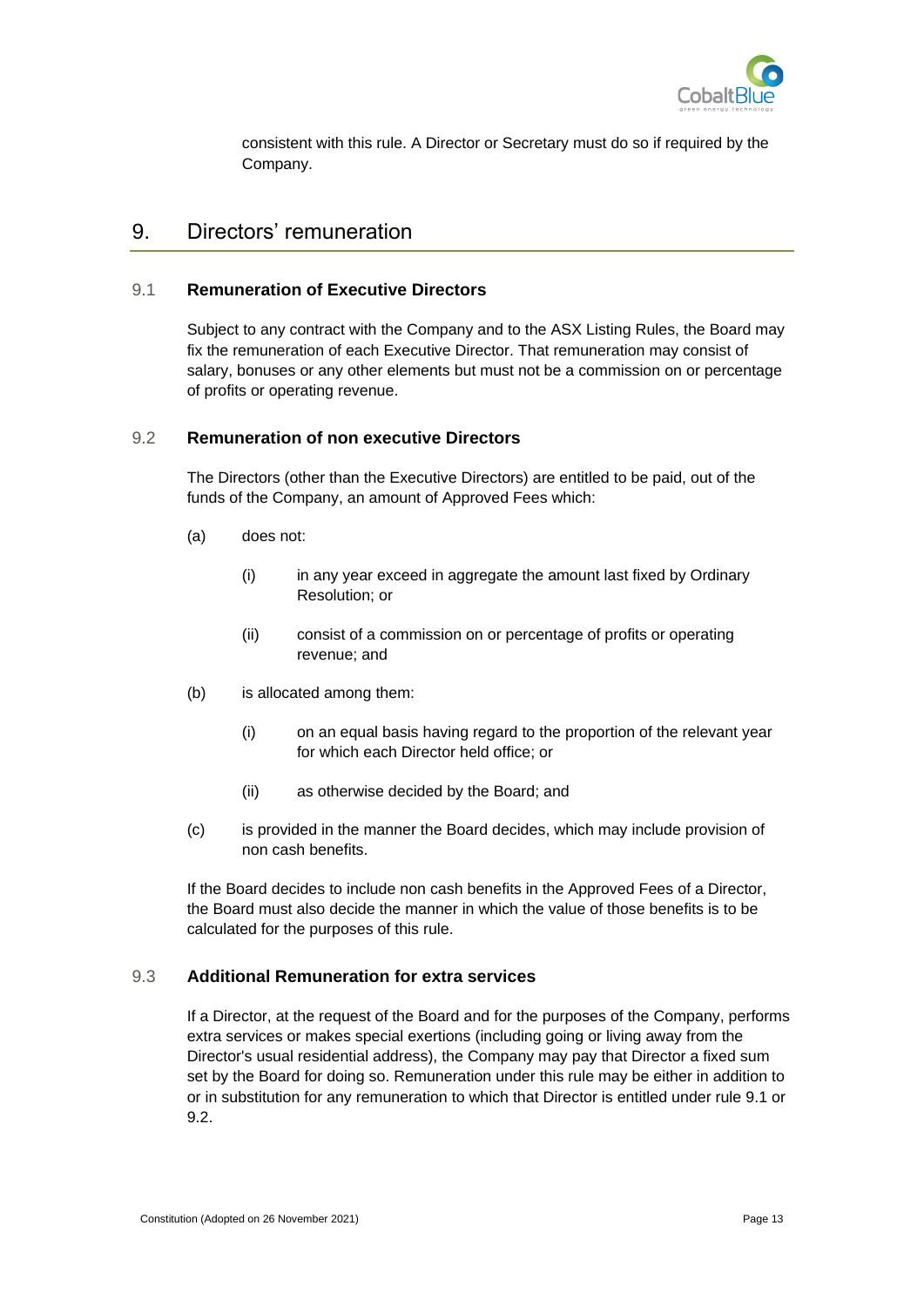

### <span id="page-22-0"></span>9.4 **Expenses of Directors**

The Company must pay a Director (in addition to any remuneration) all reasonable expenses (including travelling and accommodation expenses) incurred by the Director:

- (a) in attending meetings of the Company, the Board, or a committee of the Board;
- (b) on the business of the Company; or
- (c) in carrying out duties as a Director.

### <span id="page-22-1"></span>9.5 **Directors' retirement benefits**

Subject to Division 2 of Part 2D.2 of the Corporations Act and the ASX Listing Rules, the Company may:

- (a) agree with a Director or person about to become a Director that, when or after the person dies or otherwise ceases to be a Director, the Company will pay a pension or lump sum benefit to:
	- (i) that person; or
	- (ii) after that person's death, any of the surviving spouse, dependants or legal personal representatives of that person; or
- (b) pay such a pension or lump sum benefit regardless of whether the Company has agreed to do so and regardless of the terms of any agreement.

# <span id="page-22-2"></span>10. Officers' indemnity and insurance

#### <span id="page-22-3"></span>10.1 **Indemnity**

Subject to and so far as permitted by the Corporations Act:

- (a) the Company may in its discretion, to the extent the person is not otherwise indemnified, indemnify every officer of the Company and its wholly owned subsidiaries and may in its discretion indemnify its auditor against a Liability incurred as such an officer or auditor to a person (other than the Company or a related body corporate) including a Liability incurred as a result of appointment or nomination by the Company or subsidiary as a trustee or as an officer of another corporation, unless the Liability arises out of conduct involving a lack of good faith; and
- (b) the Company may in its discretion make a payment (whether by way of advance, loan or otherwise) in respect of legal costs incurred by an officer or employee or auditor in defending an action for a Liability incurred as such an officer, employee or auditor or in resisting or responding to actions taken by a government agency or a liquidator.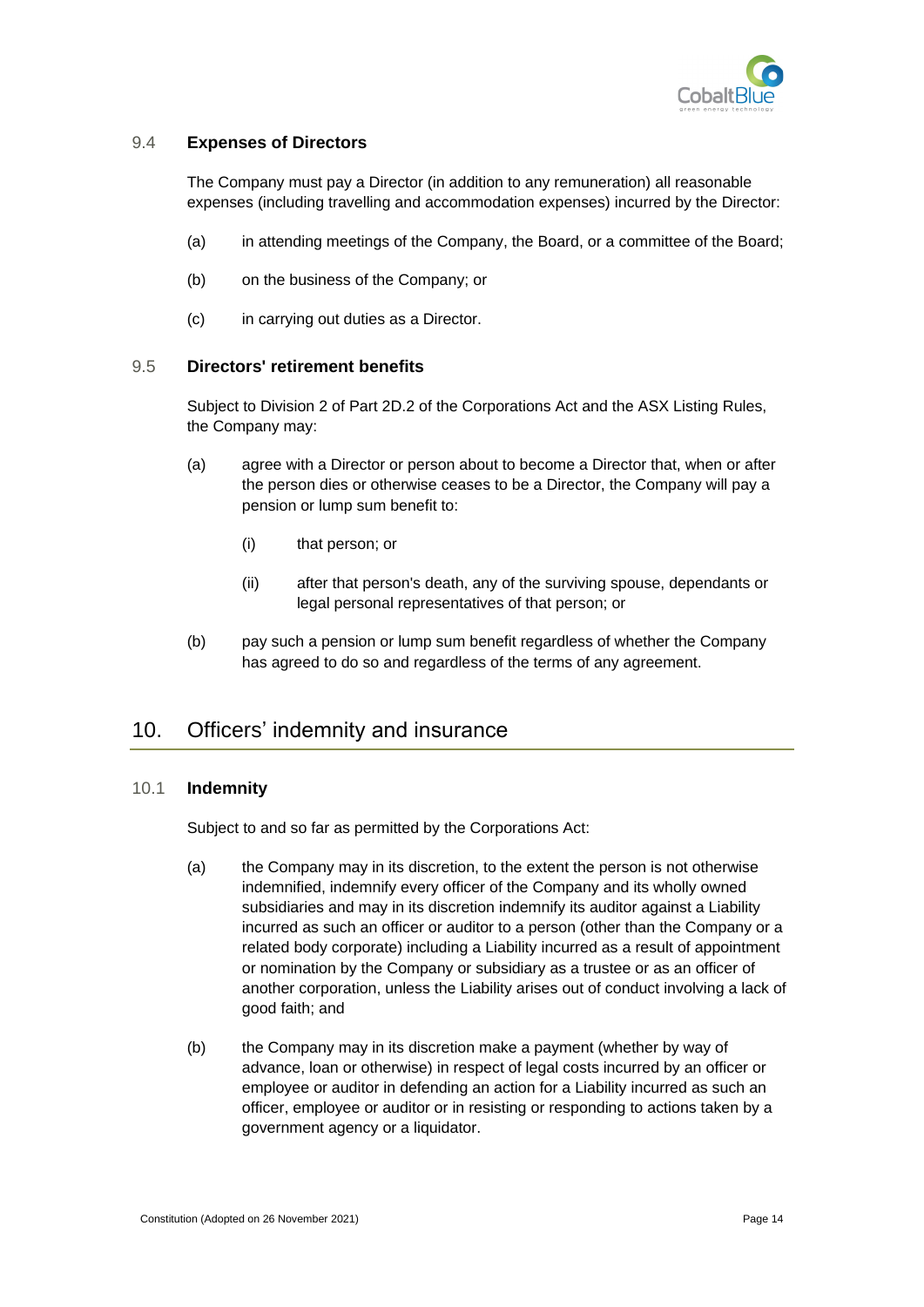

In this rule, **Liability** means a liability of any kind (whether actual or contingent and whether fixed or unascertained) and includes costs, damages and expenses, including costs and expenses incurred in connection with any investigation or inquiry by a government agency or a liquidator.

#### <span id="page-23-0"></span>10.2 **Insurance**

Subject to the Corporations Act, the Company may enter into, and pay premiums on, a contract of insurance in respect of any person.

#### <span id="page-23-1"></span>10.3 **Former officers**

The indemnity in favour of officers under rule [10.1](#page-22-3) is a continuing indemnity. It applies in respect of all acts done by a person while an officer of the Company or one of its wholly owned subsidiaries even though the person is not an officer at the time the claim is made.

#### <span id="page-23-2"></span>10.4 **Deeds**

Subject to the Corporations Act, without limiting a person's rights under this rule [10,](#page-22-2) the Company may enter into an agreement with a person who is or has been an officer of the Company or any of the Company's subsidiaries, to give effect to the rights of the person under this rule [10](#page-22-2) on any terms and conditions that the Board thinks fit.

## <span id="page-23-3"></span>11. Board meetings

#### <span id="page-23-4"></span>11.1 **Convening Board meetings**

A Director may at any time, and a Secretary must on request from a Director, convene a Board meeting.

#### <span id="page-23-5"></span>11.2 **Notice of Board meeting**

The convenor of each Board meeting:

- <span id="page-23-7"></span>(a) must give reasonable notice of the meeting (and, if it is adjourned, of its resumption) individually to each Director who is in Australia; and
- (b) may give the notice in rule [11.2\(a\)](#page-23-7) orally (including by telephone) or in writing,

but failure to give notice to, or non receipt of notice by, a Director does not result in a Board meeting being invalid.

#### <span id="page-23-6"></span>11.3 **Use of technology**

A Board meeting may be held using any means of audio or audio visual communication by which each Director participating can hear and be heard by each other Director participating or in any other way permitted by the Corporations Act. A Board meeting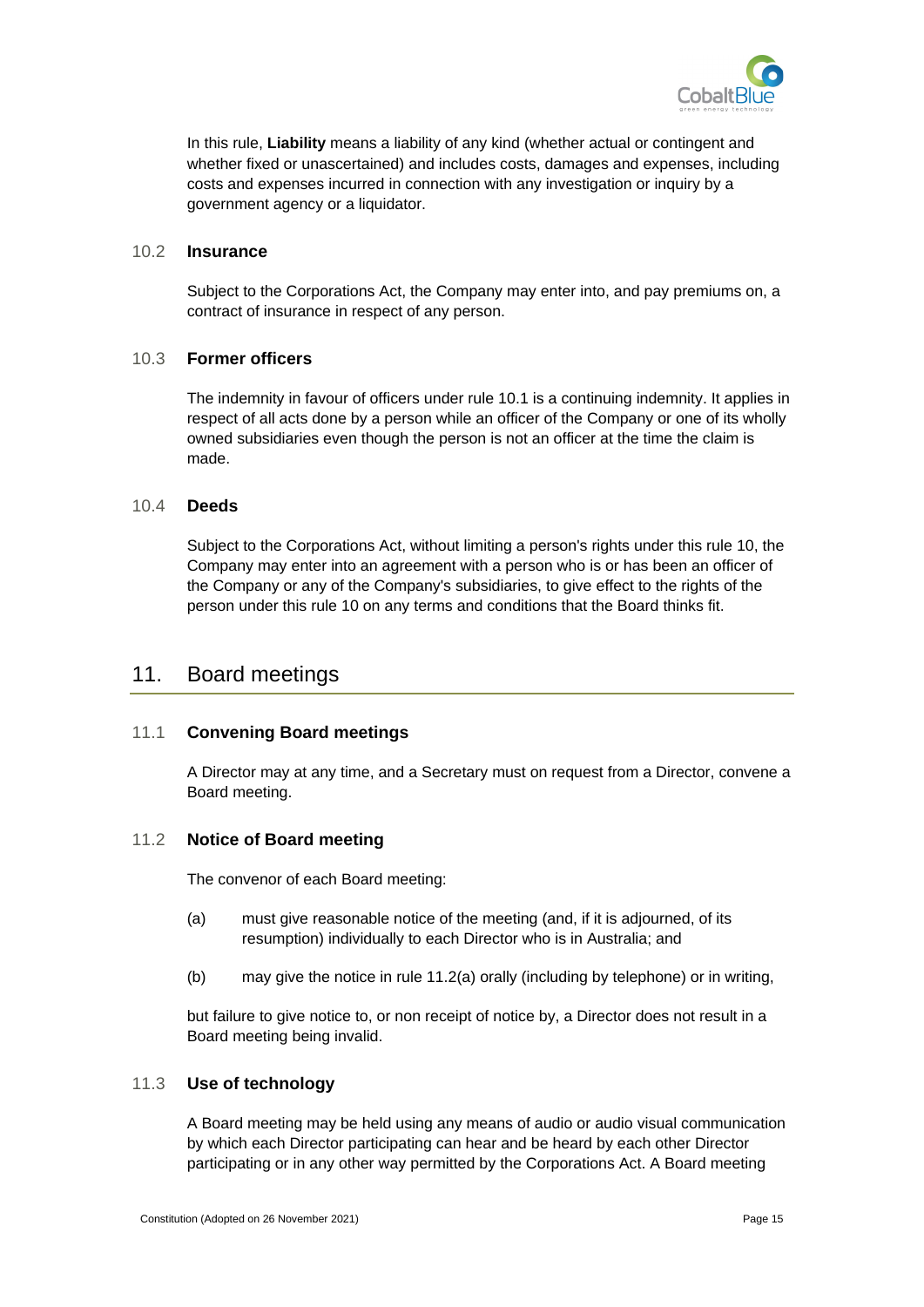

held solely or partly by technology is treated as held at the place at which the greatest number of the Directors present at the meeting is located or, if an equal number of Directors is located in each of two or more places, at the place where the chairman of the meeting is located.

### <span id="page-24-0"></span>11.4 **Chairing Board meetings**

The Board may elect a Director to chair its meetings and decide the period for which that Director holds that office. If there is no chairman of Directors or the chairman is not present within 15 minutes after the time for which a Board meeting is called or is unwilling to act, the Directors present must elect a Director present to chair the meeting.

### <span id="page-24-1"></span>11.5 **Quorum**

Unless the Board decides otherwise, the quorum for a Board meeting is two Directors and a quorum must be present for the whole meeting. A Director is treated as present at a meeting held by audio or audio visual communication if the Director is able to hear and be heard by all others attending. If a meeting is held in another way permitted by the Corporations Act, the Board must resolve the basis on which Directors are treated as present.

### <span id="page-24-2"></span>11.6 **Majority decisions**

A resolution of the Board must be passed by a majority of the votes cast by Directors entitled to vote on the resolution. If an equal number of votes is cast for and against a resolution, the chairman of the meeting does not have a second or casting vote and the matter is decided in the negative.

#### <span id="page-24-3"></span>11.7 **Procedural rules**

The Board may adjourn and, subject to this document, otherwise regulate its meetings as it decides.

#### <span id="page-24-4"></span>11.8 **Written resolution**

If all the Directors entitled to receive notice of a Board meeting and to vote on the resolution receive such notice electronically, the Directors may pass the resolution without a directors' meeting being held if a simple majority of the Directors entitled to vote on the resolution, including at least two non-executive Directors, sign a document containing a statement that they are in favour of the resolution set out in the document and a Board resolution in those terms is passed at the time when the last Director constituting the simple majority signs.

### <span id="page-24-5"></span>11.9 **Additional provisions concerning written resolutions**

For the purpose of rule [11.8:](#page-24-4)

(a) two or more separate documents in identical terms, each of which is signed by one or more Directors, are treated as one document; and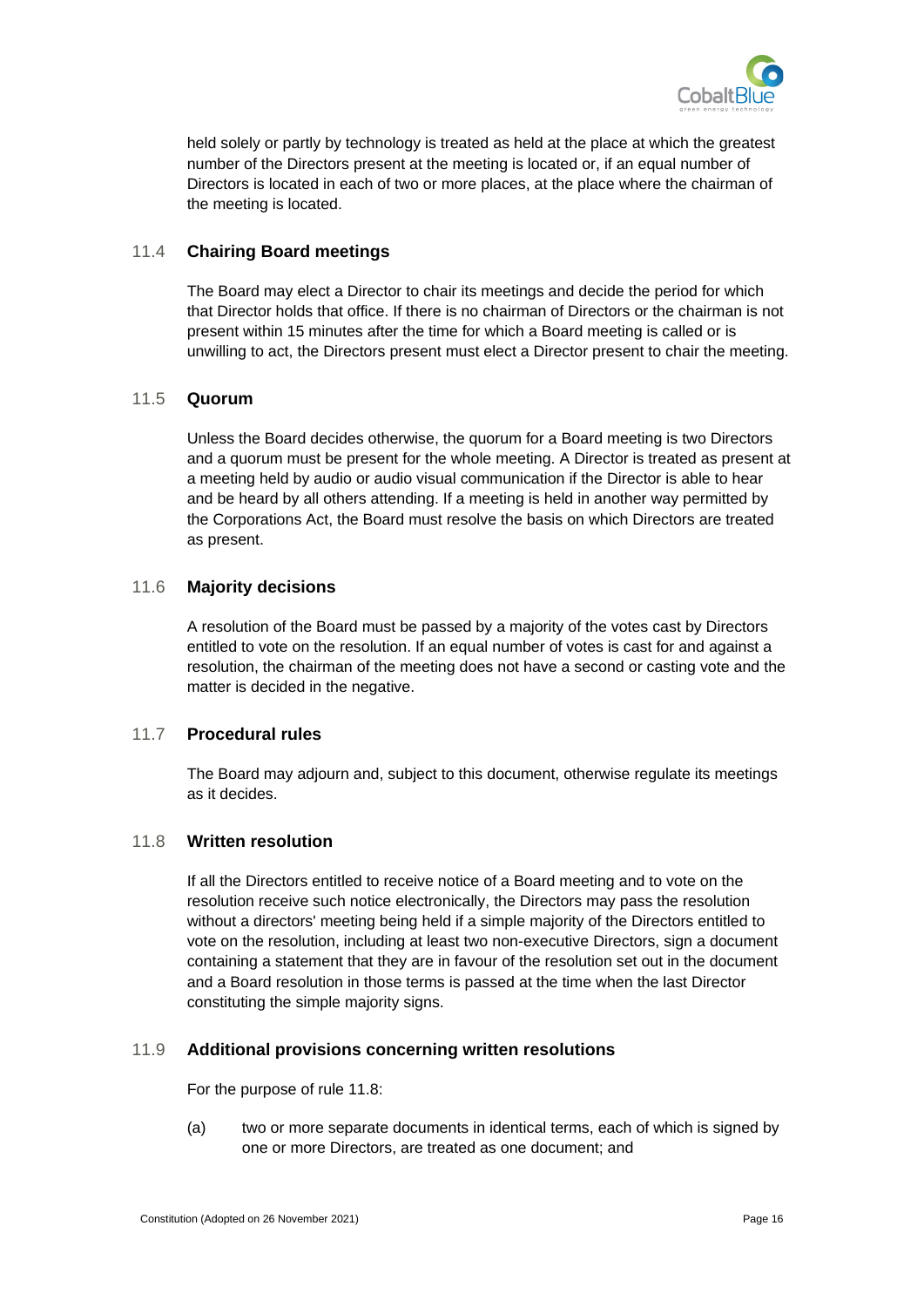

(b) a facsimile or electronic communication containing the text of the document expressed to have been signed by a Director that is sent to the Company is a document signed by that Director at the time of its receipt by the Company.

#### <span id="page-25-0"></span>11.10 **Valid proceedings**

Each resolution passed or thing done by, or with the participation of, a person acting as a Director or member of a committee is valid even if it is later discovered that:

- (a) there was a defect in the appointment of the person; or
- (b) the person was disqualified from continuing in office, voting on the resolution or doing the thing.

## <span id="page-25-1"></span>12. Meetings of members

#### <span id="page-25-2"></span>12.1 **Annual general meeting**

The Company must hold an annual general meeting as required by section 250N of the Corporations Act.

### <span id="page-25-3"></span>12.2 **Calling meetings of members**

A meeting of members may be convened at any time by the Board or a Director and must:

- (a) be convened at a reasonable time in the context of the location of members and be accessible by members; and
- (b) be convened by the Board when required by section 249D or 250N of the Corporations Act or by order made under section 249G of the Corporations Act.

#### <span id="page-25-4"></span>12.3 **Notice of meeting**

- (a) Subject to rule [12.6](#page-26-2) and rule [34.3,](#page-57-1) at least 28 days' written notice of a meeting of members must be given individually to:
	- (i) each member (whether or not the member is entitled to vote at the meeting);
	- (ii) each Director; and
	- (iii) to the auditor.
- (b) The notice of meeting must comply with the Corporations Act, the regulations made under the Corporations Act and the ASX Listing Rules and may be given in any manner permitted by the Corporations Act.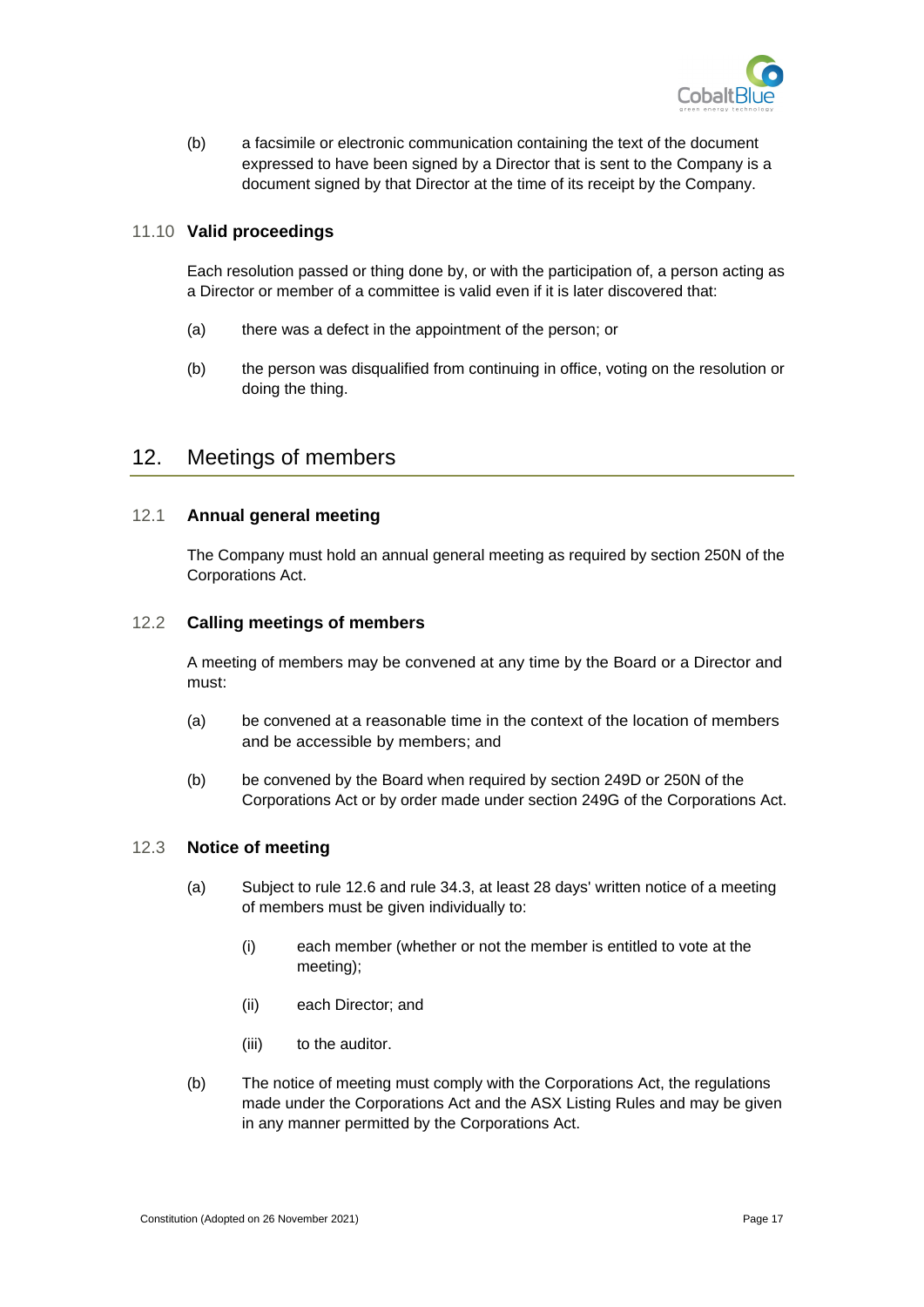

#### <span id="page-26-0"></span>12.4 **Postponement or cancellation**

Subject to sections 249D(5) and 250N of the Corporations Act (when applicable), the Board may:

- (a) postpone a meeting of members;
- (b) cancel a meeting of members; or
- (c) change the place for a general meeting,

by written notice given to the ASX.

#### <span id="page-26-1"></span>12.5 **Fresh notice**

If a meeting of members is postponed or adjourned for one month or more, the Company must give new notice of the resumed meeting.

#### <span id="page-26-2"></span>12.6 **Notice to joint holders of shares**

If a share is held jointly, the Company need only give notice of a meeting of members (or of its cancellation or postponement) to the joint holder who is named first in the Register.

#### <span id="page-26-3"></span>12.7 **Technology**

The Company may hold a meeting of members at two or more venues using any technology that gives the members as a whole a reasonable opportunity to participate.

#### <span id="page-26-4"></span>12.8 **Accidental omission**

The accidental omission to give notice to, or the non receipt of notice by, any of those entitled to it does not invalidate any resolution passed at a meeting of members.

#### <span id="page-26-5"></span>12.9 **Class meetings**

Rules [12](#page-25-1) to [16](#page-34-0) apply to a separate meeting of a class of members as far as they are capable of application and modified as necessary.

# <span id="page-26-6"></span>13. Proceedings at meetings of members

### <span id="page-26-7"></span>13.1 **Member present at meeting**

- (a) If a member is linked to the meeting of members by technology (as permitted under rule 12.7), which by itself or in conjunction with other arrangements:
	- (i) gives the member a reasonable opportunity to participate in proceedings of the meeting; and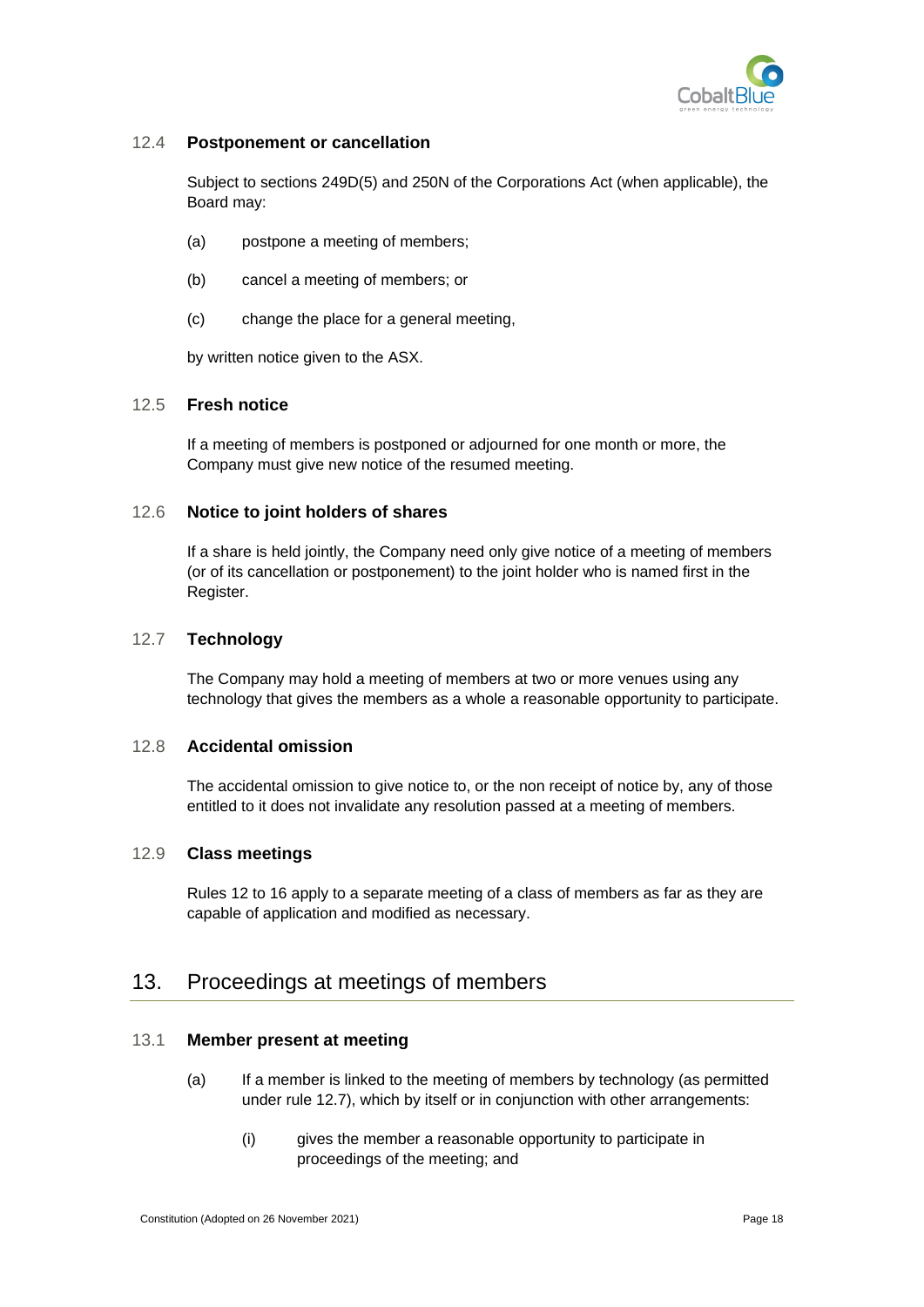

- (ii) enables the member to vote on a poll,
- (b) a member accessing the meeting by that technology is taken to be present at the meeting of members and entitled to exercise all rights at that meeting.

If a member has appointed a proxy or attorney or (in the case of a member which is a body corporate) a representative to act at a meeting of members, that member is taken to be present at a meeting at which the proxy, attorney or representative is present.

#### <span id="page-27-0"></span>13.2 **Quorum**

The quorum for a meeting of members is two Voting Members. Each individual present (either in person physically or linked by any communication technology) may only be counted once toward a quorum. If a member has appointed more than one proxy or representative only one of them may be counted toward a quorum.

#### <span id="page-27-1"></span>13.3 **Quorum not present**

If a quorum is not present within 15 minutes after the time for which a meeting of members is called:

- (a) if called as a result of a request of members under section 249D of the Corporations Act, the meeting is dissolved; and
- (b) in any other case:
	- (i) the meeting is adjourned to the day, time and place that the Board decides and notifies to members, or if no decision is notified before then, to the same time on the same day in the next week at the same place; and
	- (ii) if a quorum is not present at the adjourned meeting, the meeting is dissolved.

#### <span id="page-27-2"></span>13.4 **Chairing meetings of members**

If the Board has appointed a Director to chair Board meetings, that Director shall also chair meetings of members. If:

- (a) there is no Director who the Board has appointed to chair Board meetings for the time being; or
- (b) the Director appointed to chair Board meetings is not present at the time for which a meeting of members is called or is not willing to chair the meeting,

the Voting Members present must elect a member or Director present to chair the meeting.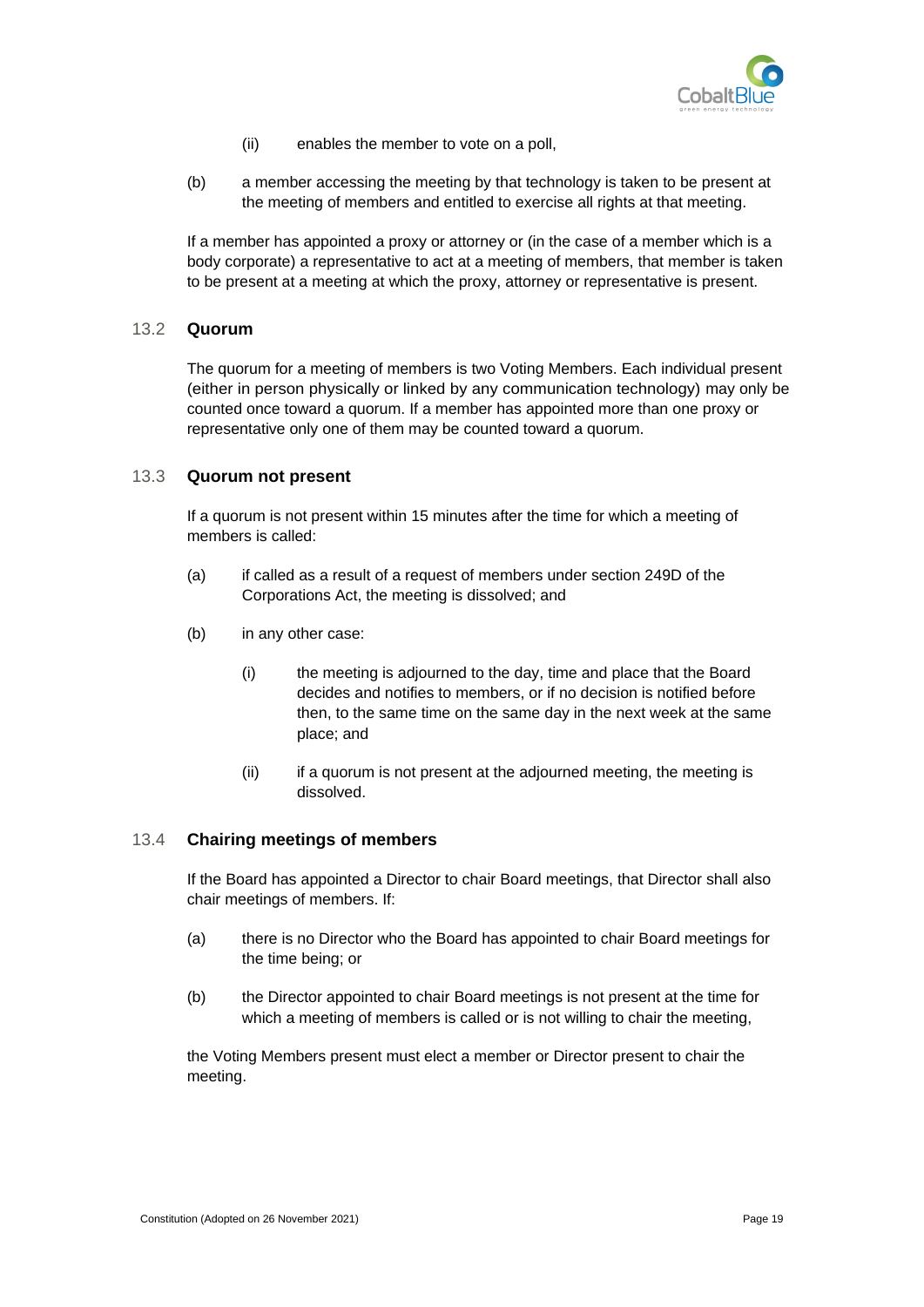

#### <span id="page-28-0"></span>13.5 **Attendance at meetings of members**

- (a) Every member has the right to attend all meetings of members whether or not entitled to vote.
- (b) Every Director has the right to attend and speak at all meetings of members whether or not a member.
- (c) The auditor has the right to attend any meeting of members and to speak on any part of the business of the meeting which concerns the auditor in the capacity of auditor.

#### <span id="page-28-1"></span>13.6 **Members rights suspended while call unpaid**

If a call on a share is due and unpaid, the holding of that share does not entitle the member to be present, speak or vote at, or be counted in the quorum for, a meeting of members.

#### <span id="page-28-2"></span>13.7 **Chairman's powers at a meeting of members**

- (a) The chairman of a meeting of members:
	- (i) is responsible for the general conduct and procedures to be adopted at the meeting;
	- (ii) may, subject to the Corporations Act, at any time terminate discussion or debate on any matter being considered by the meeting, where the chairman considers it necessary or desirable for the proper and orderly conduct of the meeting;
	- (iii) may, subject to the Corporations Act, eject a member from the meeting, at any time the chairman considers it is necessary or desirable for the proper and orderly conduct of the meeting;
	- (iv) may require the adoption of any procedure which is in the chairman's opinion necessary or desirable for proper and orderly debate or discussion and the proper and orderly casting or recording of votes at the meeting,

and a decision by the chairman under this rule is final.

- (b) The chairman of a meeting may invite a person who is not a member to attend and to speak at the meeting.
- (c) Subject to rule [12.7,](#page-26-3) if the chairman considers that there are too many persons present at a meeting to fit into the venue where the meeting is to be held, the chairman may nominate a separate meeting place using any technology that gives the members as a whole a reasonable opportunity to participate.
- (d) The chairman's rights under this rule [13.7](#page-28-2) are exclusive to the chairman.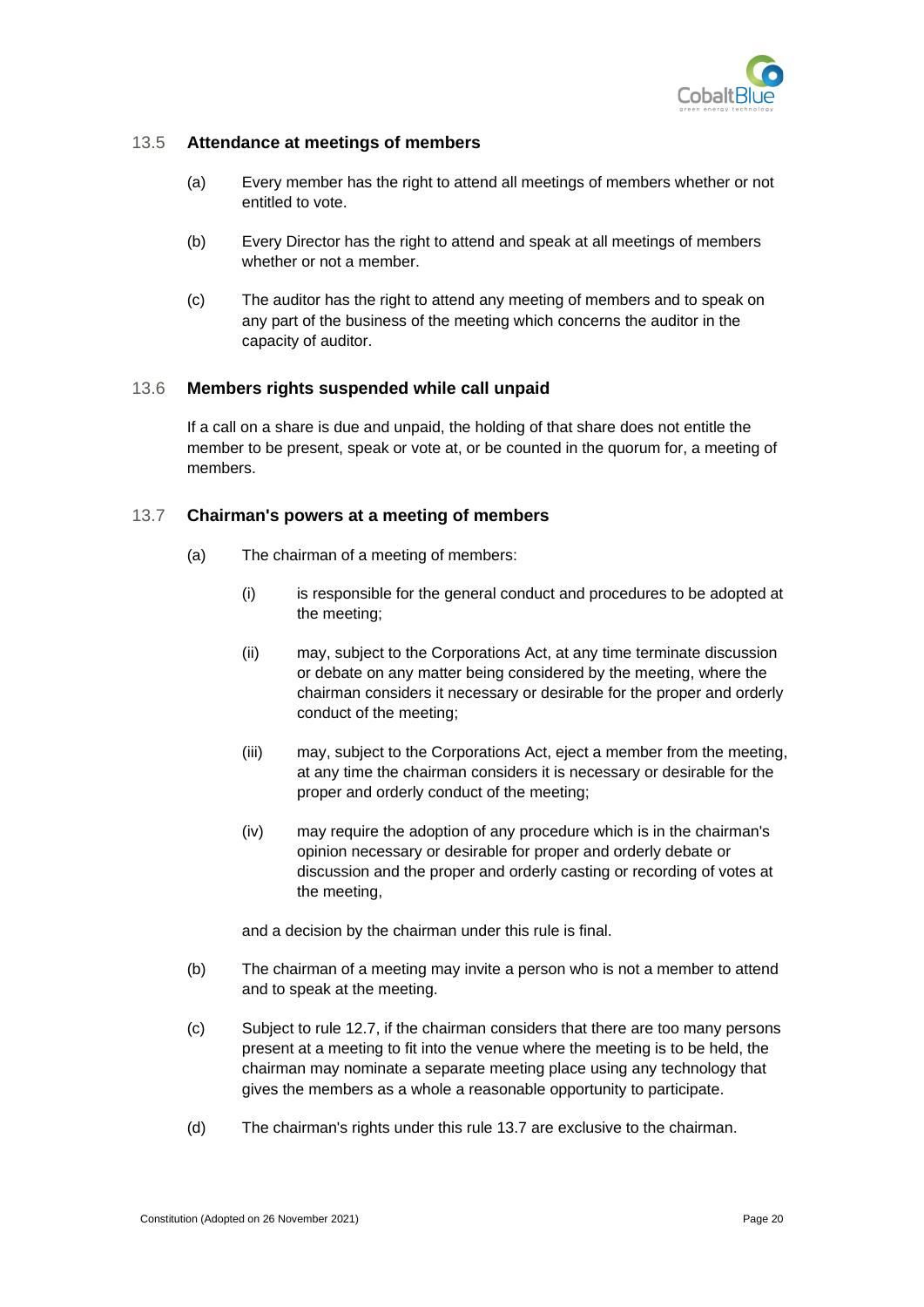

### <span id="page-29-0"></span>13.8 **Admission to general meetings**

- (a) The chairman of a meeting of members may take any action the chairman considers appropriate for the safety of persons attending the meeting and the orderly conduct of the meeting and may refuse admission to, or require to leave and remain out of, the meeting any person:
	- (i) possessing a pictorial recording or sound recording device;
	- (ii) possessing a placard or banner;
	- (iii) possessing an article considered by the chairman to be dangerous, offensive or liable to cause disruption;
	- (iv) who refuses to produce or to permit examination of any article, or the contents of any article, in the person's possession;
	- (v) who behaves or threatens to behave in a dangerous, offensive or disruptive way; or
	- (vi) who is not entitled to receive notice of the meeting.
- (b) The chairman may delegate the powers conferred by this rule to any person.

#### <span id="page-29-1"></span>13.9 **Adjournment**

Subject to rule [12.5,](#page-26-1) the chairman of a meeting of members at which a quorum is present:

- (a) may; and
- (b) must, if directed by Ordinary Resolution of the meeting,

adjourn it to another time and place.

#### <span id="page-29-2"></span>13.10 **Business at adjourned meetings**

The only business that may be transacted at a meeting resumed after an adjournment is the business left unfinished immediately before the adjournment.

## <span id="page-29-3"></span>14. Proxies, attorneys and representatives

#### <span id="page-29-4"></span>14.1 **Appointment of proxies**

- (a) A member may appoint not more than two proxies to attend and act for the member at a meeting of members. An appointment of proxy must be:
	- (i) in a form and mode that complies with the Corporations Act and the ASX Listing Rules and is satisfactory to the Board; and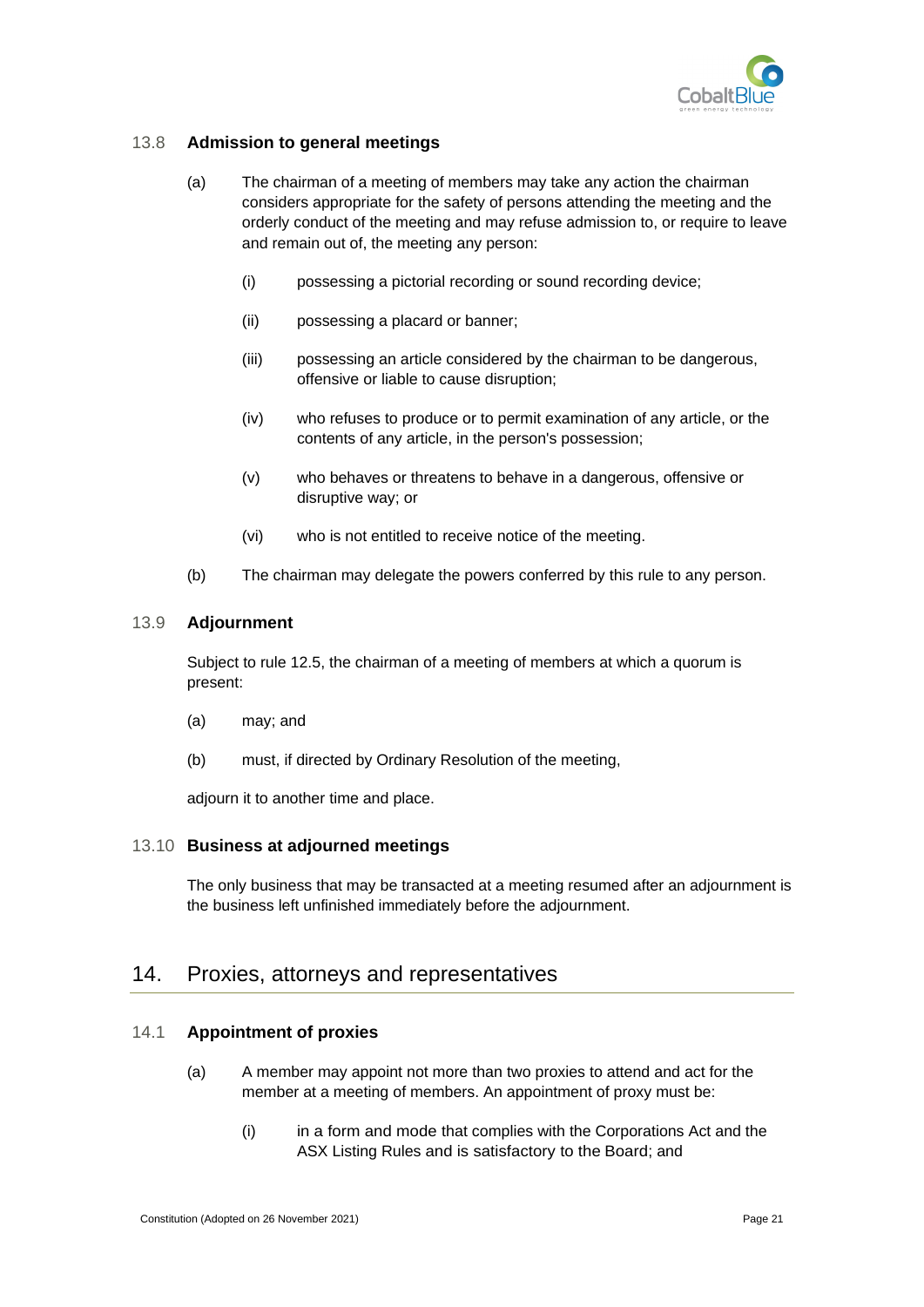

- (ii) is signed, acknowledged or authorised by the member in a manner, that is satisfactory to the Board.
- (b) If a member appoints two proxies and the appointment does not specify the proportion or number of the member's votes each proxy may exercise, each proxy may exercise half of those votes.

#### <span id="page-30-0"></span>14.2 **Member's attorney**

A member may appoint an attorney to act, or to appoint a proxy to act, at a meeting of members. If the appointor is an individual, the power of attorney must be signed in the presence of at least one witness.

#### <span id="page-30-1"></span>14.3 **Deposit of proxy forms and powers of attorney**

An appointment of a proxy or an attorney is not effective for a particular meeting of members unless the instrument effecting the appointment is received by the Company in the manner set out in the notice of meeting to which the proxy relates:

- (a) at least 48 hours before the time for which the meeting was called; or
- (b) if the meeting has been adjourned, at least 48 hours before the resumption of the meeting.

#### <span id="page-30-2"></span>14.4 **Evidence of proxy forms, powers of attorney and other appointments**

The Board may require evidence of:

- (a) in the case of a proxy form executed by an attorney, the relevant power of attorney or a certified copy of it;
- (b) in the case of an attorney, the power of attorney or a certified copy of it;
- (c) in the case of a corporate representative, the appointment of the representative in accordance with the Corporations Act; or
- (d) in the case of any appointment under this rule [14](#page-29-3) which is transmitted to the Company electronically, the identity of the person who transmitted the message containing the appointment.

#### <span id="page-30-3"></span>14.5 **Corporate representatives**

A member that is a body corporate may appoint an individual to act as its representative at meetings of members as permitted by section 250D of the Corporations Act.

#### <span id="page-30-4"></span>14.6 **Standing appointments**

A member may appoint a proxy, attorney or representative to act at a particular meeting of members or make a standing appointment and may revoke any appointment. A proxy, attorney or representative may, but need not, be a member.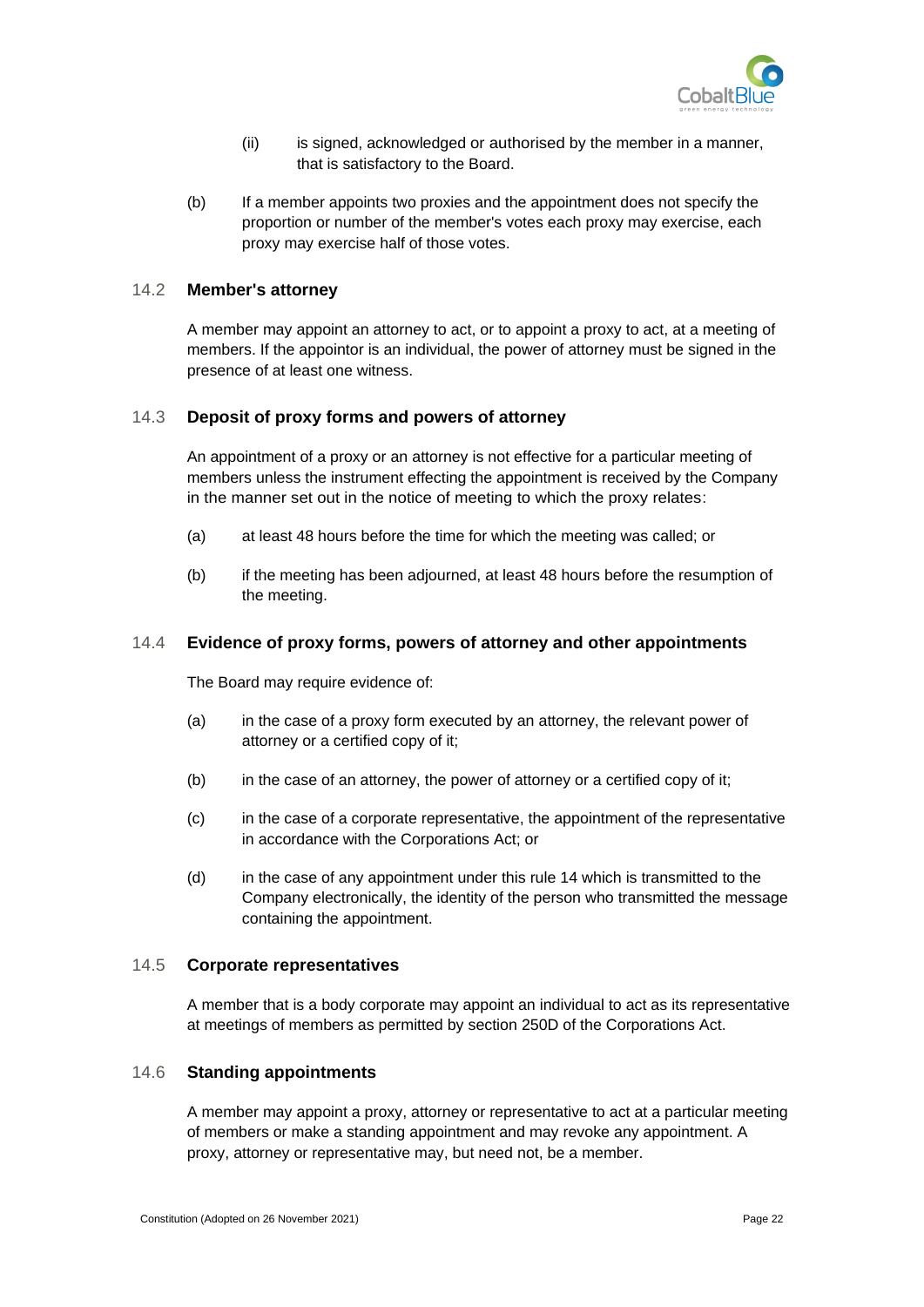

### <span id="page-31-0"></span>14.7 **Suspension of proxy or attorney's powers if member present**

- (a) A proxy or attorney has no power to act for a member at a meeting at which the member is present:
	- (i) in the case of an individual, in person; or
	- (ii) in the case of a body corporate, by representative.
- (b) A proxy has no power to act for a member at a meeting at which the member is present by attorney.

#### <span id="page-31-1"></span>14.8 **Priority of conflicting appointments of attorney or representative**

If more than one attorney or representative appointed by a member is present at a meeting of members and the Company has not received notice of revocation of any of the appointments:

- (a) an attorney or representative appointed to act at that particular meeting may act to the exclusion of an attorney or representative appointed under a standing appointment; and
- (b) subject to rule [14.8\(a\),](#page-31-1) an attorney or representative appointed under a more recent appointment may act to the exclusion of an attorney or representative appointed earlier in time.

#### <span id="page-31-2"></span>14.9 **More than two current proxy appointments**

An appointment of proxy by a member is revoked (or, in the case of a standing appointment, suspended for that particular meeting) if the Company receives a further appointment of proxy from that member which would result in there being more than two proxies of that member entitled to act at a meeting. The appointment of proxy made first in time is the first to be treated as revoked or suspended by this rule.

#### <span id="page-31-3"></span>14.10 **Continuing authority**

An act done at a meeting of members by a proxy, attorney or representative is valid even if, before the act is done, the appointing member:

- (a) dies or becomes mentally incapacitated;
- (b) becomes bankrupt or an insolvent under administration or is wound up;
- (c) revokes the appointment or revokes the authority under which the appointment was made by a third party; or
- (d) transfers the share to which the appointment relates,

unless the Company has received written notice of the matter before the start or resumption of the meeting at which the vote is cast.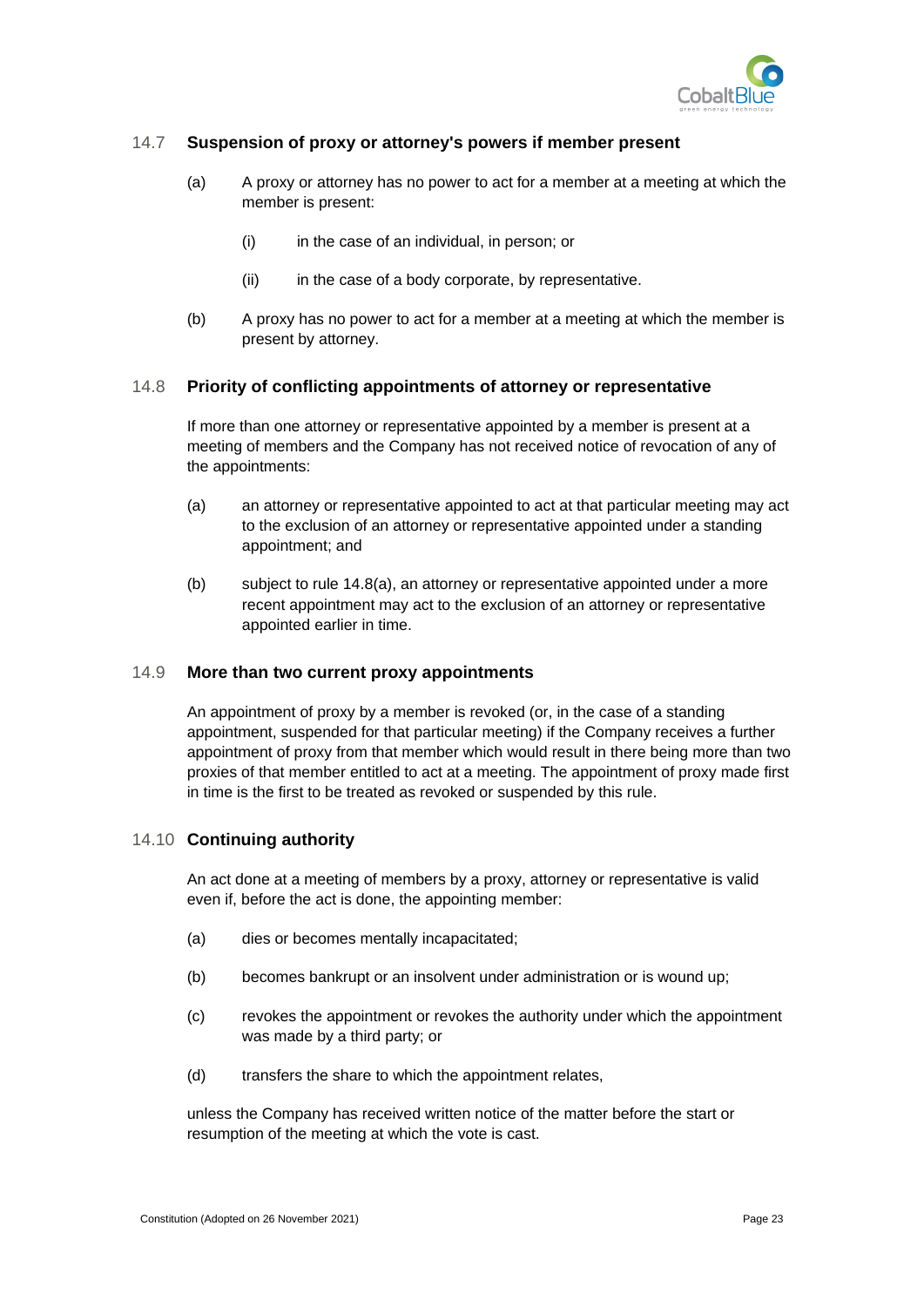

# <span id="page-32-0"></span>15. Entitlement to vote

#### <span id="page-32-1"></span>15.1 **Determining voting entitlements**

Subject to section 250L(4) of the Corporations Act and rule [16.2\(a\)\(ii\),](#page-34-6) to decide, for the purposes of a particular meeting, who are members of the Company and how many shares they hold, the Company must refer only:

- (a) if the convenor of the meeting determined a specified time under the regulations made under section 1074E of the Corporations Act before notice of the meeting was given, to the Register as it stood at that time; or
- (b) otherwise, to the Register as it stood 48 hours before the meeting or at any later time required by the ASX Operating Rules.

#### <span id="page-32-2"></span>15.2 **Number of votes**

Subject to rules [13.6,](#page-28-1) [14,](#page-29-3) [15.4,](#page-33-1) [15.5,](#page-33-2) [15.6](#page-33-3) and [28.4](#page-49-1) and the terms on which shares are issued:

- (a) on a show of hands:
	- (i) if a member has appointed two proxies, neither of those proxies may vote;
	- (ii) a member who is present and entitled to vote and is also a proxy, attorney or representative of another member has one vote; and
	- (iii) subject to paragraphs  $(a)(i)$  and  $(a)(ii)$ , every individual present who is a member, or a proxy, attorney or representative of a member, entitled to vote has one vote;
- (b) on a poll every member entitled to vote who is present in person or by proxy, attorney or representative:
	- (i) has one vote for every fully paid share held; and
	- (ii) subject to paragraph [\(c\),](#page-32-3) in respect of each partly paid share held has a fraction of a vote equal to the proportion which the amount paid bears to the total issue price of the share; and
- <span id="page-32-3"></span>(c) unless:
	- (i) permitted under the ASX Listing Rules; and
	- (ii) otherwise provided in the terms on which shares are issued,

in calculating the fraction of a vote which the holder of a partly paid share has, the Company must not count an amount:

(iii) paid in advance of a call; or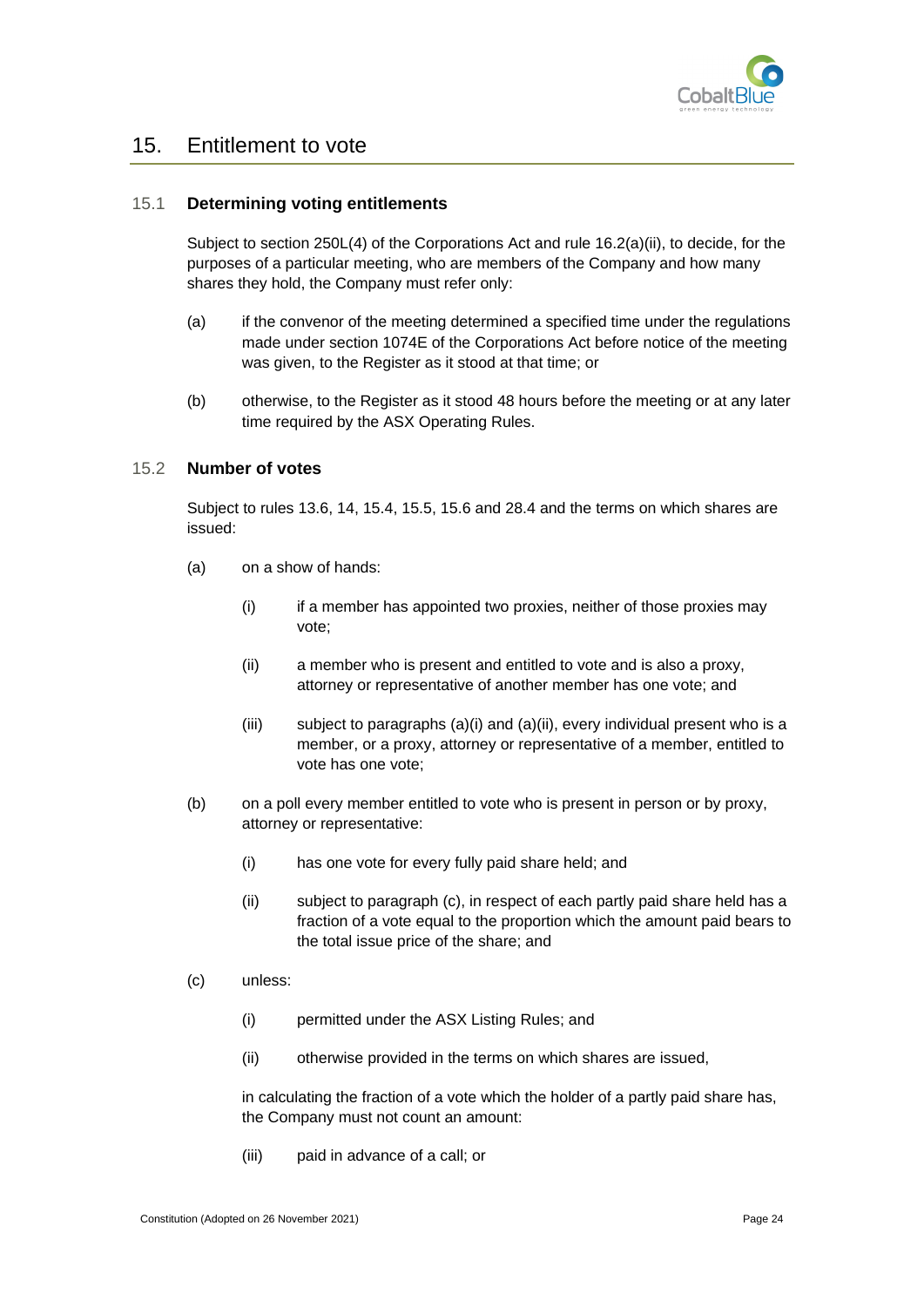

(iv) credited on a partly paid share without payment in money or money's worth being made to the Company.

#### <span id="page-33-0"></span>15.3 **Chairman has no casting vote**

If an equal number of votes is cast for and against a resolution at a meeting of members, the chairman of the meeting does not have a second or casting vote and the matter is decided in the negative.

#### <span id="page-33-1"></span>15.4 **Votes of joint holders**

If there are joint holders of a share, any one of them may vote at a meeting of members, in person or by proxy, attorney or representative, as if that holder were the sole owner of the share. If more than one of the joint holders of a share (including, for the purposes of this rule, joint legal personal representatives of a dead member) are present at a meeting of members, in person or by proxy, attorney or representative, and tender a vote in respect of the share, the Company may only count the vote cast by, or on behalf of, the most senior joint holder who tenders a vote. For this purpose, seniority depends on the order in which the names of the joint holders are listed in the Register.

#### <span id="page-33-2"></span>15.5 **Votes of transmittees and guardians**

Subject to section 1072C of the Corporations Act, if the Board is satisfied at least 48 hours before the time fixed for a meeting of members, that a person:

- (a) is entitled to the transmission of a share under rule [29;](#page-51-0) or
- (b) has power to manage a member's property under a law relating to the management of property of the mentally incapable,

that person may vote as if registered as the holder of the share and the Company must not count the vote (if any) of the actual registered holder.

#### <span id="page-33-3"></span>15.6 **Voting restrictions**

If the Corporations Act or the ASX Listing Rules require that some members are not to vote on a resolution, or that votes cast by some members be disregarded, in order for the resolution to have an intended effect, those members have no right to vote on that resolution and the Company must not count any votes purported to be cast by those members.

#### <span id="page-33-4"></span>15.7 **Decision on right to vote**

A Voting Member or Director may challenge a person's right to vote at a meeting of members. A challenge may only be made at the meeting. A challenge, or any other doubt as to the validity of a vote, must be decided by the chairman, whose decision is final.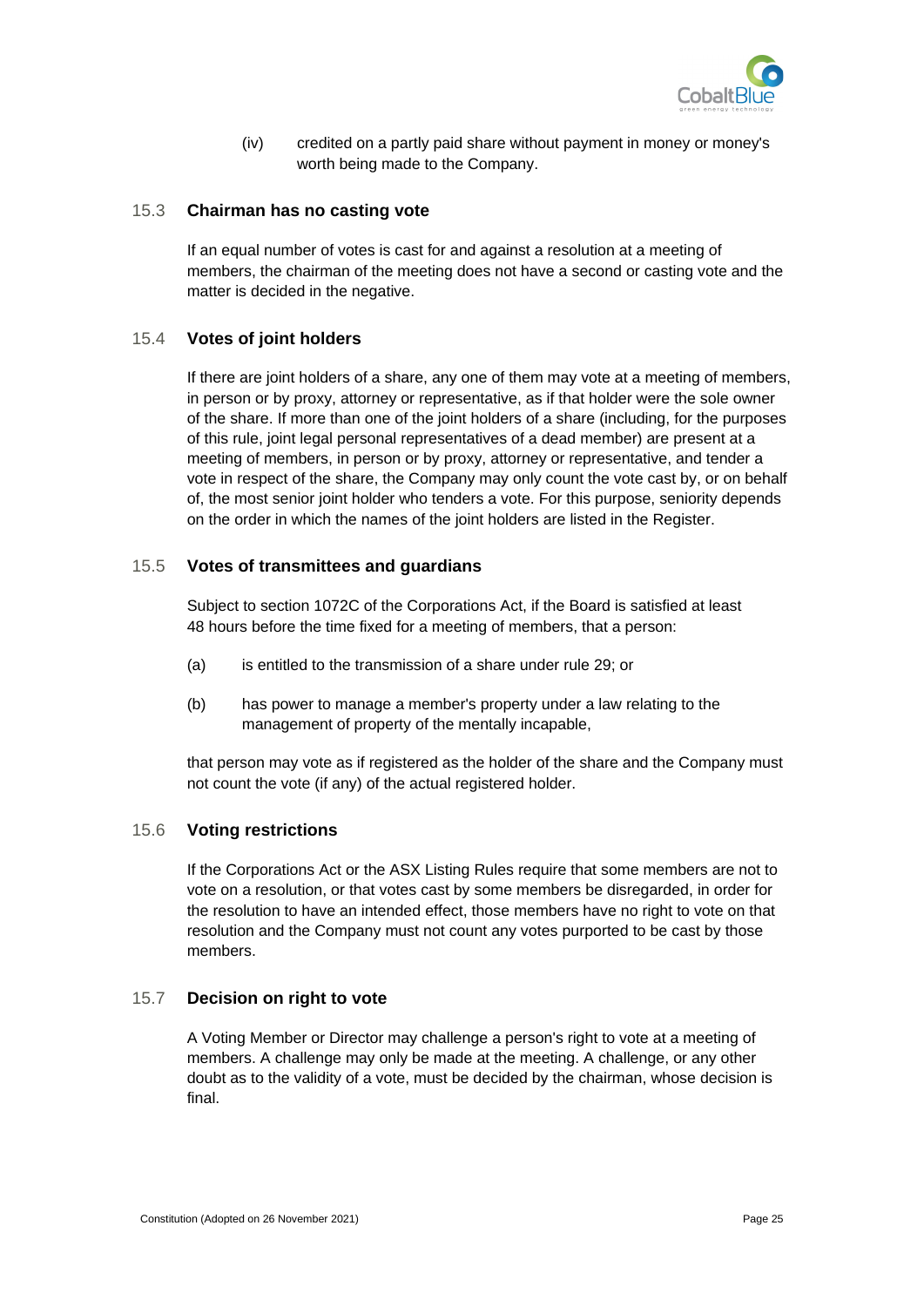

# <span id="page-34-0"></span>16. How voting is carried out

#### <span id="page-34-1"></span>16.1 **Method of voting**

A resolution put to the vote at a meeting of members must be decided on a show of hands unless a poll is demanded under rule [16.2](#page-34-2) either before or on declaration of the result of the vote on a show of hands. Unless a poll is demanded, the chairman's declaration of a decision on a show of hands is final.

#### <span id="page-34-2"></span>16.2 **Demand for a poll**

- <span id="page-34-6"></span>(a) A poll may be demanded on any resolution (except a resolution concerning the election of the chairman of a meeting) by:
	- (i) at least five members entitled to vote on the resolution; or
	- (ii) members entitled to cast at least 5% of the votes that may be cast on the resolution on a poll (worked out as at the time specified in rule [15.1\)](#page-32-1); or
	- (iii) the chairman.
- (b) The demand for a poll does not affect the continuation of the meeting for the transaction of other business and may be withdrawn.

#### <span id="page-34-3"></span>16.3 **When and how polls must be taken**

If a poll is demanded:

- (a) if the resolution is for the adjournment of the meeting, the poll must be taken immediately and in the manner that the chairman of the meeting directs;
- (b) in all other cases, the poll must be taken at the time and place and in the manner that the chairman of the meeting directs;
- (c) a person voting who has the right to cast two or more votes need not cast all those votes and may cast those votes in different ways; and
- (d) the result of the poll is the resolution of the meeting at which the poll was demanded.

# <span id="page-34-4"></span>17. Secretary

#### <span id="page-34-5"></span>17.1 **Appointment of Secretary**

The Board:

(a) must appoint at least one individual; and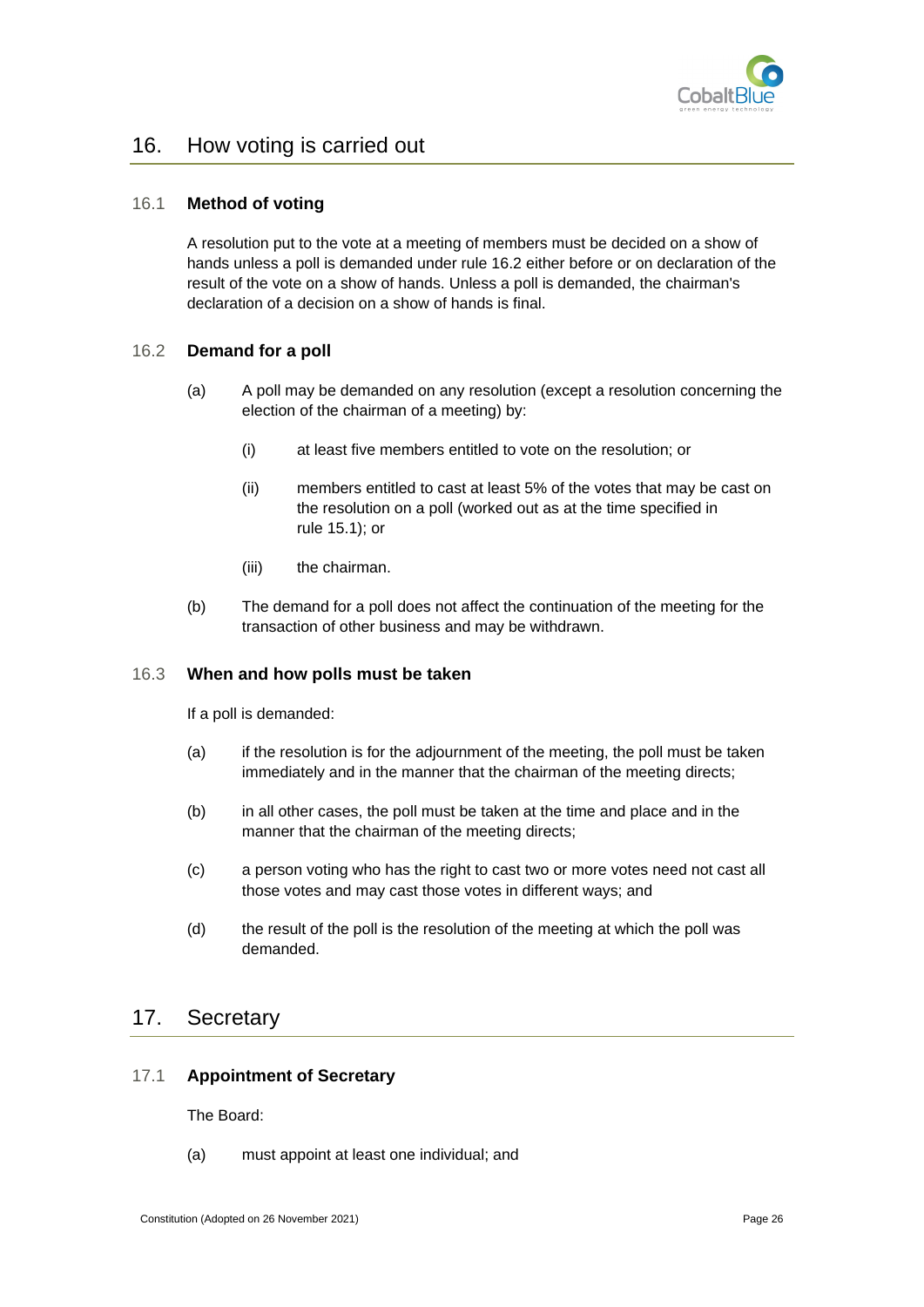

(b) may appoint more than one individual,

to be a Secretary either for a specified term or without specifying a term.

#### <span id="page-35-0"></span>17.2 **Terms and conditions of office**

A Secretary holds office on the terms (including as to remuneration) that the Board decides. The Board may vary any decision previously made by it in respect of a Secretary.

#### <span id="page-35-1"></span>17.3 **Cessation of Secretary's appointment**

A person automatically ceases to be a Secretary if the person:

- (a) is not permitted by the Corporations Act (or an order made under the Corporations Act) to be a secretary of a company;
- (b) becomes disqualified from managing corporations under Part 2D.6 of the Corporations Act and is not given permission or leave to manage the Company under section 206F or 206G of the Corporations Act;
- (c) becomes of unsound mind or physically or mentally incapable of performing the functions of that office;
- (d) resigns by notice in writing to the Company; or
- (e) is removed from office under rule [17.4.](#page-35-2)

#### <span id="page-35-2"></span>17.4 **Removal from office**

The Board may remove a Secretary from that office whether or not the appointment was expressed to be for a specified term.

## <span id="page-35-3"></span>18. Minutes

#### <span id="page-35-4"></span>18.1 **Minutes must be kept**

The Board must cause minutes of:

- (a) proceedings and resolutions of meetings of the Company's members;
- (b) the names of Directors present at each Board meeting or committee meeting;
- (c) proceedings and resolutions of Board meetings (including meetings of a committee to which Board powers are delegated under rule [7\)](#page-19-0);
- (d) resolutions passed by Directors without a meeting; and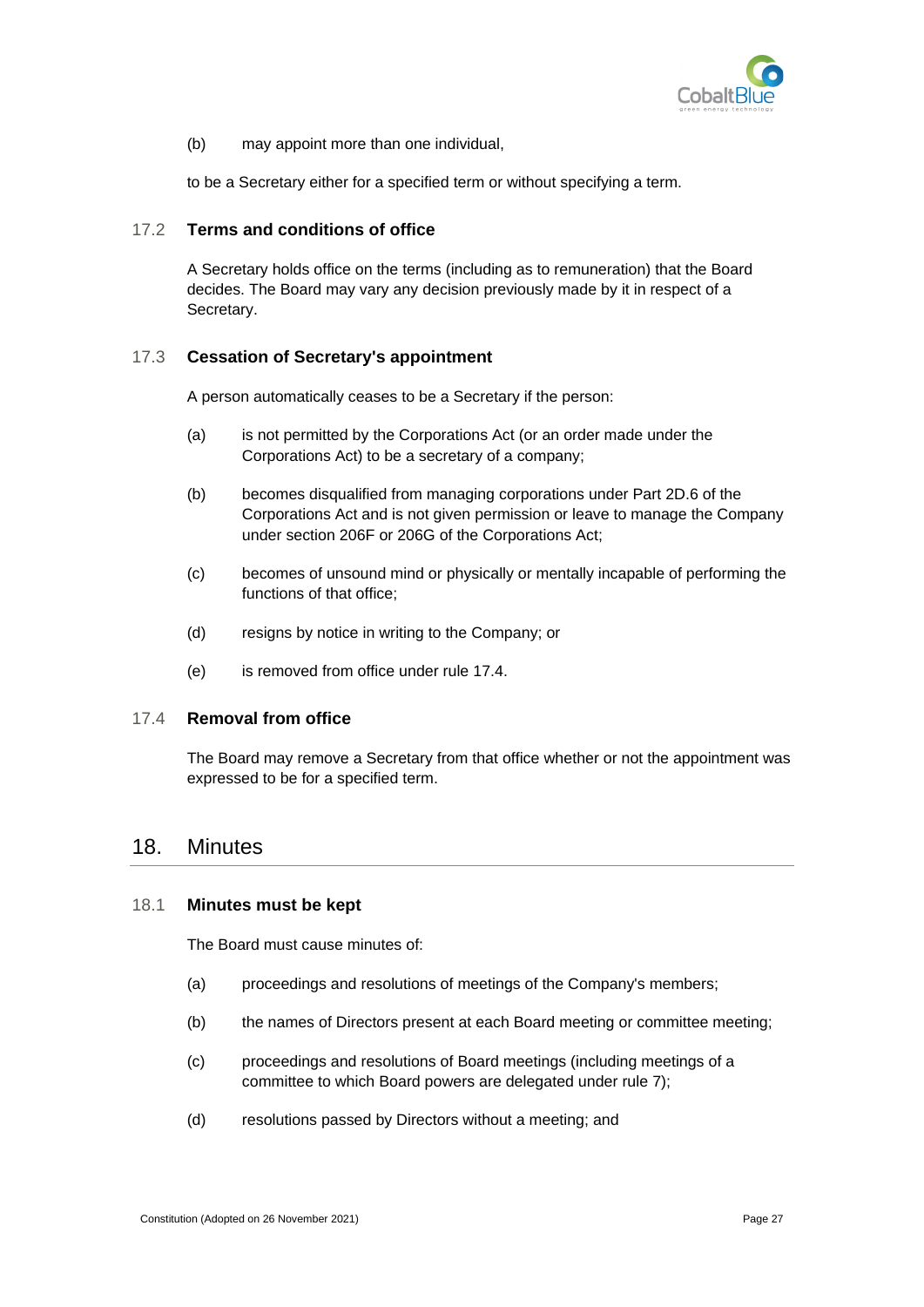

(e) disclosures and notices of Directors' interests,

to be kept in accordance with sections 191, 192, 251A and 251AA of the Corporations Act.

#### <span id="page-36-0"></span>18.2 **Minutes as evidence**

A minute recorded and signed in accordance with sections 251A and 251AA of the Corporations Act is evidence of the proceeding, resolution or declaration to which it relates unless the contrary is proved.

#### <span id="page-36-1"></span>18.3 **Inspection of minute books**

The Company must allow members to inspect, and provide copies of, the minute books for the meetings of members in accordance with section 251B of the Corporations Act.

# <span id="page-36-2"></span>19. Not used

# <span id="page-36-3"></span>20. Financial reports and audit

#### <span id="page-36-4"></span>20.1 **Company must keep financial records**

The Board must cause the Company to keep written financial records that:

- (a) correctly record and explain its transactions (including transactions undertaken as trustee) and financial position and performance; and
- (b) would enable true and fair financial statements to be prepared and audited,

and must allow a Director and the auditor to inspect those records at all reasonable times.

#### <span id="page-36-5"></span>20.2 **Financial reporting**

The Board must cause the Company to prepare a financial report and a directors' report that comply with Part 2M.3 of the Corporations Act and must report to members in accordance with section 314 of the Corporations Act no later than the deadline set by section 315 of the Corporations Act.

#### <span id="page-36-6"></span>20.3 **Audit**

The Board must cause the Company's financial report for each financial year to be audited and obtain an auditor's report. The eligibility, appointment, removal, remuneration, rights and duties of the auditor are regulated by sections 324 to 331 and 1280 and 1289 of the Corporations Act.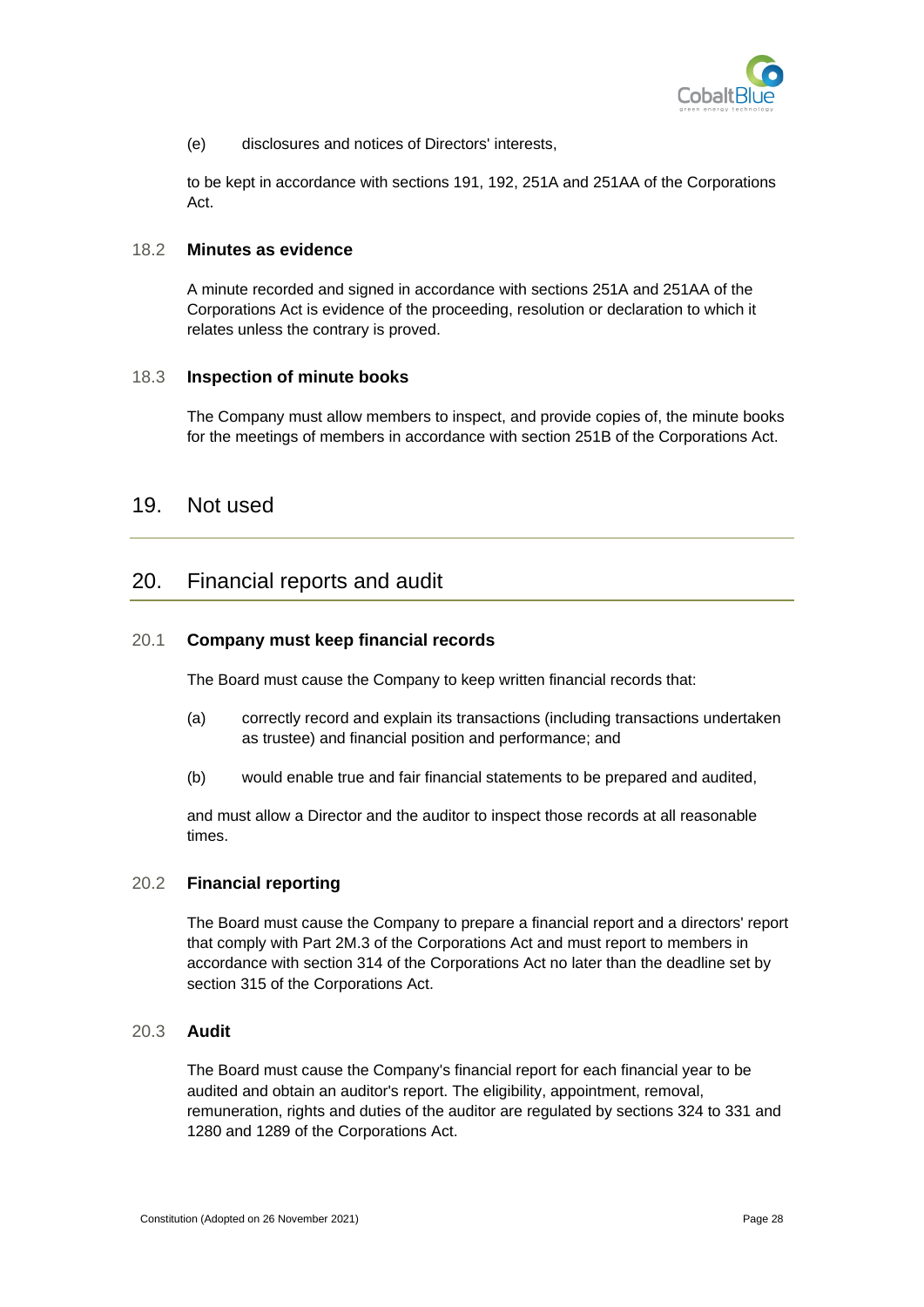

#### <span id="page-37-0"></span>20.4 **Conclusive reports**

Audited financial reports laid before the Company in general meeting are conclusive except as regards errors notified to the Company within three months after the relevant general meeting. If the Company receives notice of an error within that period, it must immediately correct the report and the report as corrected is then conclusive.

#### <span id="page-37-1"></span>20.5 **Inspection of financial records and books**

Subject to rule [18.3](#page-36-1) and unless otherwise required by the Corporations Act, a member who is not a Director does not have any right to inspect any document of the Company except as authorised by the Board.

# <span id="page-37-2"></span>21. Shares

#### <span id="page-37-3"></span>21.1 **Issue at discretion of Board**

Subject to section 259C of the Corporations Act and rule [21.3,](#page-37-5) the Board may, on behalf of the Company, issue, grant options over or otherwise dispose of unissued shares to any person on the terms, with the rights, and at the times that the Board decides.

#### <span id="page-37-4"></span>21.2 **Preference and redeemable preference shares**

The Company may issue preference shares (including preference shares that are liable to be redeemed). The rights attached to preference shares are, unless other rights have been approved by Special Resolution of the Company, the rights set out in or determined in accordance with the schedule to this document.

#### <span id="page-37-5"></span>21.3 **Restrictions on issue**

The Company must not issue shares or grant options if the issue or grant would result in a breach of the ASX Listing Rules.

#### <span id="page-37-6"></span>21.4 **Brokerage and commissions**

The Company may pay brokerage or commissions to a person in respect of that person or another person agreeing to take up shares in the Company.

#### <span id="page-37-7"></span>21.5 **Surrender of shares**

- (a) The Board may accept a surrender of shares:
	- (i) to compromise a question as to whether those shares have been validly issued; or
	- (ii) if surrender is otherwise within the Company's powers.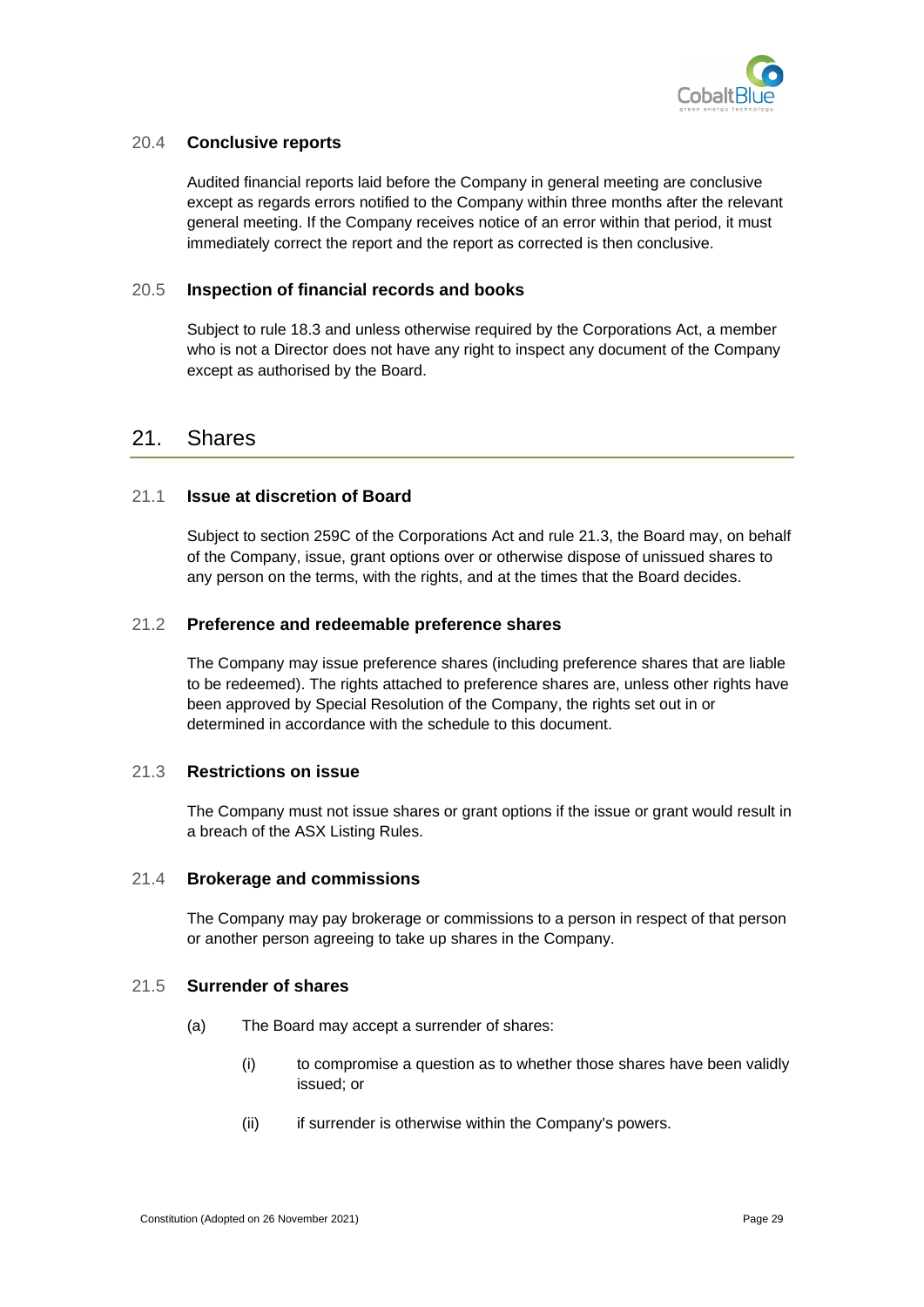

(b) The Company may sell or re issue surrendered shares in the same way as forfeited shares.

#### <span id="page-38-0"></span>21.6 **Variation of rights**

- (a) If the Company issues different classes of shares, or divides issued shares into different classes, the rights attached to shares in any class may (subject to sections 246C and 246D of the Corporations Act) be varied or cancelled only:
	- (i) with the written consent of the holders of 75% of the issued shares of the affected class; or
	- (ii) by Special Resolution passed at a separate meeting of the holders of the issued shares of the affected class.
- (b) Subject to the terms of issue of shares, the rights attached to a class of shares are not treated as varied by the issue of further shares of that class.

## <span id="page-38-1"></span>22. Certificates

#### <span id="page-38-2"></span>22.1 **Uncertificated securities**

- (a) Unless the ASX Listing Rules and the ASX Operating Rules allow the Company to issue a certificate for particular securities, the Company:
	- (i) must not issue a certificate for those securities; and
	- (ii) may cancel a certificate for them without issuing another certificate.
- (b) Rules [22.3](#page-38-4) and [22.4](#page-39-0) apply only if there is a current certificate for particular securities.

#### <span id="page-38-3"></span>22.2 **Certificated shares**

Unless rule [22.1](#page-38-2) applies, the Company must issue a certificate of title to shares that complies with section 1070C of the Corporations Act and deliver it to the holder of those shares in accordance with section 1071H of the Corporations Act. The Company must not charge any fee to issue a certificate.

#### <span id="page-38-4"></span>22.3 **Multiple certificates and joint holders**

Subject to rule [22.1,](#page-38-2) if a member requests the Company to issue several certificates each for a part of the shares registered in the member's name, the Company must do so. For this purpose, joint holders of shares are a single member. The Company may issue only one certificate that relates to each share registered in the names of two or more joint holders and may deliver the certificate to any of those joint holders.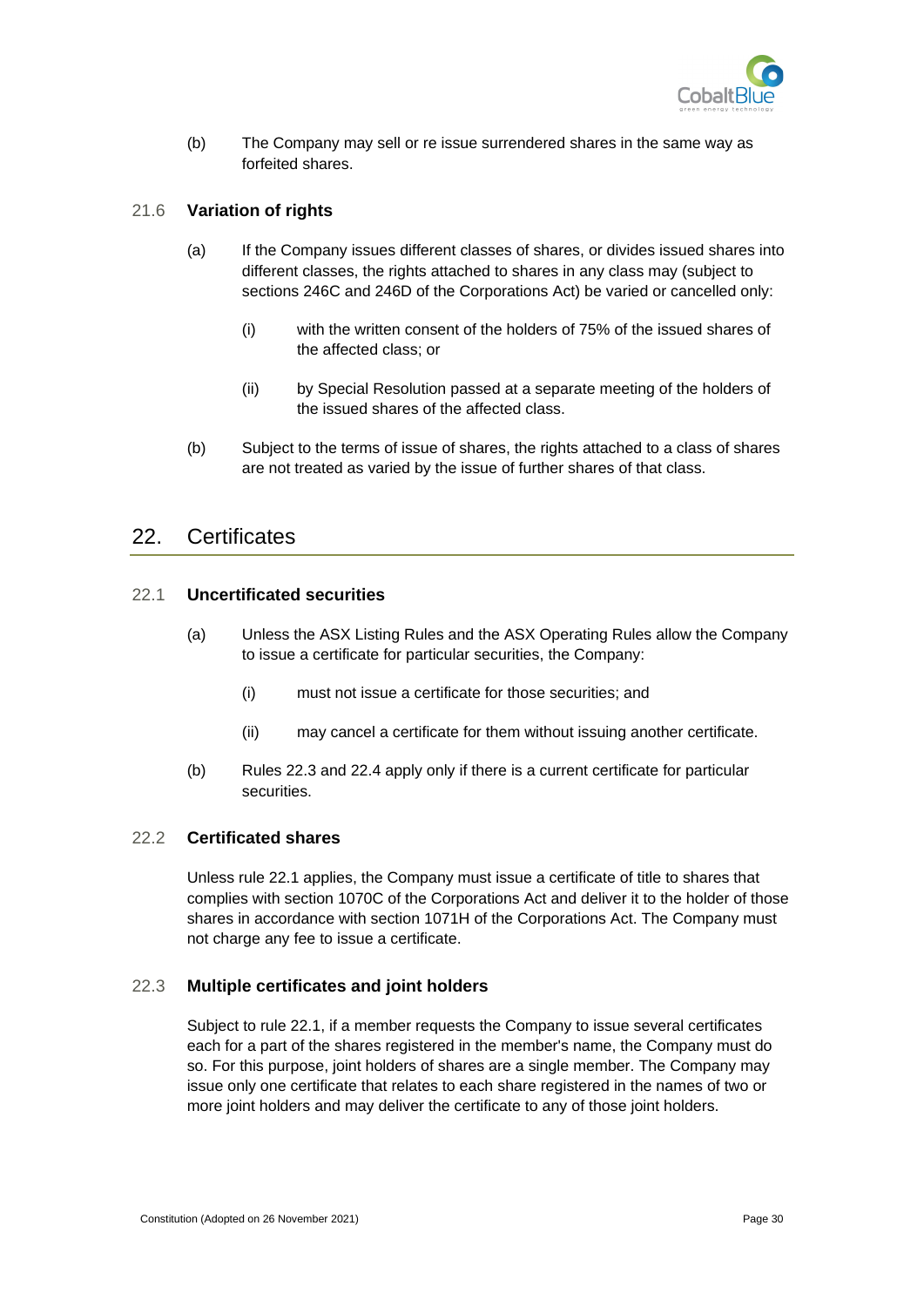

#### <span id="page-39-0"></span>22.4 **Lost and worn out certificates**

Subject to rule [22.1,](#page-38-2) if a certificate:

- (a) is lost or destroyed and the owner of the relevant securities applies in accordance with section 1070D(5) of the Corporations Act, the Company must; or
- (b) is defaced or worn out and is produced to the Company, the Company may,

issue a new certificate in its place.

# <span id="page-39-1"></span>23. Register

#### <span id="page-39-2"></span>23.1 **Joint holders**

If the Register names two or more joint holders of a share, the Company must treat the person named first in the Register in respect of that share as the sole owner of it for all purposes (including the giving of notice) except in relation to:

- (a) delivery of certificates (to which rule [22.3](#page-38-4) applies);
- (b) the right to vote (to which rule [15.4](#page-33-1) applies);
- (c) the power to give directions as to payment of, or a receipt for, dividends (to which rules [26.6](#page-46-2) and [26.7](#page-47-0) apply);
- (d) liability for instalments or calls (which, subject to section 1072E(8) of the Corporations Act, is joint and several);
- (e) sale of Unmarketable Parcels under rule [30;](#page-52-1) and
- (f) transfer.

#### <span id="page-39-3"></span>23.2 **Non beneficial holders**

Subject to section 1072E of the Corporations Act, unless otherwise ordered by a court of competent jurisdiction or required by statute, the Company:

- (a) may treat the registered holder of any share as the absolute owner of it; and
- (b) need not recognise any equitable or other claim to or interest in a share by any person except a registered holder.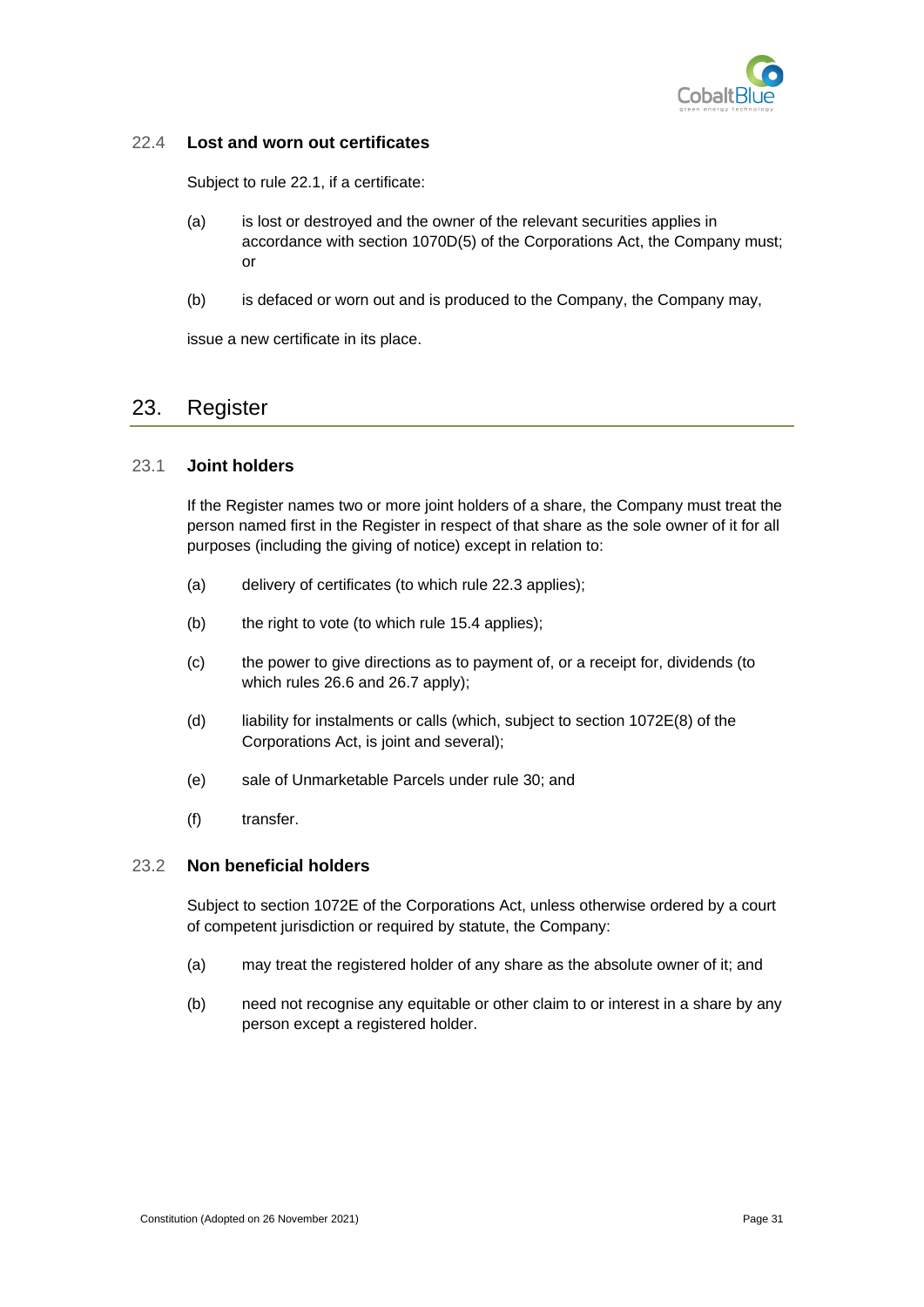

# <span id="page-40-0"></span>24. Partly paid shares

#### <span id="page-40-1"></span>24.1 **Fixed instalments**

If a share is issued on terms that some or all of the issue price is payable by instalments, the registered holder of the share must pay every instalment to the Company when due. If, having been given notice of the instalment in accordance with rule [24.4,](#page-40-4) the registered holder does not pay it when due, rules [24.7](#page-41-2) to [24.16](#page-43-1) apply as if the registered holder had failed to pay a call.

#### <span id="page-40-2"></span>24.2 **Prepayment of calls**

The Board may:

- (a) accept prepayment of some or all of the amount unpaid on a share above the sums actually called as a payment in advance of calls;
- (b) agree to payment by the Company of interest at a rate no higher than the Interest Rate on that part of the advance payment which for the time being exceeds the aggregate amount of the calls then made on the shares in respect of which it was paid; and
- (c) unless otherwise agreed between the member and the Company, repay the sum or part of it.

#### <span id="page-40-3"></span>24.3 **Calls made by Board**

Subject to the terms of issue of a share and to any Special Resolution passed under section 254N of the Corporations Act, the Board may:

- (a) make calls on a member for some or all of the money unpaid on a share held by that member;
- (b) make a call payable by instalments; and
- (c) revoke or postpone a call before the due date for payment.

#### <span id="page-40-4"></span>24.4 **Notice of call**

The Company must give a member on whom a call has been made or from whom an instalment is due, written notice of the call or instalment:

- (a) within the time limits; and
- (b) in the form,

required by the ASX Listing Rules.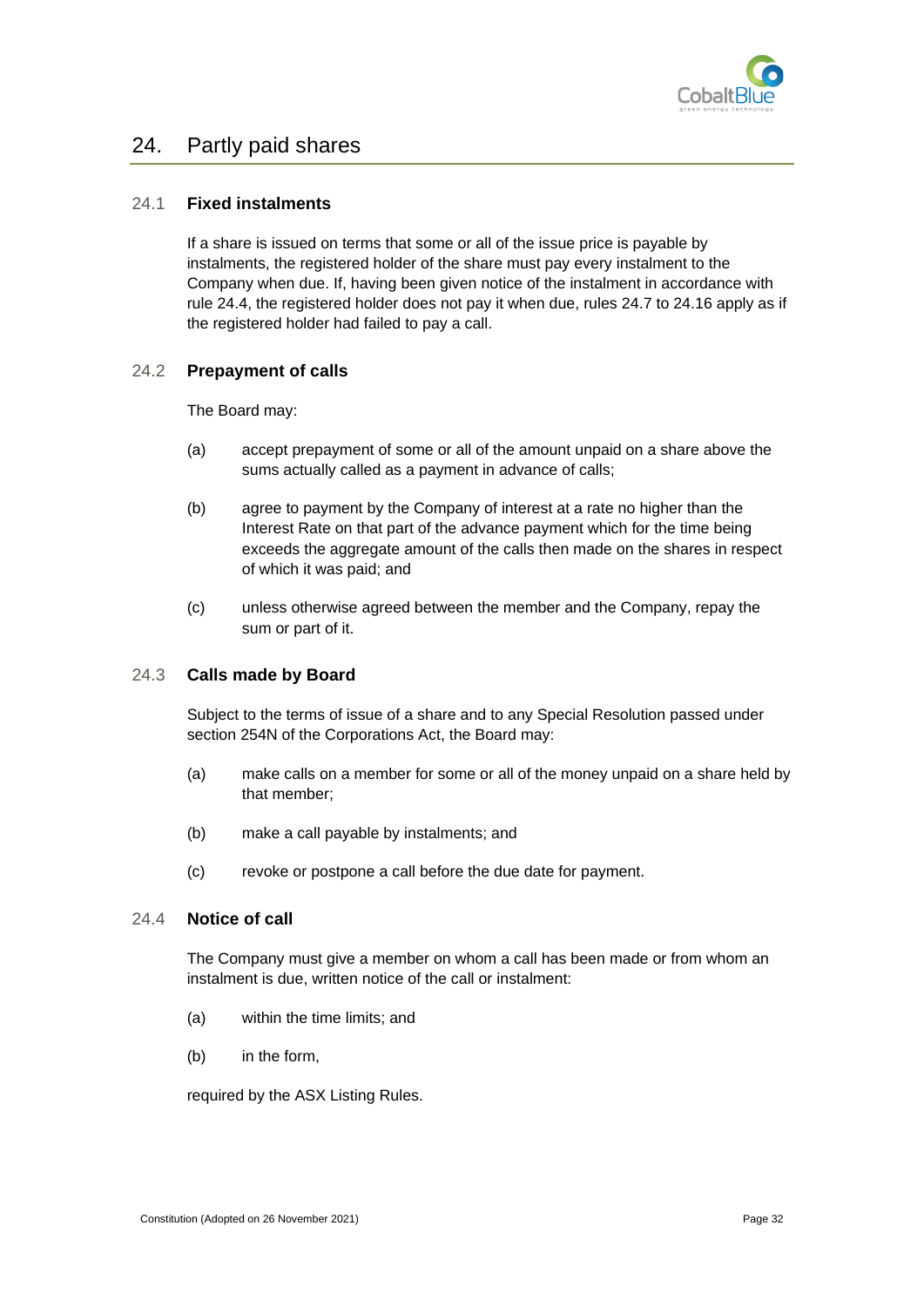

#### <span id="page-41-0"></span>24.5 **Classes of shares**

The Board may issue shares on terms as to the amount of calls to be paid and the time for payment of those calls which are different as between the holders of those shares. The Board may make different calls on different classes of shares.

#### <span id="page-41-1"></span>24.6 **Obligation to pay calls**

Subject to section 1072E(8) of the Corporations Act, a member subject to a call must pay the amount of the call to the payee named in the notice of call no later than the time specified in the notice. Joint holders of a share are jointly and severally liable for calls.

#### <span id="page-41-2"></span>24.7 **Called Amounts**

If a call is not paid on or before the day specified for payment, the Board may require the member liable for the call to pay:

- (a) interest on the amount of the call at the Interest Rate from that day until payment is made; and
- (b) all costs and expenses incurred by the Company because payment was not made on that day.

#### <span id="page-41-3"></span>24.8 **Proof of call**

If on the hearing of an action for recovery of a Called Amount it is proved that:

- (a) the minute books of the Company record the Board's resolution making the call;
- (b) notice of the call was given under rules [24.4](#page-40-4) an[d 34.1;](#page-56-4) and
- (c) the person sued appears in the Register as a holder of the share in respect of which the call was made.

proof of those matters is conclusive proof of the debt.

#### <span id="page-41-4"></span>24.9 **Forfeiture notice**

At any time until a Called Amount is paid, the Board may give the relevant member a notice which:

- (a) requires the member to pay the Called Amount;
- (b) states the Called Amount at the date of the notice;
- (c) specifies how to calculate the Called Amount when payment is made;
- (d) specifies a date at least 14 days after the date of the notice by which and a place at which payment must be made; and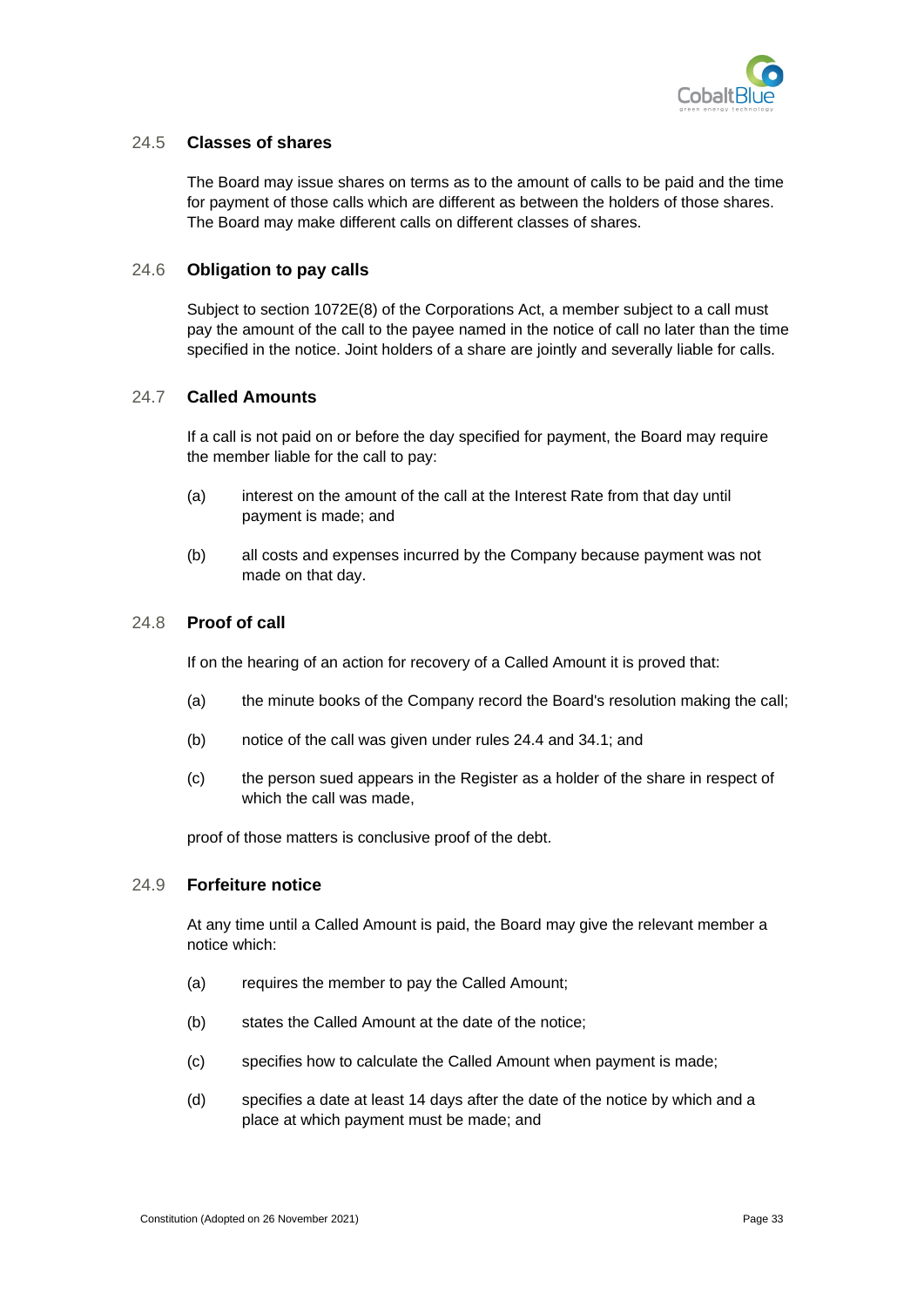

(e) states that if payment is not made at that place on or before that date, the share to which the call relates is liable to be forfeited.

#### <span id="page-42-0"></span>24.10 **Forfeiture**

If the requirements of a notice given under rule [24.9](#page-41-4) are not satisfied, the Board may forfeit the share in respect of which that notice was given (and all dividends, interest and other money payable in respect of that share and not actually paid before the forfeiture) by resolution passed before the Called Amount is paid.

#### <span id="page-42-1"></span>24.11 **Disposal and re issue of forfeited shares**

A share forfeited under rule [24.10](#page-42-0) immediately becomes the property of the Company. Subject to the ASX Listing Rules, the Board, on behalf of the Company, may:

- (a) re issue the share with or without any money paid on it by any former holder credited as paid; or
- (b) sell or otherwise dispose of the share, and effect or execute and register a transfer of it,

to the person, and on the terms, it decides.

#### <span id="page-42-2"></span>24.12 **Notice of forfeiture**

- (a) The Company must promptly:
	- (i) give notice of the forfeiture of a share to the member who held the share immediately before the resolution for forfeiture was passed; and
	- (ii) enter the forfeiture and its date in the Register.
- (b) A written declaration that a share was forfeited on a specified date and notice of forfeiture was given in accordance with this document signed by a Director or Secretary is, in the absence of proof to the contrary, evidence of those facts and of the Company's right to dispose of the share.

#### <span id="page-42-3"></span>24.13 **Cancellation of forfeiture**

The Board may cancel the forfeiture of a share on any terms at any time before it disposes of that share under rule [24.11.](#page-42-1)

### <span id="page-42-4"></span>24.14 **Effect of forfeiture**

A person who held a share which has been forfeited under rule [24.10](#page-42-0) ceases to be a member in respect of that share but remains liable to pay the Called Amount until it is paid in full. The Board may elect not to enforce payment of an amount due to the Company under this rule.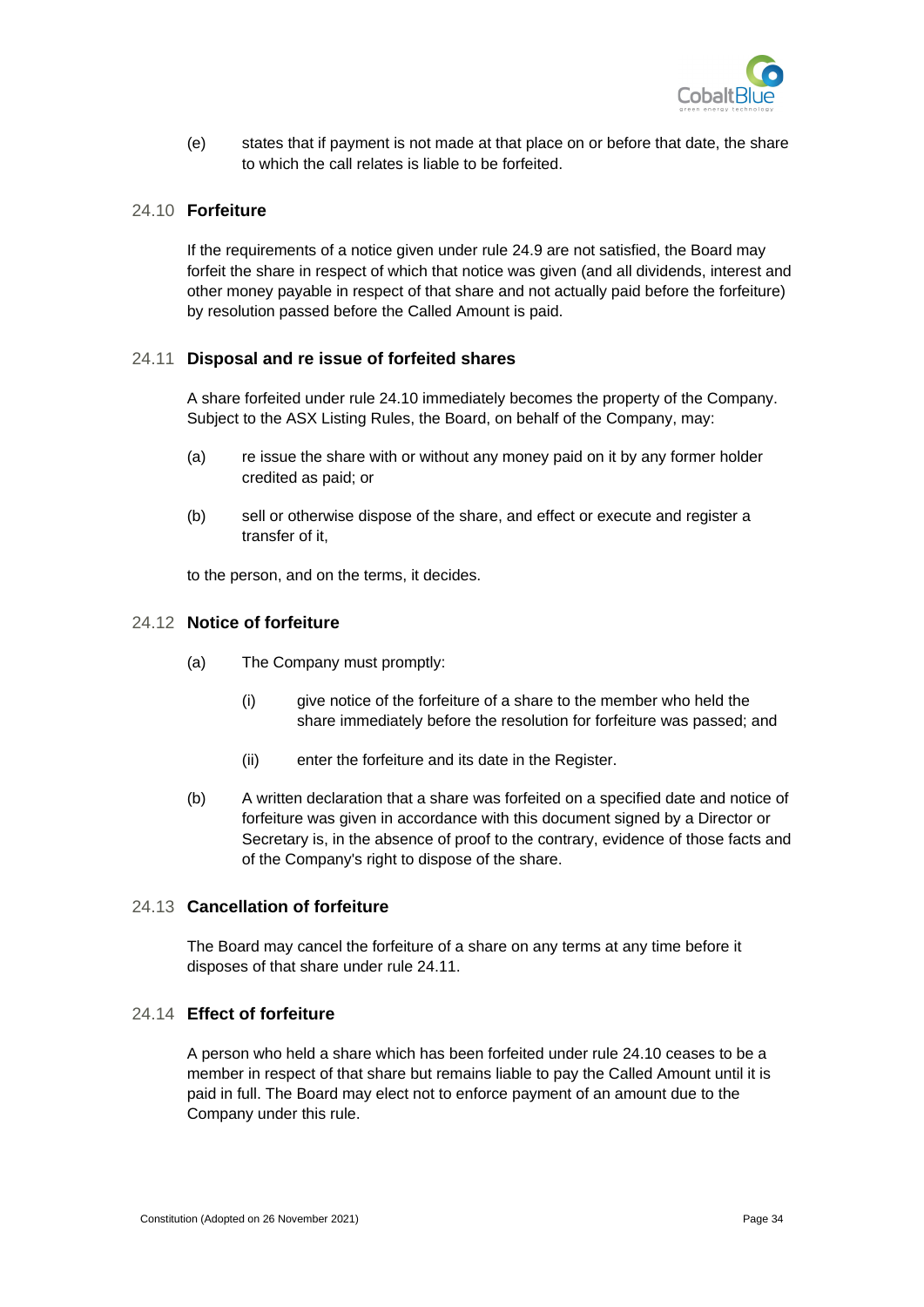

### <span id="page-43-0"></span>24.15 **Application of proceeds**

The Company must:

- (a) apply the net proceeds of any re issue, sale or disposal of a forfeited share under rule [24.11](#page-42-1) (after payment of all costs and expenses) to satisfy the Called Amount; and
- (b) subject to the terms of issue of the share, pay any surplus to the person who held the share immediately before forfeiture.

### <span id="page-43-1"></span>24.16 **Title of new holder**

The title of the new holder of a forfeited share is not affected by any irregularity in the forfeiture or the re issue, sale or disposal. The sole remedy of any person previously interested in the share is damages which may be recovered only from the Company. The new holder is not liable for the Called Amount.

### <span id="page-43-2"></span>24.17 **Mortgage of uncalled capital**

- (a) If the Company grants a mortgage or charge over uncalled capital, the Board may delegate the power to make calls to:
	- (i) the person in whose favour the mortgage or charge is granted; or
	- (ii) a trustee or agent for that person,

on the terms (including power to further delegate) and subject to any restrictions the Board decides. If the Board does so, a call made in accordance with the delegation is treated as made by the Board.

(b) This rule does not limit rule [7.](#page-19-0)

# <span id="page-43-3"></span>25. Company liens

### <span id="page-43-4"></span>25.1 **Existence of liens**

- (a) Unless the terms of issue provide otherwise, the Company has a first and paramount lien on each share for:
	- (i) all money called or payable at a fixed time in respect of that share (including money payable under rule [24.7\)](#page-41-2) that is due but unpaid; and
	- (ii) amounts paid by the Company for which the Company is indemnified under rule [25.4.](#page-44-2)
- (b) The lien extends to all dividends payable in respect of the share and to proceeds of sale of the share.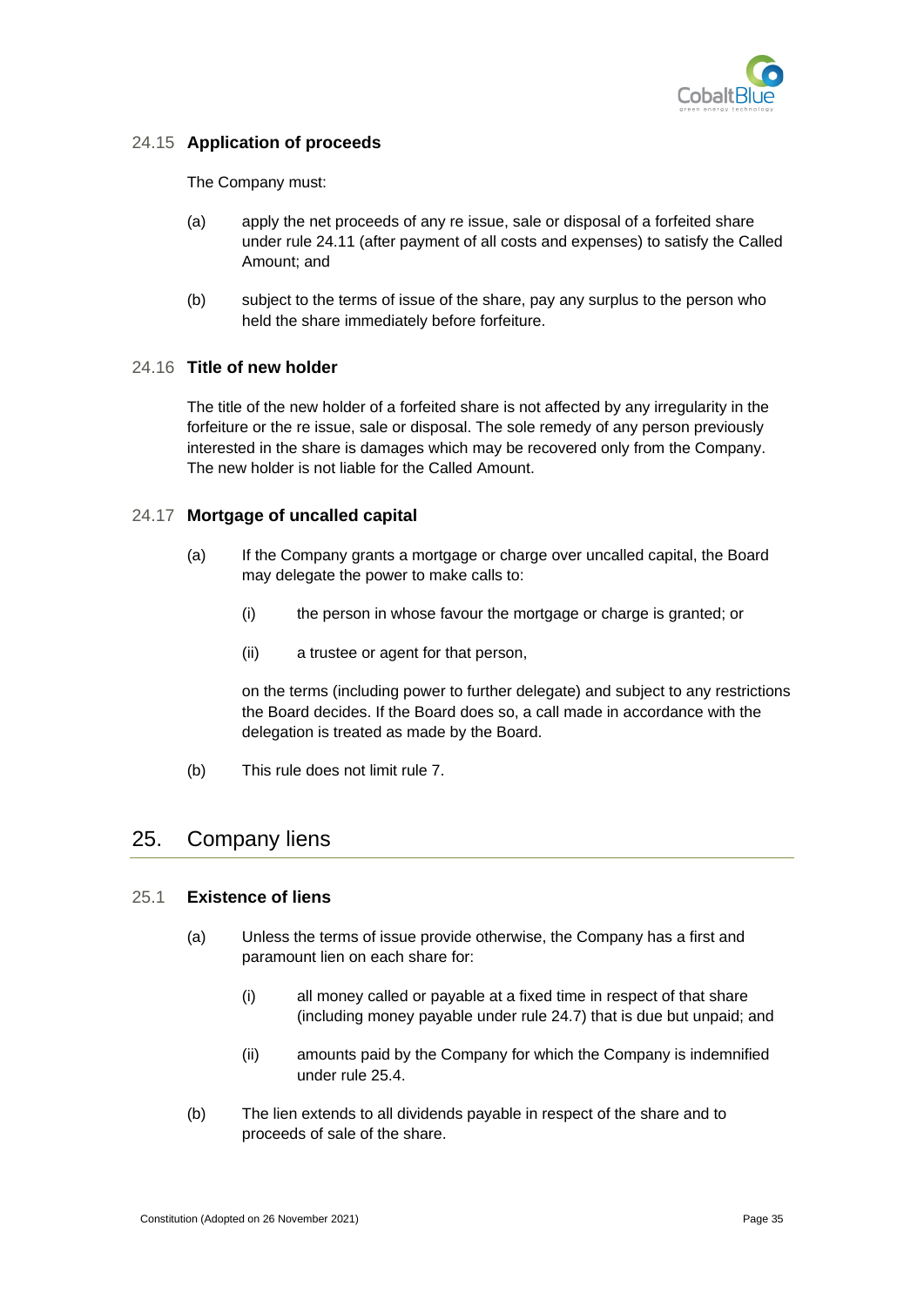

#### <span id="page-44-0"></span>25.2 **Sale under lien**

If:

- (a) the Company has a lien on a share;
- <span id="page-44-4"></span>(b) an amount secured by the lien is due and payable;
- <span id="page-44-3"></span>(c) the Company has given notice to the member registered as the holder of the share:
	- (i) requiring payment of the amount which is due and payable and secured by the lien;
	- (ii) stating the amount due and payable at the date of the notice;
	- (iii) specifying how to calculate the amount due when payment is made; and
	- (iv) specifying a date (at least 10 Business Days after the date of the notice) by which and a place at which payment of that amount must be made; and
- (d) the requirements of the notice given under paragraph [\(c\)](#page-44-3) are not fulfilled,

the Company may sell the share as if it had been forfeited under rule [24.10.](#page-42-0) Rules [24.11,](#page-42-1) [24.15](#page-43-0) and [24.16](#page-43-1) apply, to the extent practical and modified as necessary, as if the Called Amount in respect of that share were the aggregate of the amount referred to in paragraph [\(b\)](#page-44-4) and the costs and expenses incurred by the Company because that amount was not paid when due.

### <span id="page-44-1"></span>25.3 **Protection of lien**

The Company may do anything necessary or desirable under the ASX Operating Rules to protect a lien or other interest in shares to which it is entitled by law or under this document.

#### <span id="page-44-2"></span>25.4 **Indemnity for payments required to be made by the Company**

- (a) If the law of any jurisdiction imposes or purports to impose any immediate, future or possible liability on the Company, or empowers or purports to empower any person to require the Company to make any payment, on account of a member or referable to a share held by that member (whether alone or jointly) or a dividend or other amount payable in respect of a share held by that member, the Company:
	- (i) is fully indemnified by that member from that liability;
	- (ii) may recover as a debt due from the member the amount of that liability together with interest at the Interest Rate from the date of payment by the Company to the date of repayment by the member; and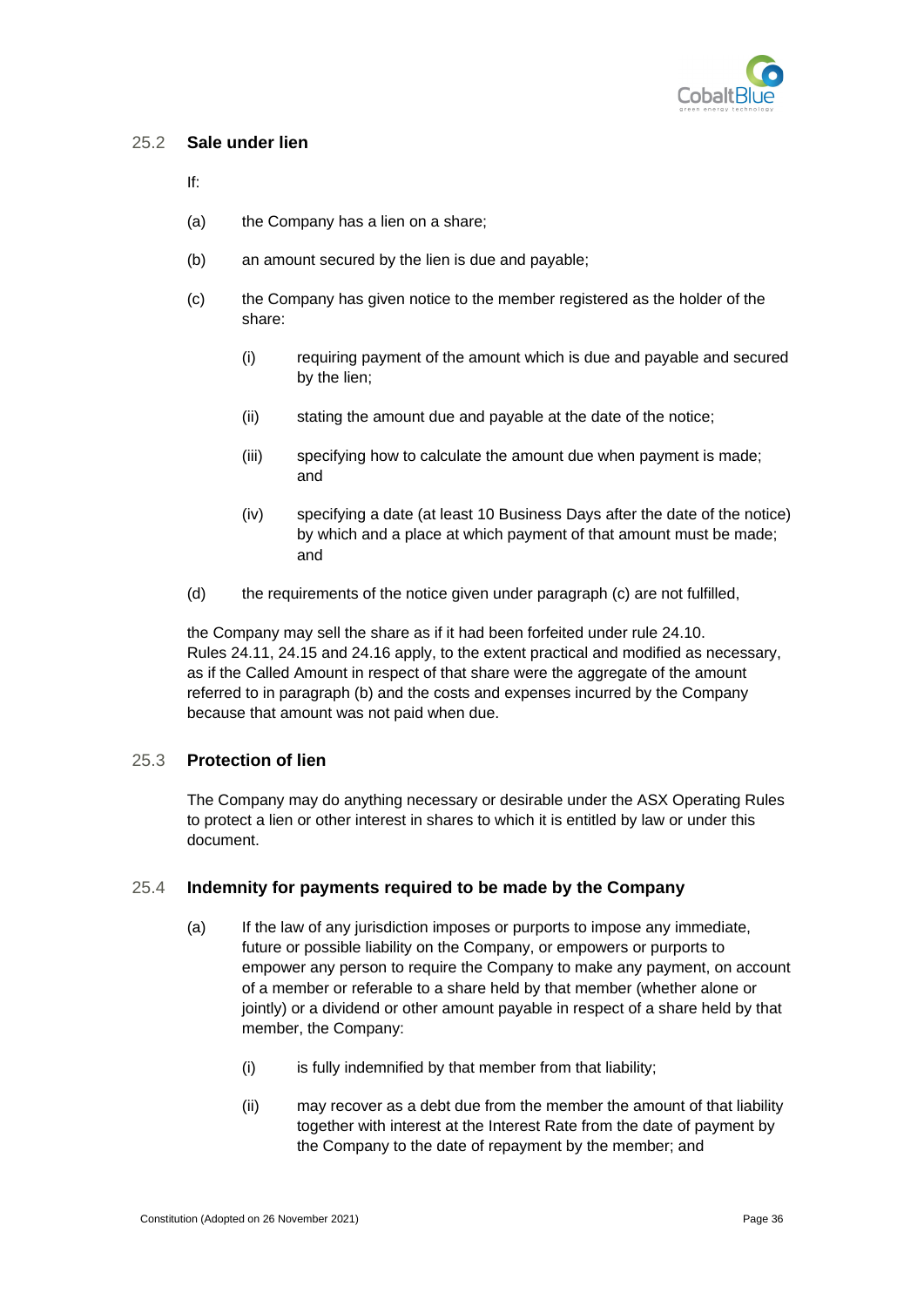

- (iii) subject to rule [28.5,](#page-50-0) may refuse to register a transfer of any share by that member until the debt has been paid to the Company.
- (b) Nothing in this document in any way prejudices or affects any right or remedy which the Company has (including any right of set off) and, as between the Company and the member, any such right or remedy is enforceable by the Company.

# <span id="page-45-0"></span>26. Dividends

#### <span id="page-45-1"></span>26.1 **Determination of dividends**

The Company must not pay a dividend, unless:

- (a) the Company's assets exceed its liabilities immediately before the dividend is declared and the excess is sufficient for the payment of the dividend; and
- (b) the payment of the dividend is fair and reasonable to the Company's members as a whole; and
- (c) the payment of the dividend does not materially prejudice the Company's ability to pay its creditors.

The Company does not incur a debt merely by fixing the amount or time for payment of a dividend. A debt arises only when the time fixed for payment arrives. The decision to pay a dividend may be revoked by the Board at any time before then. A resolution of the Board as to the amount of the dividend is conclusive.

#### <span id="page-45-2"></span>26.2 **Payment of dividends**

Subject to the Corporations Act, rules [26.1,](#page-45-1) [26.3](#page-45-3) and [26.8](#page-47-1) and the terms of issue of shares, the Board may resolve to pay any dividend it thinks appropriate and fix the time for payment.

### <span id="page-45-3"></span>26.3 **Amount of dividend**

Subject to the terms of issue of shares, the Company may pay a dividend on one class of shares to the exclusion of another class. Subject to rule [26.4,](#page-46-0) each share of a class on which the Board resolves to pay a dividend carries the right to participate in the dividend in the same proportion that the amount for the time being paid on the share bears to the total issue price of the share.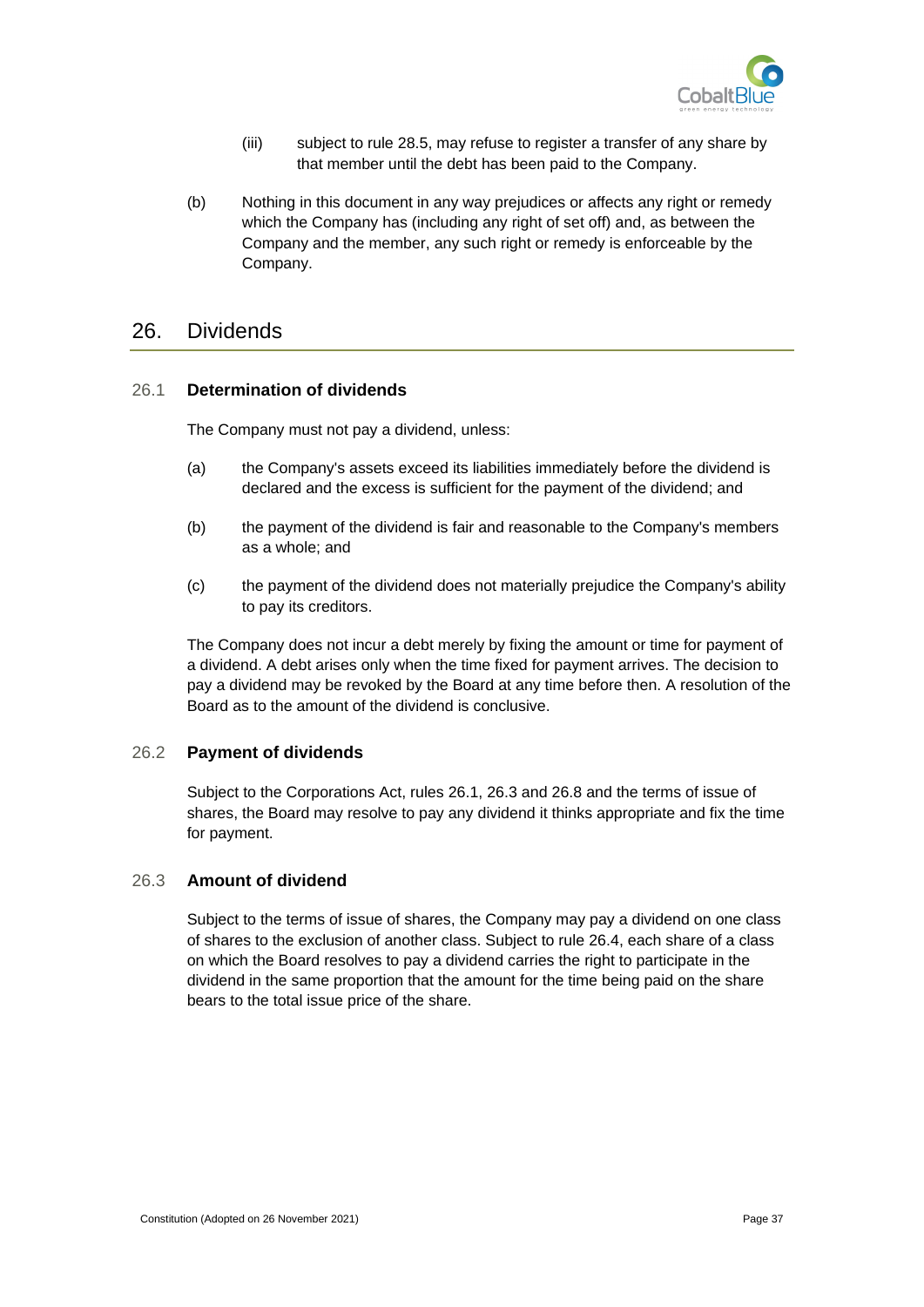

### <span id="page-46-0"></span>26.4 **Prepayments, payments during dividend period and credits without payment**

For the purposes of rule [26.3:](#page-45-3)

- (a) an amount paid in advance of calls is not taken into account as part of the amount for the time being paid on a share;
- (b) if an amount was paid on a share during the period to which a dividend relates, the Board may resolve that only the proportion of that amount which is the same as the proportion which the period from the date of payment to the end of the period to which the dividend relates bears to the total period to which the dividend relates, counts as part of the amount for the time being paid on the share; and
- (c) an amount credited on a partly paid share without payment in money or money's worth being made to the Company is not taken into account as a part of the amount for the time being paid on a share.

#### <span id="page-46-1"></span>26.5 **Dividends in kind**

The Board may resolve to pay a dividend (either generally or to specific members) in cash or satisfy it by distribution of specific assets (including shares or securities of any other corporation), the issue of shares or the grant of options. If the Board satisfies a dividend by distribution of assets, the Board may:

- (a) fix the value of any asset distributed;
- (b) make cash payments to members on the basis of the value fixed so as to adjust the rights of members between themselves; and
- (c) vest an asset in trustees.

#### <span id="page-46-2"></span>26.6 **Method of payment**

The Company may pay any cash dividend, interest or other money payable in respect of shares by electronic payment to a bank account nominated by the holder from time to time, or if no bank account is nominated by cheque sent, and may distribute assets by sending the certificates or other evidence of title to them, through the post directed to:

- (a) the address of the member (or in the case of a jointly held share, the address of the joint holder named first in the Register); or
- (b) to any other address the member (or in the case of a jointly held share, all the joint holders) directs in writing,

or by any other method of payment or distribution the Board decides.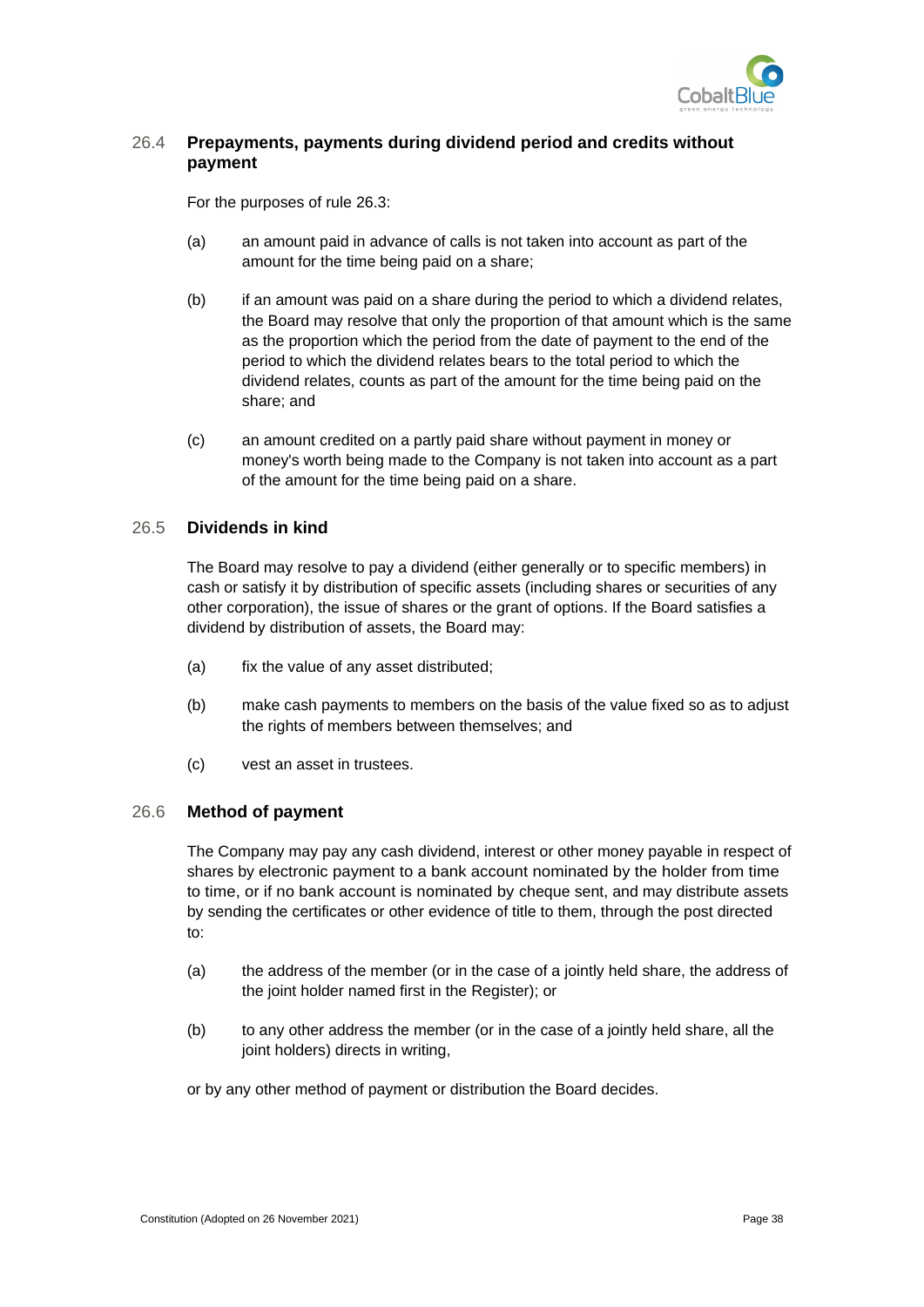

#### <span id="page-47-0"></span>26.7 **Joint holders' receipt**

Any one of the joint holders of a share may give an effective receipt for any dividend, interest or other money payable in relation to that share.

#### <span id="page-47-1"></span>26.8 **Retention of dividends by Company**

The Company may retain the dividend payable on a share:

- (a) of which a person seeks to be registered as the holder under rule [29.2](#page-51-2) or [29.3,](#page-51-3) until that person is registered as the holder of that share or transfers it; or
- (b) on which the Company has a lien, to satisfy the liabilities in respect of which the lien exists.

#### <span id="page-47-2"></span>26.9 **No interest on dividends**

No member may claim, and the Company must not pay, interest on a dividend (either in money or kind).

# <span id="page-47-3"></span>27. Share plans

#### <span id="page-47-4"></span>27.1 **Implementing share plans**

The Board may adopt and implement one or more of the following plans on such terms as it thinks appropriate:

- (a) a reinvestment plan under which any dividend or other cash payment in respect of a share or convertible security may, at the election of the person entitled to it, be:
	- (i) retained by the Company and applied in payment for fully paid shares issued under the plan; and
	- (ii) treated as having been paid to the person entitled and simultaneously repaid by that person to the Company to be held by it and applied in accordance with the plan;
- (b) any other plan under which members or security holders may elect that dividends or other cash payments in respect of shares or other securities:
	- (i) be satisfied by the issue of shares or other securities of the Company or a related body corporate, or that issues of shares or other securities of the Company or a related body corporate be made in place of dividends or other cash payments;
	- (ii) be paid out of a particular reserve or out of profits derived from a particular source; or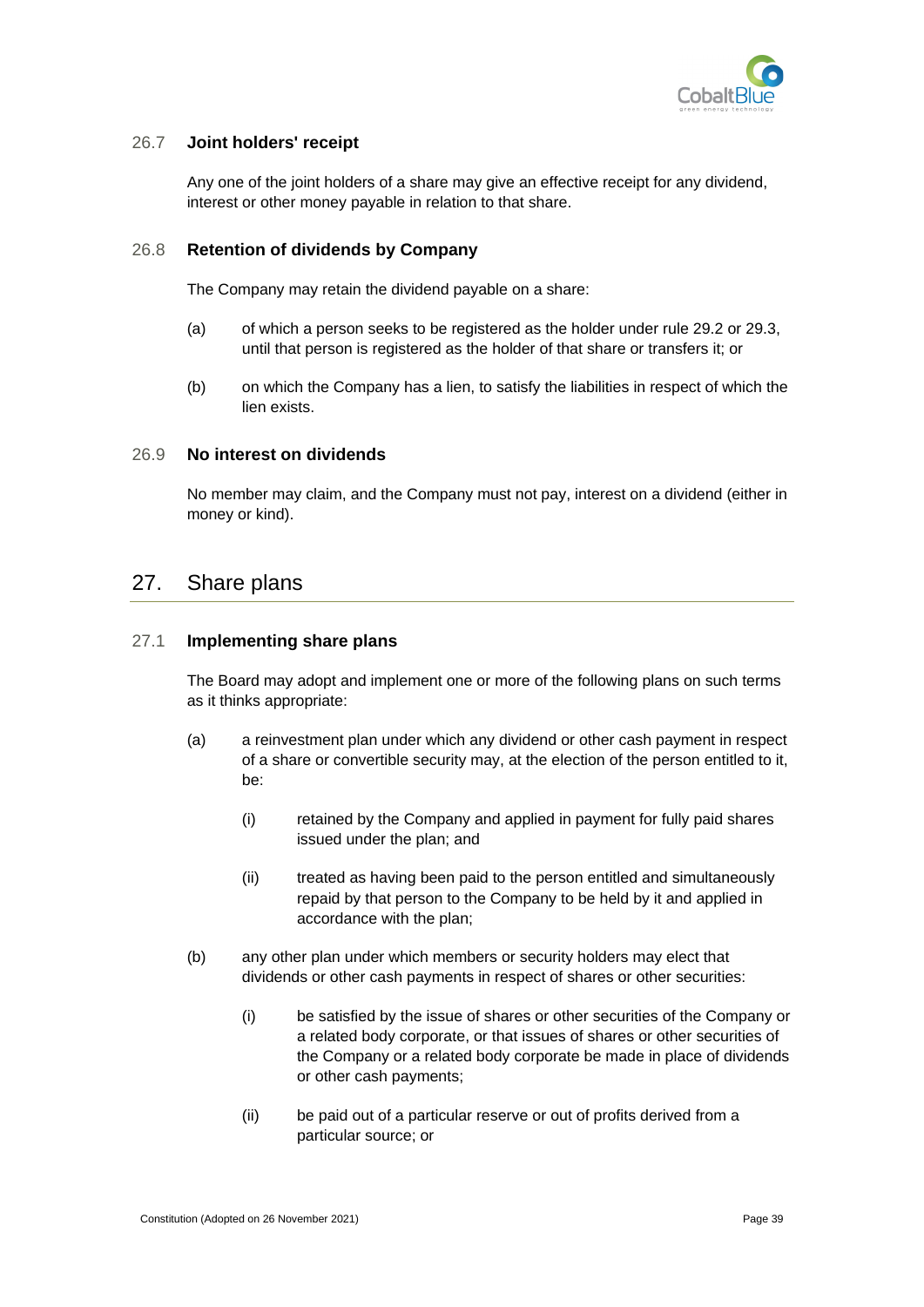

- (iii) be forgone in consideration of another form of distribution from the Company, another body corporate or a trust; or
- (c) a plan under which shares or other securities of the Company or a related body corporate may be issued or otherwise provided for the benefit of employees or Directors of the Company or any of its related bodies corporate.

#### <span id="page-48-0"></span>27.2 **Board's powers and varying, suspending or terminating share plans**

The Board:

- (a) has all powers necessary or desirable to implement and carry out a plan referred to in rule [27.1](#page-47-4) (including a plan approved by members); and
- (b) may:
	- (i) vary the rules governing; or
	- (ii) suspend or terminate the operation of,

a plan referred to in rule [27.1](#page-47-4) (including a plan approved by members) as it thinks appropriate.

# <span id="page-48-1"></span>28. Transfer of shares

#### <span id="page-48-2"></span>28.1 **Modes of transfer**

Subject to this document, a member may transfer a share by any means permitted by the Corporations Act or by law. The Company must not charge any fee on transfer of a share.

#### <span id="page-48-3"></span>28.2 **Market obligations**

The Company:

- (a) may do anything permitted by the Corporations Act, the ASX Listing Rules or the ASX Operating Rules that the Board thinks necessary or desirable in connection with the Company taking part in a computerised or electronic system established or recognised by the Corporations Act, the ASX Listing Rules or the ASX Operating Rules for the purpose of facilitating dealings in shares; and
- (b) must comply with obligations imposed on it by the ASX Listing Rules or the ASX Operating Rules in relation to transfers of shares.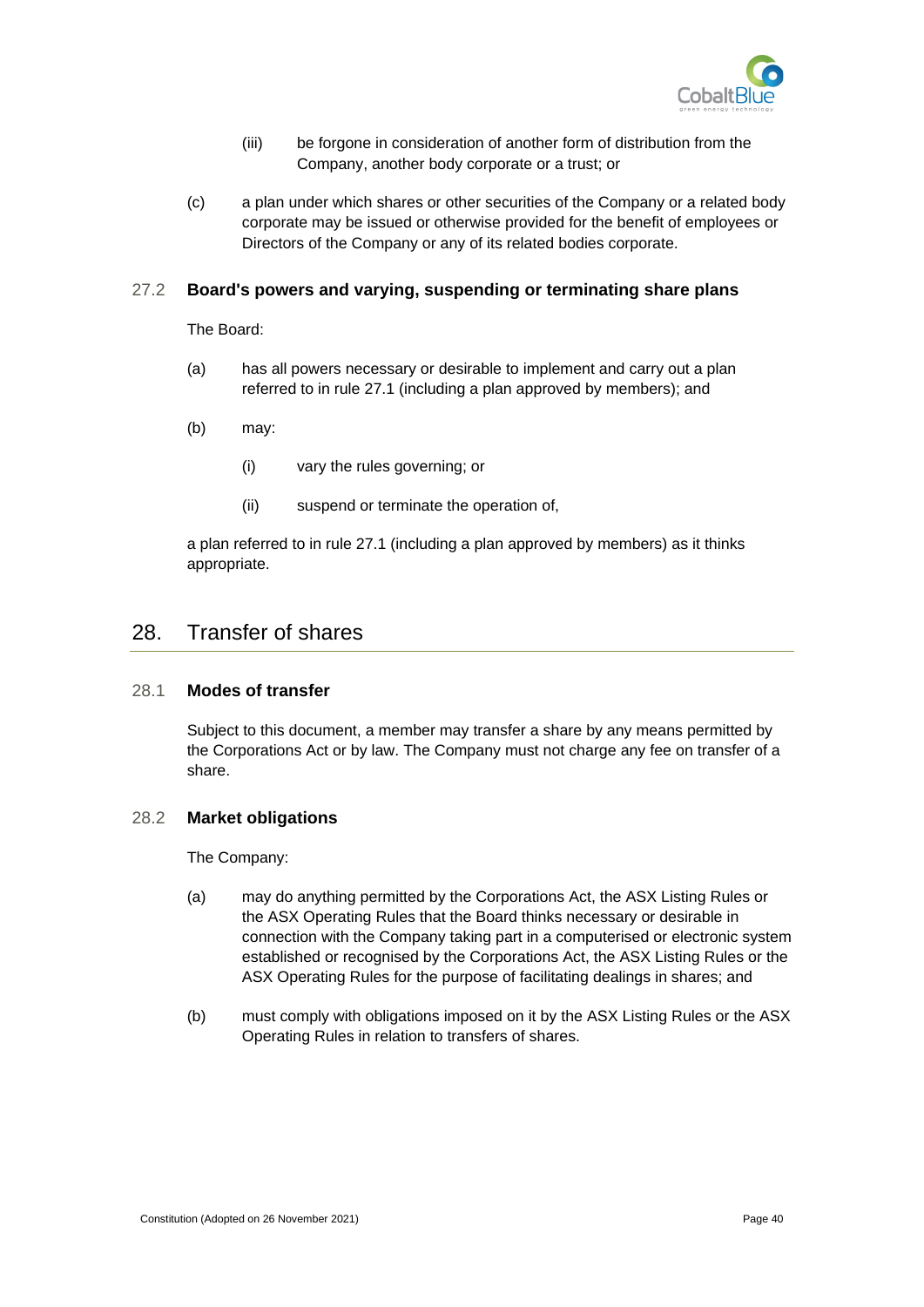

### <span id="page-49-0"></span>28.3 **Delivery of transfer and certificate**

- (a) A document of transfer must be:
	- (i) delivered to the registered office of the Company or the address of the Register last notified to members by the Company;
	- (ii) accompanied by the certificate (if any) for the shares to be transferred or evidence satisfactory to the Board of its loss or destruction; and
	- (iii) marked with payment of any stamp duty payable.
- (b) Property in and title to a document of transfer that is delivered to the Company (but not the shares to which it relates) passes to the Company on delivery.

#### <span id="page-49-1"></span>28.4 **Restricted securities**

If any securities of the Company are classified as restricted securities under the ASX Listing Rules or by ASX:

- (a) during the escrow period set by the restriction agreement or otherwise required by the ASX in relation to those securities the member who holds the restricted securities:
	- (i) may not dispose of or agree or offer to dispose of them;
	- (ii) agrees to the restricted securities being kept on the issuer subregister and having a holding lock applied to those securities; and
	- (iii) will not be entitled to participate in any return of capital on the restricted securities,

except as permitted by the ASX Listing Rules or the ASX; and

- (b) during the escrow period set by the restriction agreement or otherwise required by the ASX, the Company must not register a transfer of the restricted securities or otherwise acknowledge a disposal of them,
- (c) if there is a breach of this rule, the ASX Listing Rules or of the relevant restriction agreement in relation to a restricted security, the holding of that security does not entitle a member:
	- (i) to be present, speak or vote at, or be counted in the quorum for, a meeting of members; or
	- (ii) to receive any dividend or other distribution,

while the breach continues.

In this rule [28.4,](#page-49-1) **dispose** (and other grammatical forms of it) has the meaning given by the ASX Listing Rules.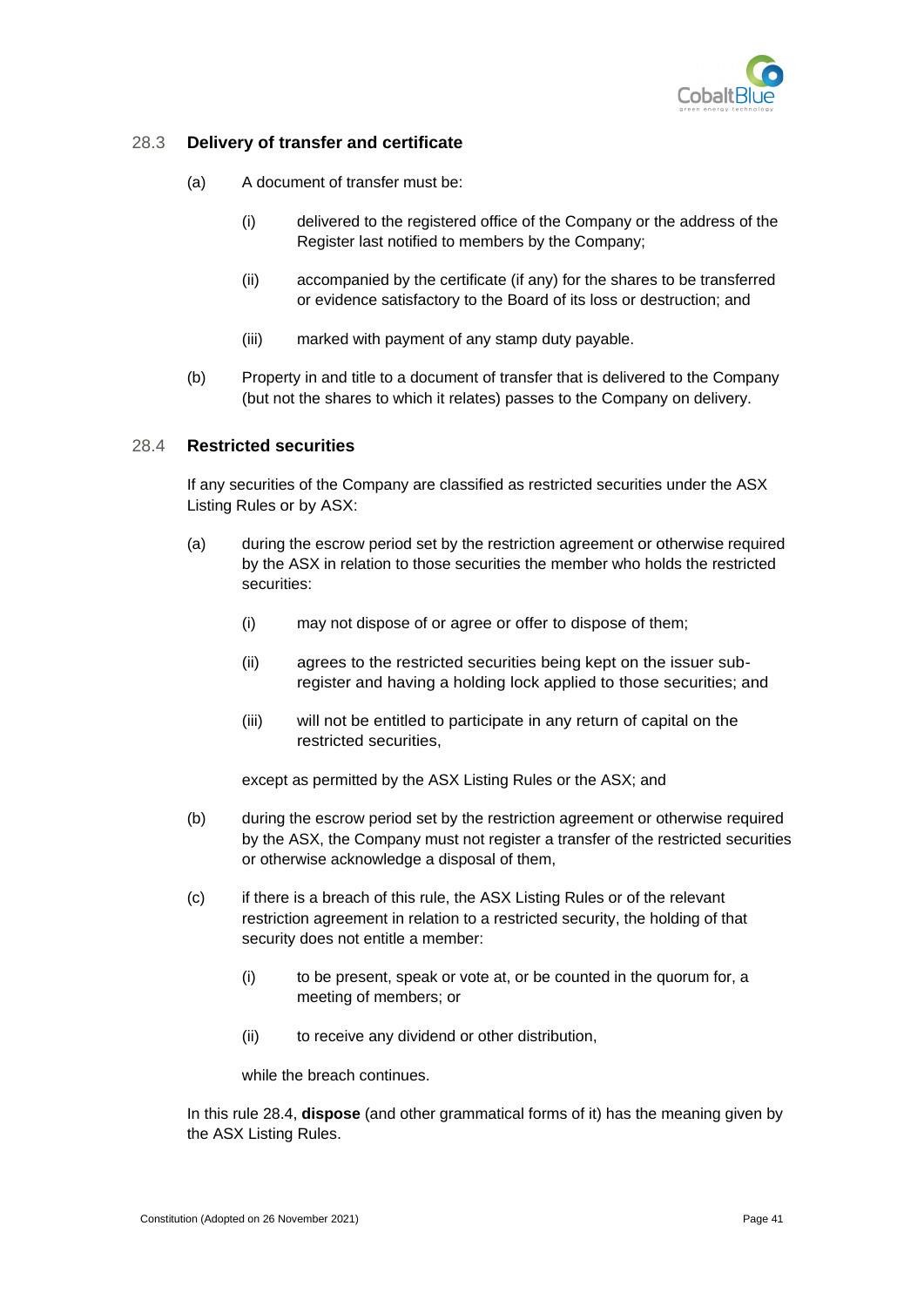

### <span id="page-50-0"></span>28.5 **Refusal to register transfer**

- (a) The Board:
	- (i) may refuse to register a transfer of shares only if that refusal would not contravene the ASX Listing Rules or the ASX Operating Rules;
	- (ii) without limiting paragraph (a)(i), but subject to the Corporations Act, the ASX Listing Rules and the ASX Operating Rules, may refuse to register a transfer of shares where the registration of the transfer would create a new holding of an Unmarketable Parcel;
	- (iii) subject to section 259C of the Corporations Act, must not register a transfer to a subsidiary of the Company; and
	- (iv) must not register a transfer if the Corporations Act, the ASX Listing Rules or the ASX Operating Rules forbid registration.
- (b) If the Board refuses to register a transfer, the Company must give the lodging party notice of the refusal and the reasons for it within five Business Days after the date on which the transfer was delivered to it.

### <span id="page-50-1"></span>28.6 **Transferor remains holder until transfer registered**

The transferor of a share remains the holder of it:

- (a) if the transfer is under the ASX Operating Rules, until the time those rules specify as the time that the transfer takes effect; and
- (b) otherwise, until the transfer is registered and the name of the transferee is entered in the Register as the holder of the share.

#### <span id="page-50-2"></span>28.7 **Powers of attorney**

The Company may assume, as against a member, that a power of attorney granted by that member that is lodged with or produced or exhibited to the Company remains in force, and may rely on it, until the Company receives express notice in writing at its registered office of:

- (a) the revocation of the power of attorney; or
- (b) the death, dissolution or insolvency of the member.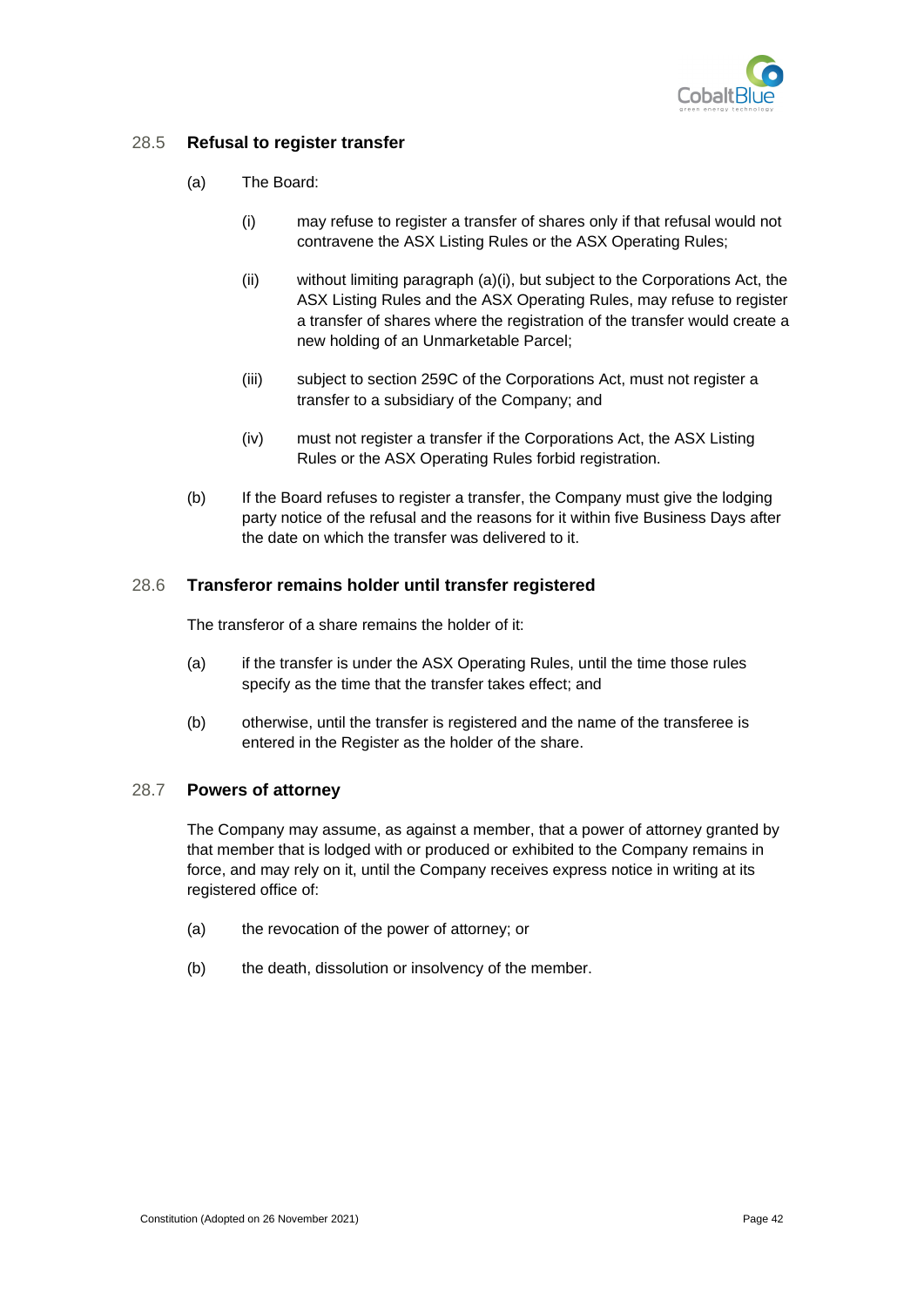

# <span id="page-51-0"></span>29. Transmission of shares

#### <span id="page-51-1"></span>29.1 **Death of joint holder**

The Company must recognise only the surviving joint holders as being entitled to shares registered jointly in the names of a deceased member and others. The estate of the deceased joint holder is not released from any liability in respect of the shares.

#### <span id="page-51-2"></span>29.2 **Death of single holder**

The Company must not recognise any one except the legal personal representative of the deceased member as having any title to shares registered in the sole name of a deceased member. If the personal representative gives the Board the documents described in section 1071B(9) or 1071B(13) of the Corporations Act or other information that satisfies the Board of the representative's entitlement to be registered as holder of the shares:

- (a) subject to rules [28.5](#page-50-0) an[d 29.4,](#page-52-0) the Company must register the personal representative as the holder of the shares as soon as practical after receipt of a written and signed notice to the Company from the representative requiring it to do so; and
- (b) whether or not registered as the holder of the shares, the personal representative:
	- (i) may, subject to rule [28,](#page-48-1) transfer the shares to another person; and
	- (ii) has the same rights as the deceased member.

#### <span id="page-51-3"></span>29.3 **Transmission of shares on insolvency or mental incapacity**

- (a) Subject to the *Bankruptcy Act 1966* (Cth), if a person entitled to shares because of the insolvency or mental incapacity of a member gives the Board the information it reasonably requires to establish the person's entitlement to be registered as holder of the shares:
	- (i) subject to rules [28.5](#page-50-0) and [29.4,](#page-52-0) the Company must register that person as the holder of the shares as soon as practical after receipt of a written and signed notice to the Company from that person requiring it to do so; and
	- (ii) whether or not registered as the holder of the shares, that person:
		- (A) may, subject to rule [28,](#page-48-1) transfer the shares to another person; and
		- (B) has the same rights as the insolvent or incapable member.
- (b) If section 1072C of the Corporations Act applies, this rule is supplemental to it.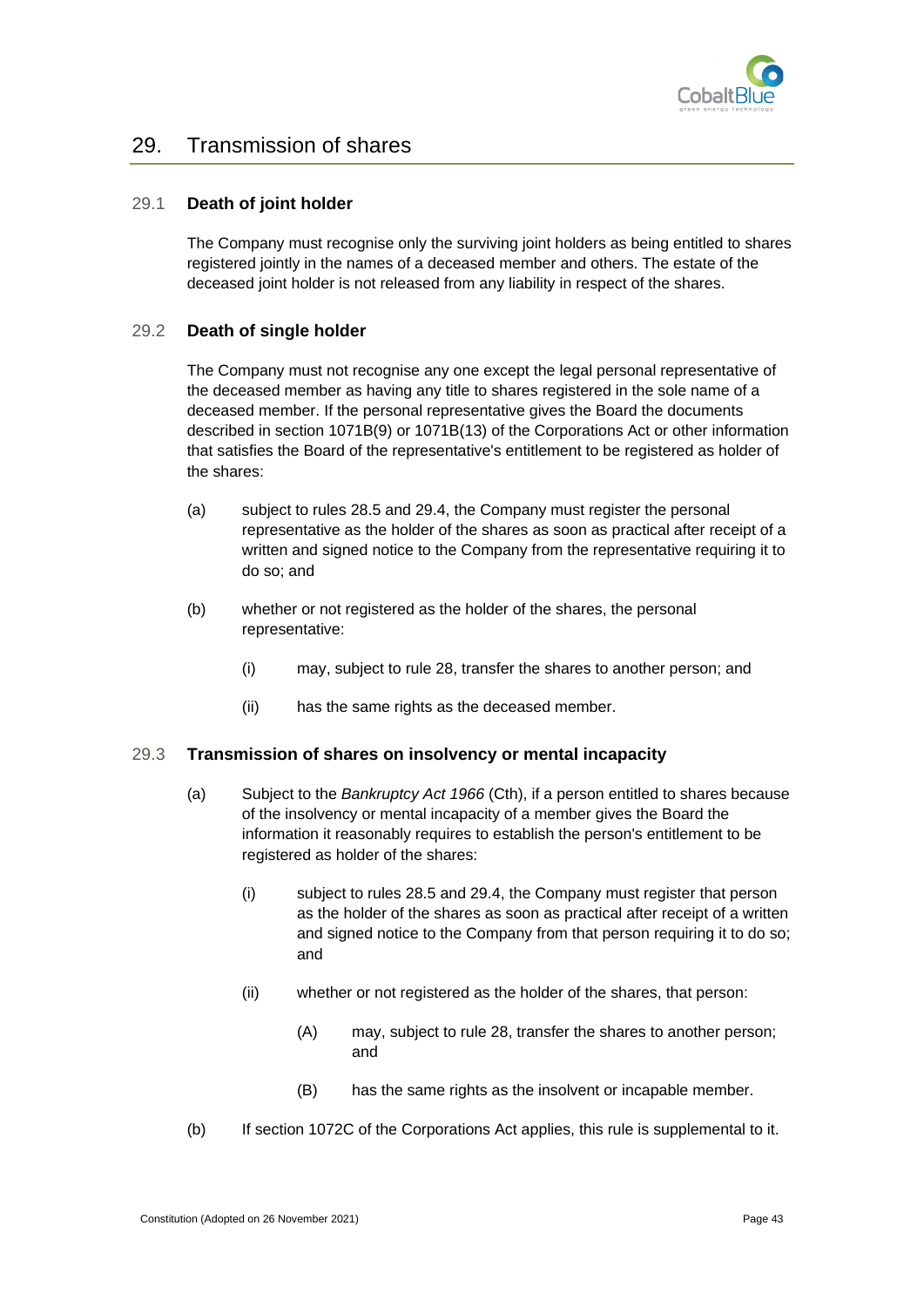

### <span id="page-52-0"></span>29.4 **Refusal to register holder**

The Company has the same right to refuse to register a personal representative or person entitled to shares on the insolvency or mental incapacity of a member as it would have if that person were the transferee named in a transfer signed by a living, solvent, competent member.

# <span id="page-52-1"></span>30. Unmarketable parcels

#### <span id="page-52-2"></span>30.1 **Board power of sale**

The Board may sell a share that is part of an Unmarketable Parcel if it does so in accordance with this rule. The Board's power to sell lapses if a takeover (as defined in the ASX Listing Rules) is announced after the Board gives a notice under rule [30.2](#page-52-3) and before the Board enters into an agreement to sell the share.

#### <span id="page-52-3"></span>30.2 **Notice of proposed sale**

- (a) Once in any 12-month period, the Board may give written notice to a member who holds an Unmarketable Parcel:
	- (i) stating that it intends to sell the Unmarketable Parcel; and
	- (ii) specifying a date at least six weeks (or any lesser period permitted under the Corporations Act or the ASX Listing Rules) after the notice is sent by which the member may give the Company written notice that the member wishes to retain the holding.
- (b) If the Board's power to sell lapses under rule [30.1,](#page-52-2) any notice given by the Board under this rule is taken never to have been given and the Board may give a new notice after the close of the offers made under the takeover.

#### <span id="page-52-4"></span>30.3 **No sale where member gives notice**

The Company must not sell an Unmarketable Parcel if, in response to a notice given by the Company under this rule [30,](#page-52-1) the Company receives a written notice that the member wants to keep the Unmarketable Parcel.

#### <span id="page-52-5"></span>30.4 **Terms of sale**

A sale of shares under this rule includes all dividends payable on and other rights attaching to them. The Company must pay the costs of the sale. Otherwise, the Board may decide the manner, time and terms of sale.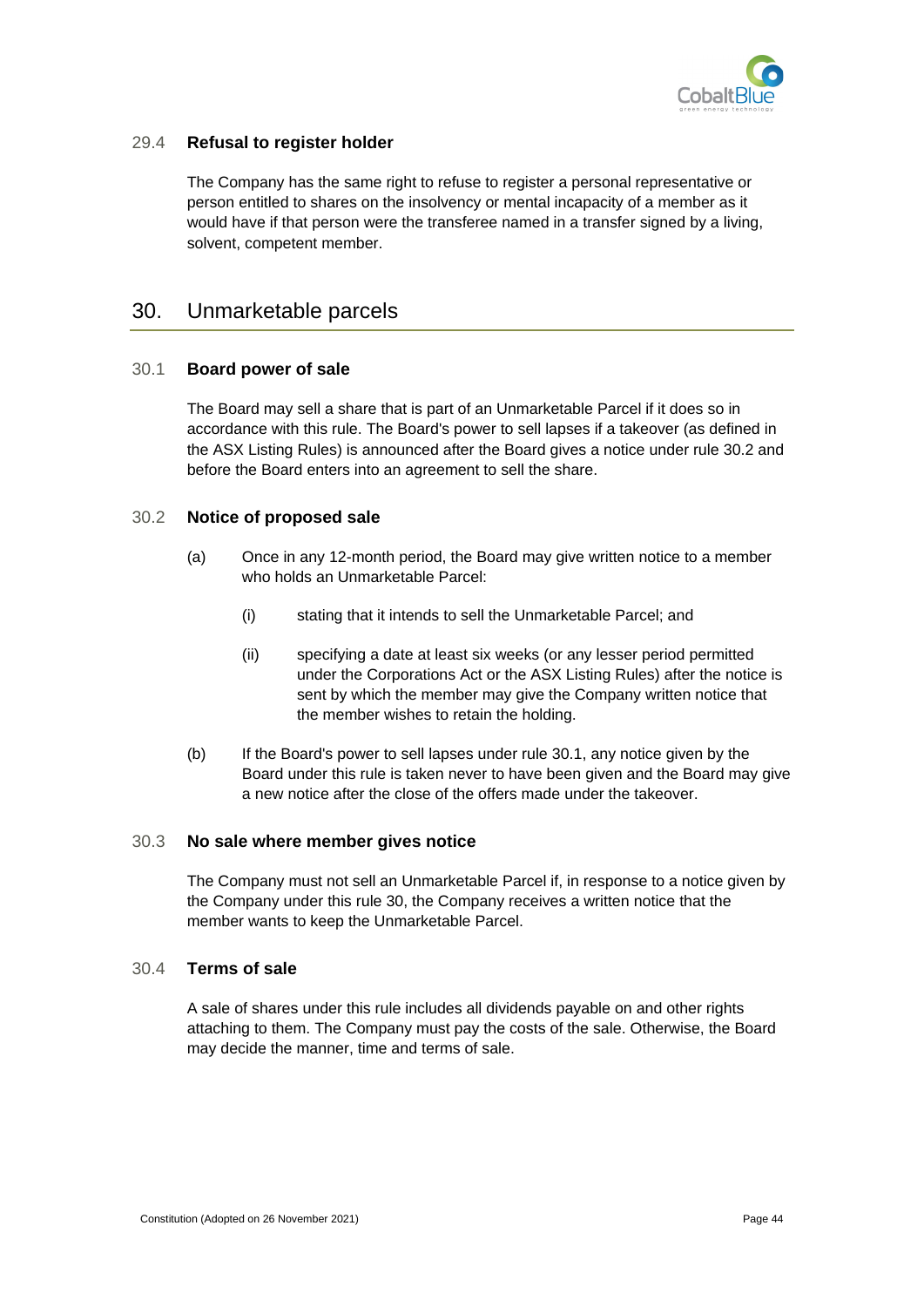

#### <span id="page-53-0"></span>30.5 **Share transfers**

For the purpose of giving effect to this rule, each Director and Secretary has power to effect or execute a transfer of a share as agent for a member who holds an Unmarketable Parcel.

#### <span id="page-53-1"></span>30.6 **Application of proceeds**

The Company must:

- (a) deduct any Called Amount in respect of the shares sold under this rule from the proceeds of sale and pay the balance into a separate bank account it opens and maintains for the purpose only;
- (b) hold that balance in trust for the previous holder of the shares (**Divested Member**);
- (c) as soon as practical give written notice to the Divested Member stating:
	- (i) what the balance is; and
	- (ii) that it is holding the balance for the Divested Member while awaiting the Divested Member's instructions and return of the certificate (if any) for the shares sold or evidence of its loss or destruction;
- <span id="page-53-5"></span>(d) if the shares sold were certificated, not pay the proceeds of sale out of the trust account until it has received the certificate for them or evidence of its loss or destruction; and
- (e) subject to paragraph [\(d\),](#page-53-5) deal with the amount in the account as the Divested Member instructs.

### <span id="page-53-2"></span>30.7 **Protections for transferee**

The title of the new holder of a share sold under this rule is not affected by any irregularity in the sale. The sole remedy of any person previously interested in the share is damages which may be recovered only from the Company.

# <span id="page-53-3"></span>31. Alteration of share capital

### <span id="page-53-4"></span>31.1 **Capitalisation of profits**

The Company may capitalise profits, reserves or other amounts available for distribution to members. Subject to the terms of issue of shares and rule [31.4,](#page-54-2) members are entitled to participate in a capital distribution in the same proportions in which they are entitled to participate in dividends.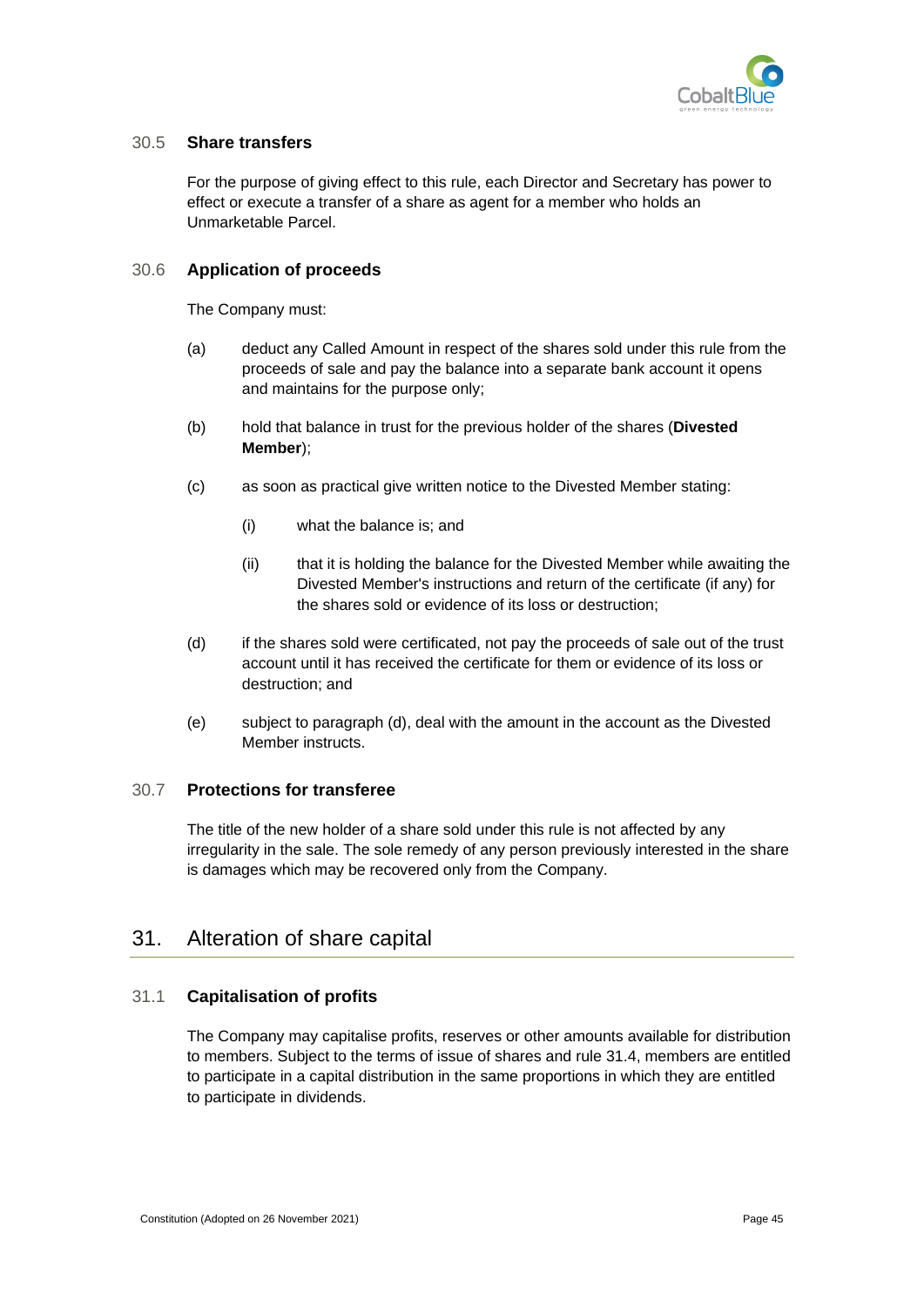

### <span id="page-54-0"></span>31.2 **Adjustment of capitalised amounts**

The Board may settle any difficulty that arises in regard to a capitalisation of profits as it thinks appropriate and necessary to adjust the rights of members among themselves including:

- (a) fix the value of specific assets;
- (b) make cash payments to members on the basis of the value fixed for assets or in place of fractional entitlements so as to adjust the rights of members between themselves;
- (c) disregard fractional entitlements; and
- (d) vest cash or specific assets in trustees.

#### <span id="page-54-1"></span>31.3 **Conversion of shares**

Subject to Part 2H.1 of the Corporations Act, the ASX Listing Rules and rules [21.2](#page-37-4) and [21.6,](#page-38-0) the Company may convert:

- (a) shares into a larger or smaller number of shares;
- (b) an ordinary share into a preference share; or
- (c) a preference share into an ordinary share,

by resolution passed at a meeting of members (but, in the case of a conversion of partly paid shares into a larger number of shares, the proportion between the amount paid and the amount unpaid on each share must be the same as before the conversion).

#### <span id="page-54-2"></span>31.4 **Adjustments on conversion**

The Board may do anything it thinks appropriate and necessary to give effect to a resolution converting shares including, if a member becomes notionally entitled to a fraction of a share as a result of the conversion:

- (a) make a cash payment or disregard fractional entitlements so as to adjust the rights of members between themselves;
- (b) vest fractional entitlements in a trustee to be dealt with as determined by the Board; or
- (c) round up fractional entitlements to the nearest whole share by capitalising an amount under rule [31.1](#page-53-4) even though not all members participate in the capitalisation.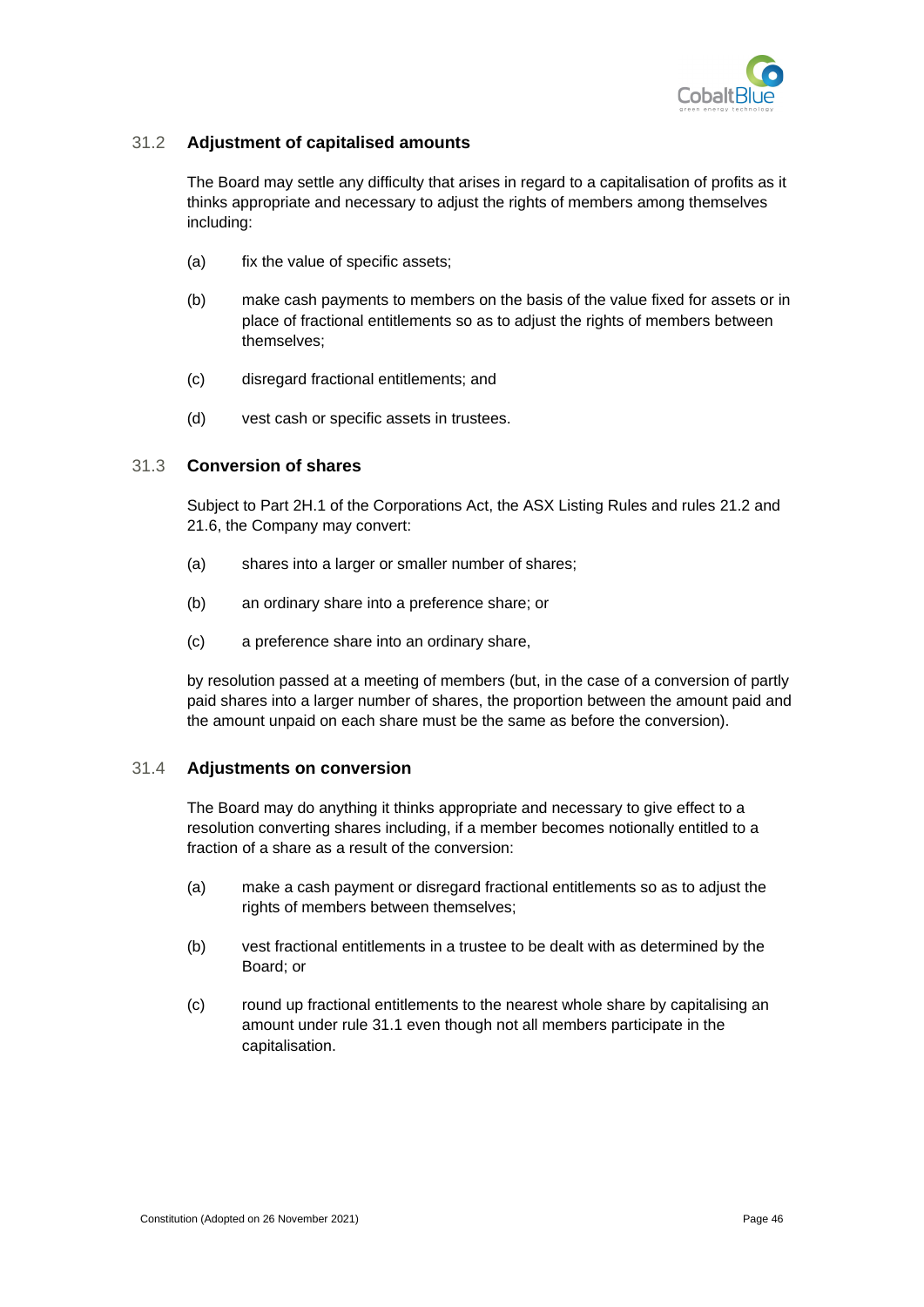

### <span id="page-55-0"></span>31.5 **Reduction of capital**

Subject to the ASX Listing Rules, the Company may reduce its share capital:

- (a) by reduction of capital in accordance with Division 1 of Part 2J.1 of the Corporations Act;
- (b) by buying back shares in accordance with Division 2 of Part 2J.1 of the Corporations Act;
- (c) in the ways permitted by sections 258E and 258F of the Corporations Act; or
- (d) in any other way for the time being permitted by the Corporations Act.

# <span id="page-55-1"></span>32. Currency for payments

#### <span id="page-55-2"></span>32.1 **Board may decide currency**

The Board may, with the agreement of the recipient or in accordance with the terms of issue of a share, pay:

- (a) dividends;
- (b) other amounts payable to members (including repayments of capital and distributions of capitalised amounts); or
- (c) remuneration of Directors or other officers,

in the currency of a country other than Australia.

#### <span id="page-55-3"></span>32.2 **Conversion to Australian dollars**

If the Board decides to make a payment in a currency other than Australian dollars and it is necessary, for the purposes of these rules or for any other purpose, to calculate the Australian dollar equivalent of the payment, the Board must fix a time (earlier than the time for payment) and specify the buying or selling rate quoted by a particular financial institution as the time and rate that apply for that purpose.

## <span id="page-55-4"></span>33. Winding up

#### <span id="page-55-5"></span>33.1 **Entitlement of members**

Subject to the terms of issue of shares and this rule [33,](#page-55-4) the surplus assets of the Company remaining after payment of its debts are divisible among the members in proportion to the number of fully paid shares held by them and, for this purpose, a partly paid share is counted as a fraction of a fully paid share equal to the proportion which the amount paid on it bears to the total issue price of the share.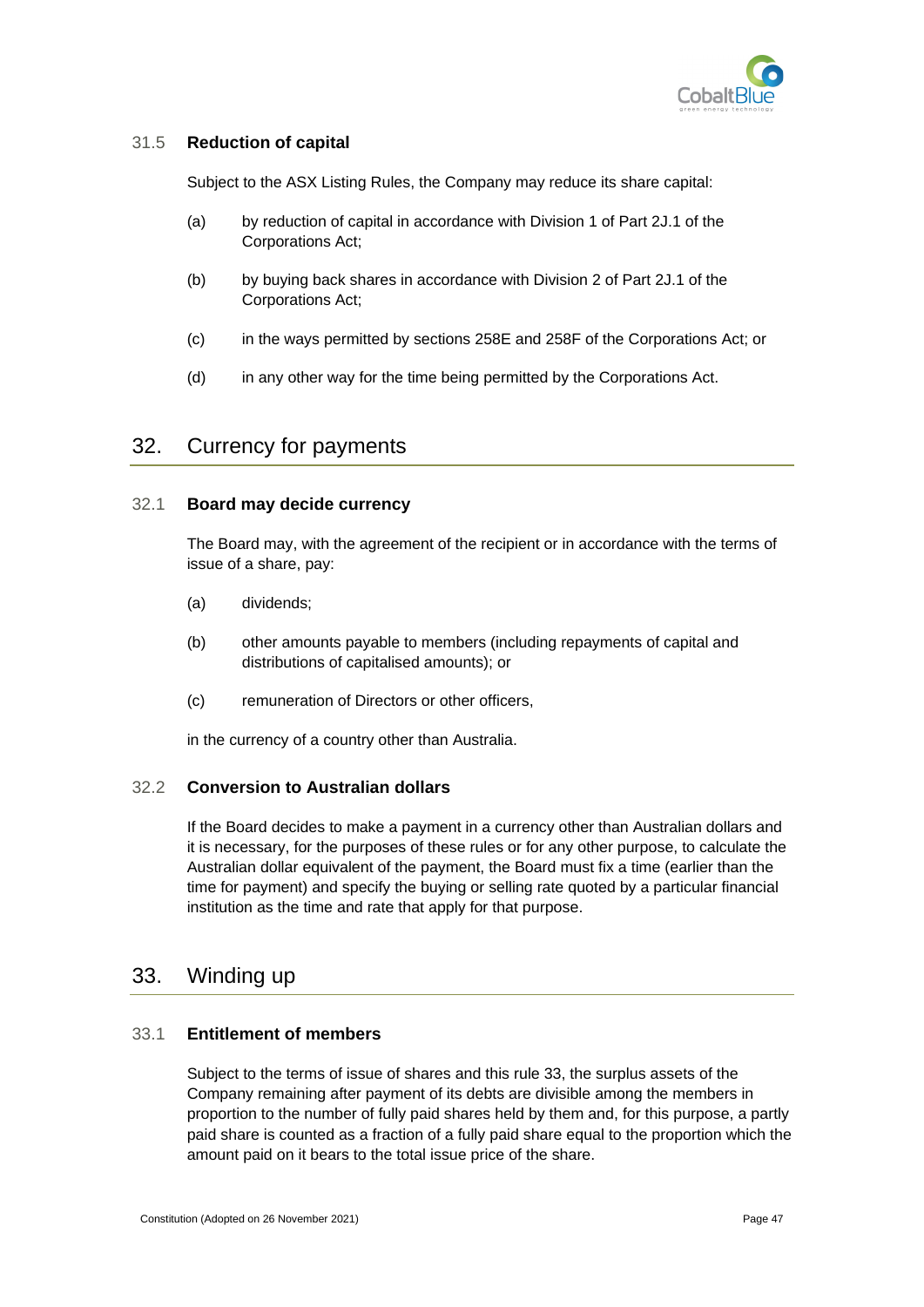

### <span id="page-56-0"></span>33.2 **Distribution of assets generally**

If the Company is wound up, the liquidator may, with the sanction of a Special Resolution:

- (a) divide the assets of the Company among the members in kind;
- (b) for that purpose fix the value of assets and decide how the division is to be carried out as between the members and different classes of members; and
- (c) vest assets of the Company in trustees on any trusts for the benefit of the members as the liquidator thinks appropriate.

#### <span id="page-56-1"></span>33.3 **No distribution of liabilities**

The liquidator cannot compel a member to accept marketable securities in respect of which there is a liability as part of a distribution of assets of the Company.

#### <span id="page-56-2"></span>33.4 **Distribution not in accordance with legal rights**

If the liquidator decides on a division or vesting of assets of the Company under rule [33.2](#page-56-0) which does not accord with the legal rights of the contributories, any contributory who would be prejudiced by it may dissent and has ancillary rights as if that decision were a Special Resolution passed under section 507 of the Corporations Act.

## <span id="page-56-3"></span>34. Notices

#### <span id="page-56-4"></span>34.1 **Notices by Company**

A notice is properly given by the Company to a person if it is:

- (a) in writing signed on behalf of the Company (by original or printed signature);
- (b) addressed to the person to whom it is to be given (either by name or by reference to position or relationship to the Company); and
- (c) either:
	- (i) delivered personally;
	- (ii) sent by prepaid ordinary mail (by airmail, if the addressee is overseas) to that person's address; or
	- (iii) sent by fax to the fax number (if any) nominated by that person; or
	- (iv) sent by electronic message or communication to the electronic address (if any) nominated by that person; or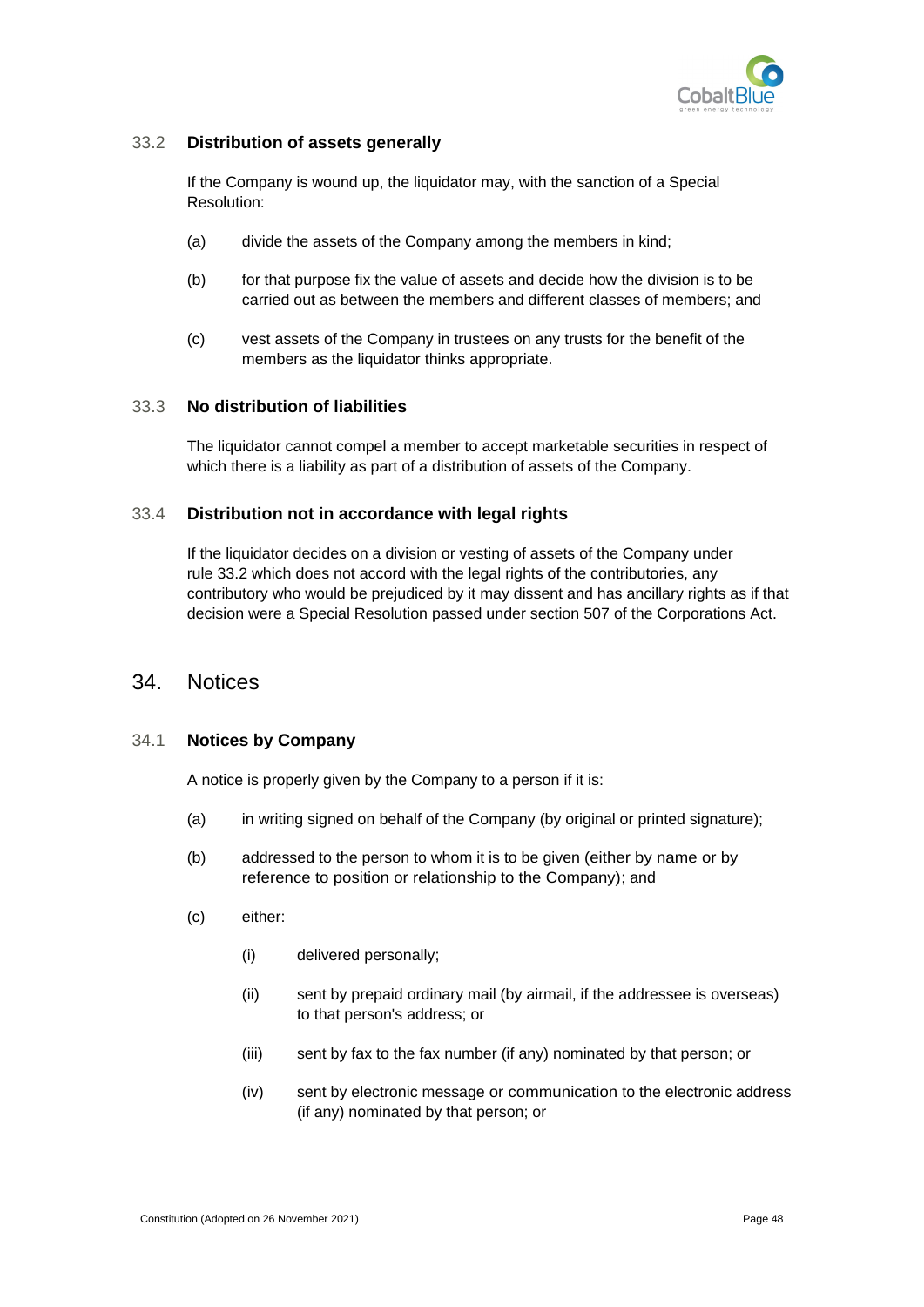

(v) posted on any technology platform and the person is provided with notification (in any way agreed by the person) of the posting).

#### <span id="page-57-0"></span>34.2 **Overseas members**

A member whose registered address is not in Australia may notify the Company in writing of an address in Australia to which notices may be sent.

#### <span id="page-57-1"></span>34.3 **When notice is given**

- (a) A notice to a person by the Company is regarded as given and received:
	- (i) if it is delivered personally or sent by fax or electronic message or posted on any technology platform:
		- (A) by 5:00 pm (local time in the place of receipt) on a Business Day on that day; or
		- (B) after 5:00 pm (local time in the place of receipt) on a Business Day, or on a day that is not a Business Day on the next Business Day; and
	- (ii) if it is sent by mail, one Business Day after posting.
- <span id="page-57-5"></span>(b) A certificate in writing signed by a Director or Secretary stating that a notice was sent is conclusive evidence of service.

#### <span id="page-57-2"></span>34.4 **Notice to joint holders**

Notice to joint holders of shares must be given to the joint member named first in the Register. Every person who becomes entitled to a share is bound by every notice in respect of that share that was properly given to a person registered as the holder of the share before the transfer or transmission of the share was entered in the Register.

#### <span id="page-57-3"></span>34.5 **Counting days**

If a specified period must pass after a notice is given before an action may be taken, neither the day on which the notice is given nor the day on which the action is to be taken may be counted in reckoning the period.

#### <span id="page-57-4"></span>34.6 **Notices to "lost" members**

- $(a)$  If:
	- (i) on two or more consecutive occasions a notice served on a member in accordance with this rule is returned unclaimed or with an indication that the member is not known at the address to which it was sent; or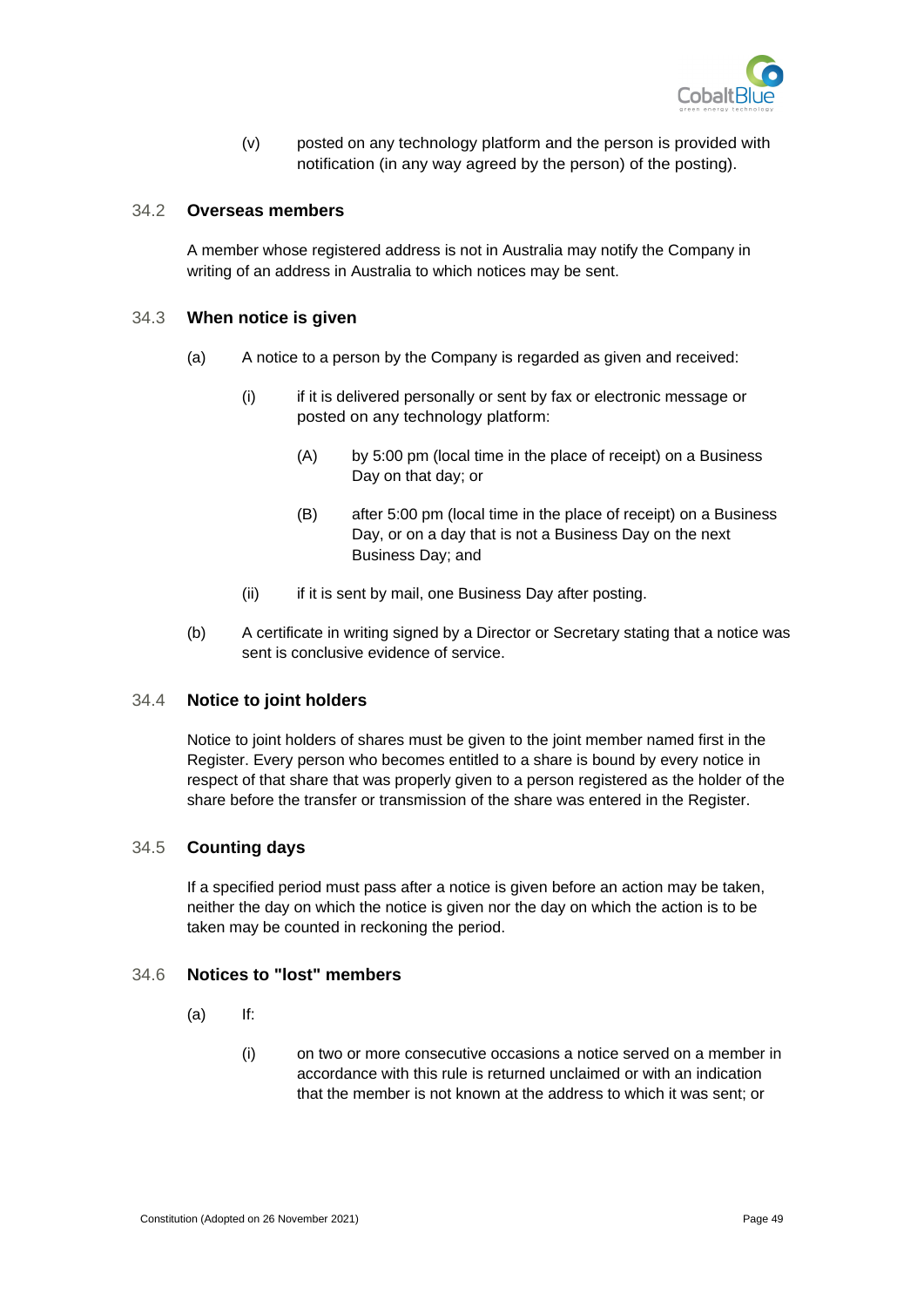

(ii) the Board believes on other reasonable grounds that a member is not at the address shown in the Register or notified to the Company under rule [34.2,](#page-57-0)

the Company may give effective notice to that member by exhibiting the notice at the Company's registered office for at least 48 hours.

(b) This rule ceases to apply if the member gives the Company notice of a new address.

# <span id="page-58-0"></span>35. Unclaimed money

The Company must deal with unclaimed dividends and distributions and unclaimed proceeds of shares sold or reissued under this document in accordance with the law relating to unclaimed money in the Company's jurisdiction of registration.

# <span id="page-58-1"></span>36. Proportional Takeovers

### <span id="page-58-2"></span>36.1 **Definitions**

The following definitions apply in this rule [36:](#page-58-1)

**Approving Resolution** means a resolution approving the Proportional Takeover Bid in accordance with rule [36.2](#page-58-3)

**Approving Resolution Deadline** in relation to a Proportional Takeover Bid means the day that is the 14<sup>th</sup> day before the last day of the Bid Period;

**Bid Period** means the period during which offers under the Proportional Takeover Bid remain open;

**Bidder** means the person making the offers under the Proportional Takeover Bid;

**Proportional Takeover Bid** means an off market bid for a specified proportion of shares in a class of shares in the Company; and

a reference to "**a person associated with**" another person has the meaning given to that expression by Division 2 of Part 1.2 of the Corporations Act;

#### <span id="page-58-3"></span>36.2 **When a Proportional Takeover Bid is made**

If offers are made under a Proportional Takeover Bid for securities of the Company:

(a) other than where a transfer is effected in accordance with the takeover provisions (if any) under the ASX Settlement Operating Rules, the registration of a transfer giving effect to a takeover contract resulting from the acceptance of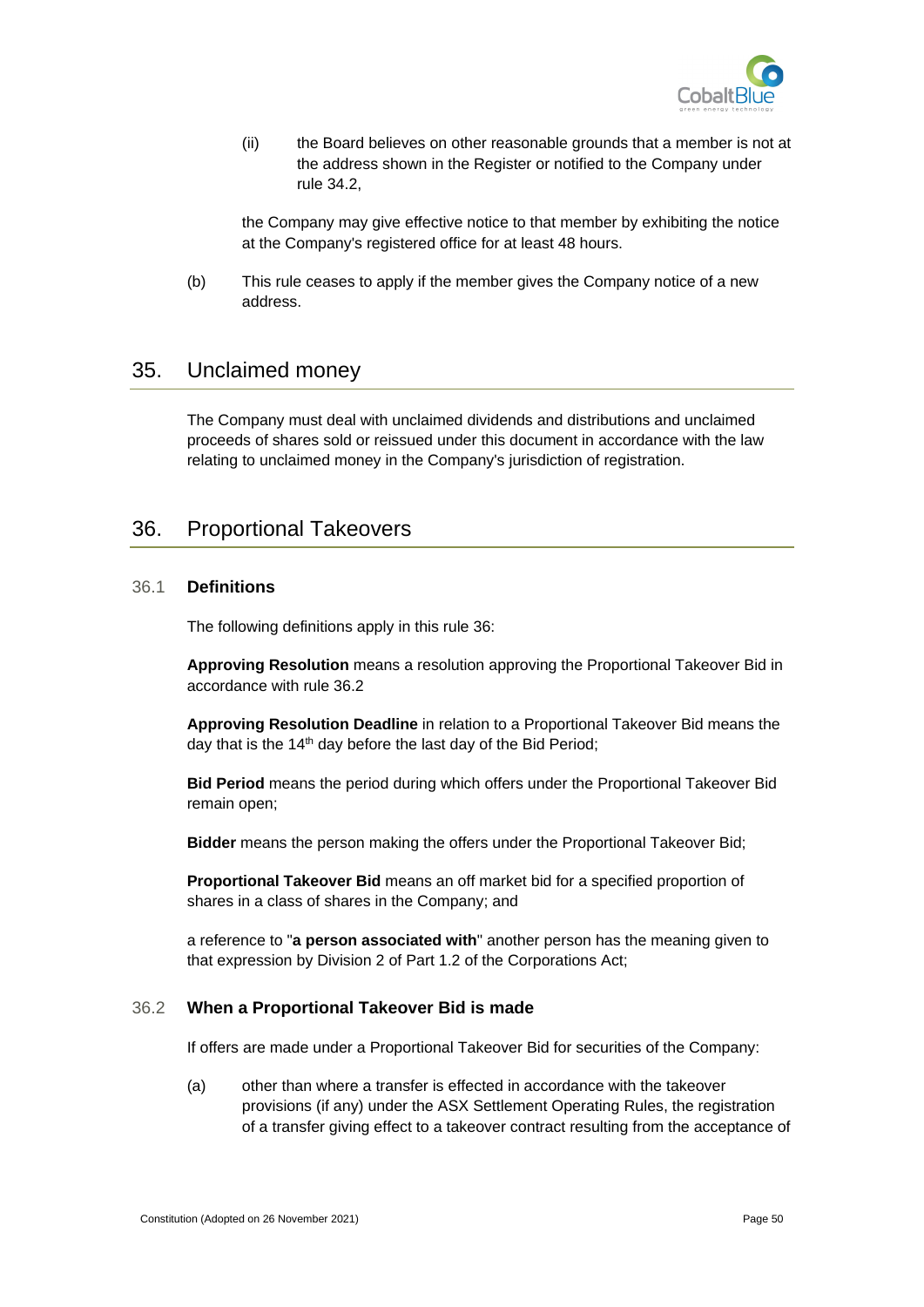

an offer under the Proportional Takeover Bid is prohibited unless and until an Approving Resolution is passed in accordance with this rule [36.2;](#page-58-3)

- (b) a person (other than the Bidder or a person associated with the Bidder) who, as at the end of the day on which the first offer under the Proportional Takeover Bid was made, held shares in the class is entitled to vote on an Approving Resolution and, for the purpose of so voting, is entitled to one vote for each of the shares;
- <span id="page-59-4"></span><span id="page-59-3"></span>(c) an Approving Resolution is to be voted on:
	- (i) at a meeting convened and conducted by the Company of persons entitled to vote on the Approving Resolution; or
	- (ii) by means of a postal ballot conducted by the Company;
		- (A) the Directors must ensure that an Approving Resolution is voted on in accordance with rule [36.2\(c\);](#page-59-3) and
		- (B) an Approving Resolution that has been voted on, is taken to have been passed if the proportion that the number of votes in favour of resolution bears to the total number of votes on the resolution is greater than 50%, otherwise the Approving Resolution is taken to be rejected.

#### <span id="page-59-5"></span><span id="page-59-0"></span>36.3 **Deadline for passing an Approving Resolution**

To be effective, an Approving Resolution must be passed before the Approving Resolution Deadline.

#### <span id="page-59-1"></span>36.4 **Application of general law principles**

The rules of this Constitution that apply to a meeting of members apply:

- (a) with such modifications as the circumstances require, to a meeting convened under rule [36.2\(c\)\(i\);](#page-59-4) and
- (b) as if the meeting convened under rule [36.2\(c\)\(i\)](#page-59-4) were a meeting of members of the Company.

#### <span id="page-59-2"></span>36.5 **Notice required when vote taken**

If an Approving Resolution is passed in accordance with rules  $36.2(c)(ii)(B)$  and  $36.3$ , the Company must, on or before the Approving Resolution Deadline, give:

- (a) the Bidder; and
- (b) each notifiable securities exchange in relation to the Company,

a written notice stating that the Approving Resolution has been voted on and whether the resolution was passed or rejected.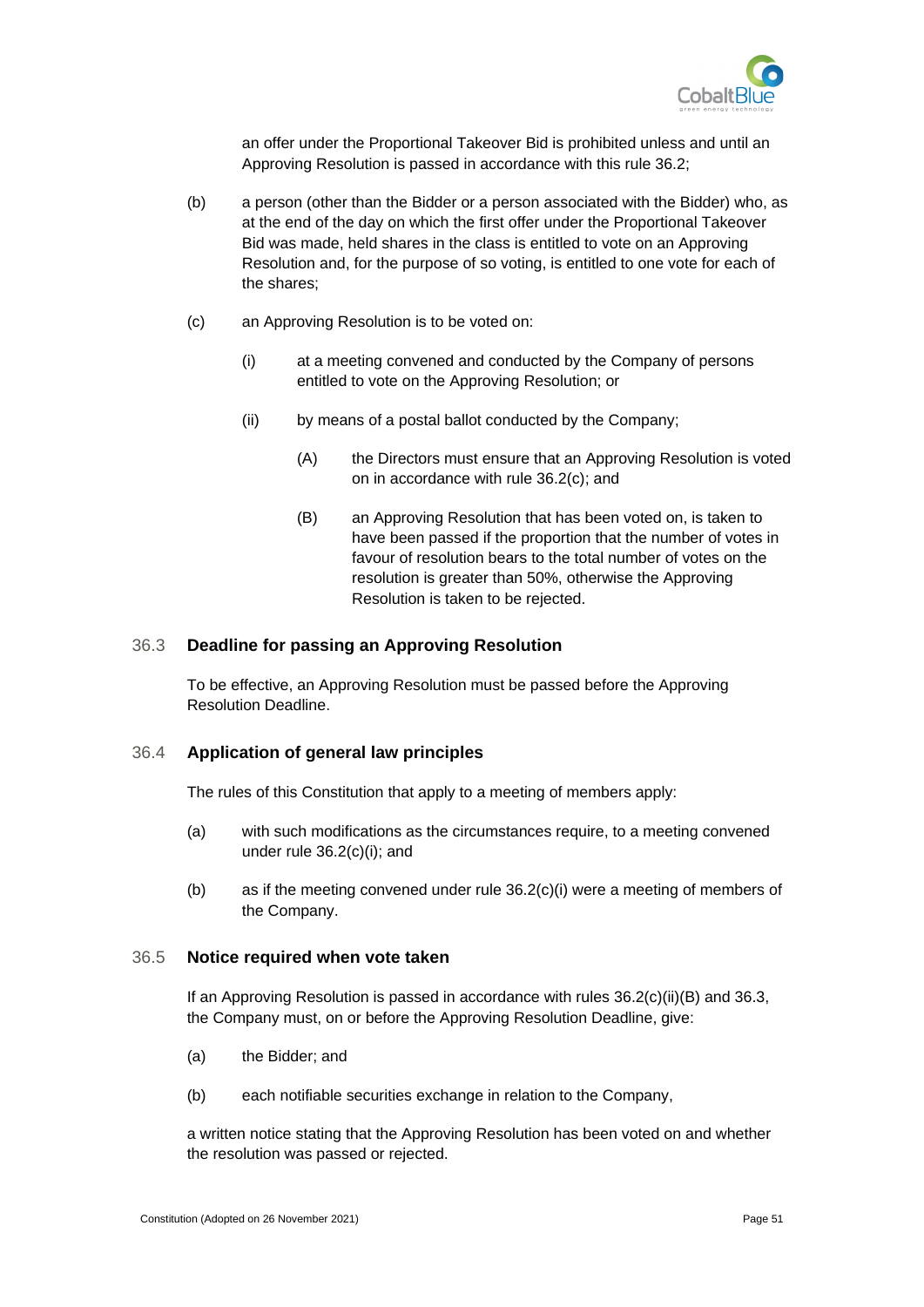

#### <span id="page-60-0"></span>36.6 **Where no vote taken**

If no Approving Resolution has been voted on in accordance with this rule [36](#page-58-1) as at the end of the day before the Approving Resolution Deadline, an Approving Resolution is taken to have been passed in accordance with rule [36.](#page-58-1)

#### <span id="page-60-1"></span>36.7 **Effect of rejection of Approving Resolution**

If an Approving Resolution is voted on before the Approving Resolution Deadline in accordance with rule [36.3](#page-59-0) and is rejected:

- (a) despite section 652A of the Corporations Act:
	- (i) all offers under the Proportional Takeover Bid that have not been accepted as at the end of the Approving Resolution Deadline; and
	- (ii) all offers under the Proportional Takeover Bid that have been accepted and from whose acceptance binding contracts have not resulted as at the end of the Approving Resolution Deadline,

are taken to be withdrawn at the end of the Approving Resolution Deadline; and

(b) a person who has accepted an offer made by the Bidder pursuant to the Proportional Takeover Bid from whose acceptance a binding contract has resulted is entitled to rescind that contract.

#### <span id="page-60-2"></span>36.8 **ASX Settlement Operating Rules**

Nothing in this rule [36](#page-58-1) authorises the Company to interfere with any takeover transfer procedures contained in the ASX Settlement Operating Rules.

#### <span id="page-60-3"></span>36.9 **Where this rule ceases to apply**

This rule [36](#page-58-1) ceases to have effect on:

- (a) firstly, the third anniversary of the adoption of this Constitution; and,
- (b) thereafter, on the third anniversary of the most recent renewal of this rule [36](#page-58-1) approved by members pursuant to section 648G(4) of the Corporations Act.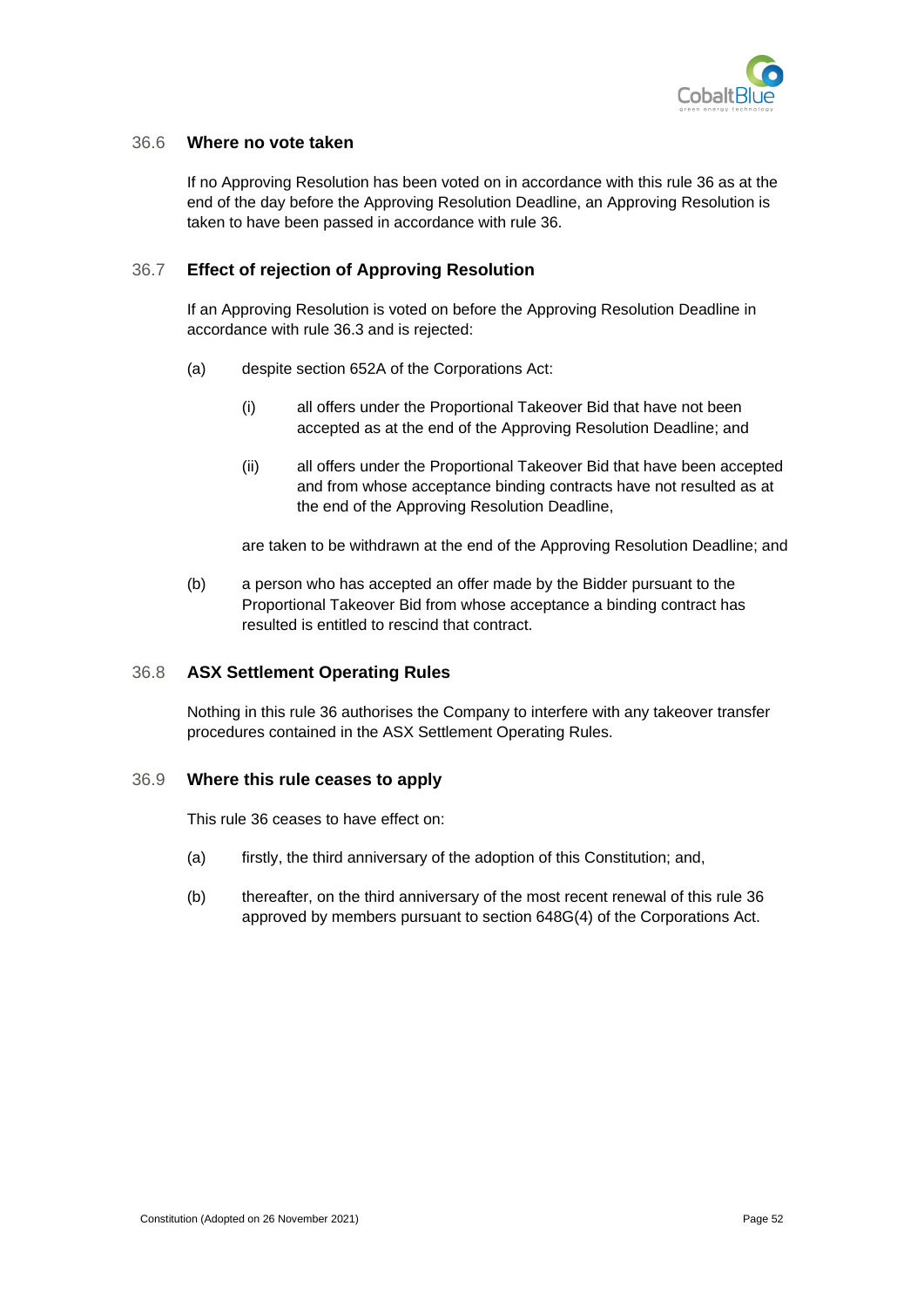

# <span id="page-61-0"></span>**Schedule** Terms of Issue of Preference Shares

# 1. Definitions

The following definitions apply in relation to a preference share issued under rule [21.2:](#page-37-4)

**Dividend Amount for any Dividend Period** means the amount calculated as:

 $DA = DR \times N$ 365

where:

- DA = Dividend Amount:
- DR = Dividend Rate; and
- $N =$  number of days in the relevant Dividend Period;

**Dividend Date** means a date specified in the Issue Resolution on which a dividend in respect of that preference share is payable;

#### **Dividend Period** means:

- (a) the period that begins on and includes the Issue Date and ends on and includes the day before the first Dividend Date after the Issue Date;
- (b) the period that begins on and includes each Dividend Date and ends on and includes the day before the next Dividend Date; and
- (c) the period that begins on and includes the last Dividend Date and ends on and includes the day before the Redemption Date;

**Dividend Rate** means the rate specified in the Issue Resolution for the calculation of the amount of dividend to be paid on that preference share on any Dividend Date;

**franked dividend** means a distribution franked in accordance with section 202-5 of the Tax Act;

**Issue Date** means the date on which the share is issued;

**Issue Resolution** means the resolution passed under clause 2 of this schedule;

**redeemable preference share** means a preference share which the Issue Resolution specifies is liable to be redeemed:

- (a) at a fixed time or on the happening of a particular event;
- (b) at the Company's option; or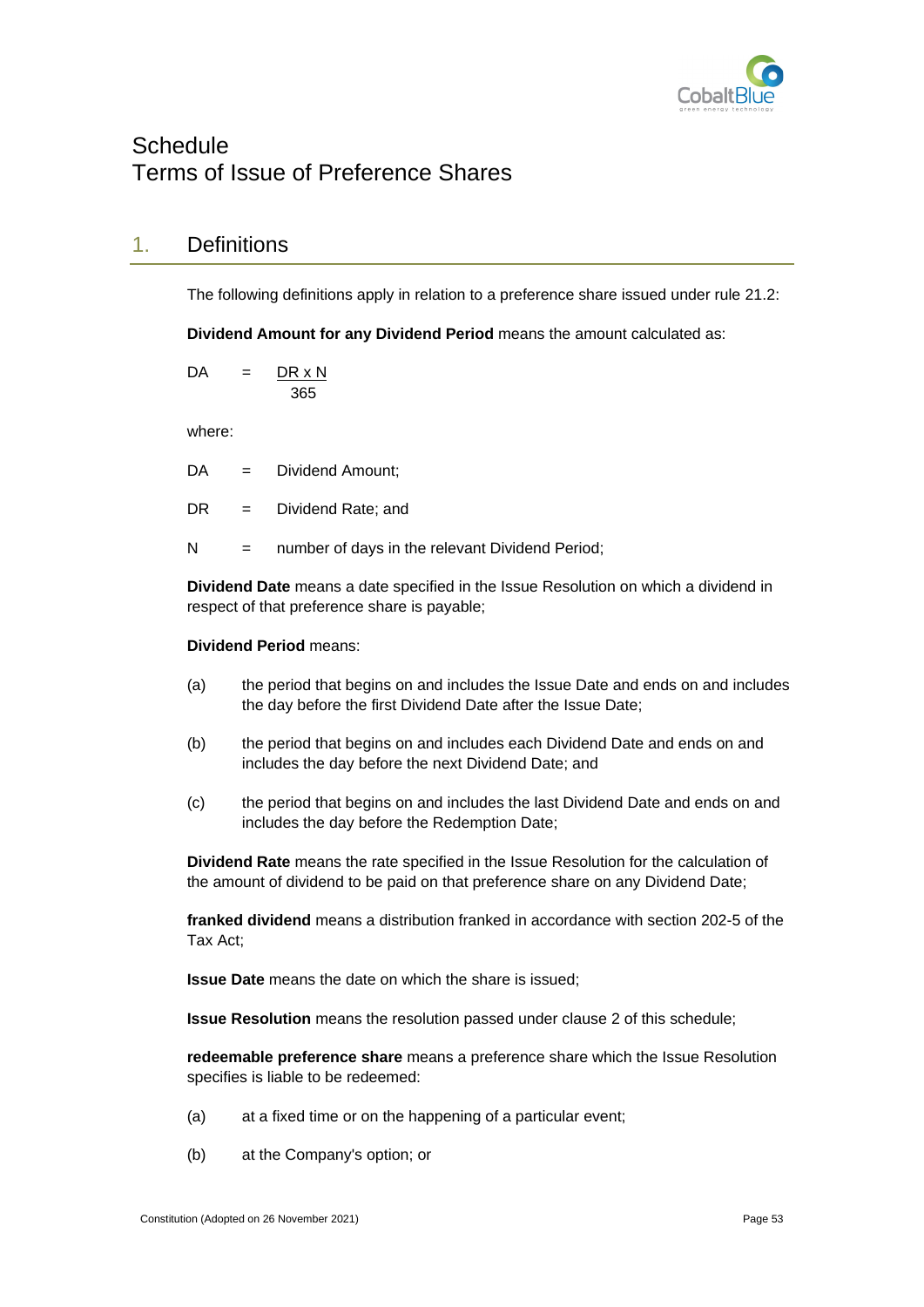

(c) at the holder's option;

**Redemption Amount** in relation to a redeemable preference share means the amount specified in the Issue Resolution to be paid on redemption of that share;

**Redemption Date** in relation to a redeemable preference share, means the date on which the Issue Resolution requires the Company to redeem that share; and

**Tax Act** means the *Income Tax Assessment Act 1936* (Cth), the *Income Tax Assessment Act 1997* (Cth), or both, as applicable.

# 2. Issue resolution

If the Board resolves to issue a preference share, it must pass an Issue Resolution which specifies:

- (a) the Dividend Date;
- (b) the Dividend Rate;
	- (i) whether dividends are cumulative or non cumulative;
	- (ii) the priority with respect to payment of dividends and repayment of capital over other classes of shares;
- (c) whether the share is a redeemable preference share or not, and if so:
	- (i) the Redemption Amount; and
	- (ii) if the share is redeemable at the end of a fixed period, the Redemption Date, or otherwise the circumstances (if any) in which the share is redeemable at the option of the holder or of the Company, the way in which that option must be exercised and the way in which the resulting Redemption Date is ascertained,

and may also specify that the dividend must be a franked dividend or must not be a franked dividend.

# 3. Franked dividends

If the Issue Resolution specifies that the dividend on preference shares must be a franked dividend, it may also specify:

- (a) the extent to which the dividend must be franked (within the meaning of the Tax Act); and
- (b) the consequences of the dividend not being franked to that extent, which may include an increase of the dividend by an amount equal to the additional amount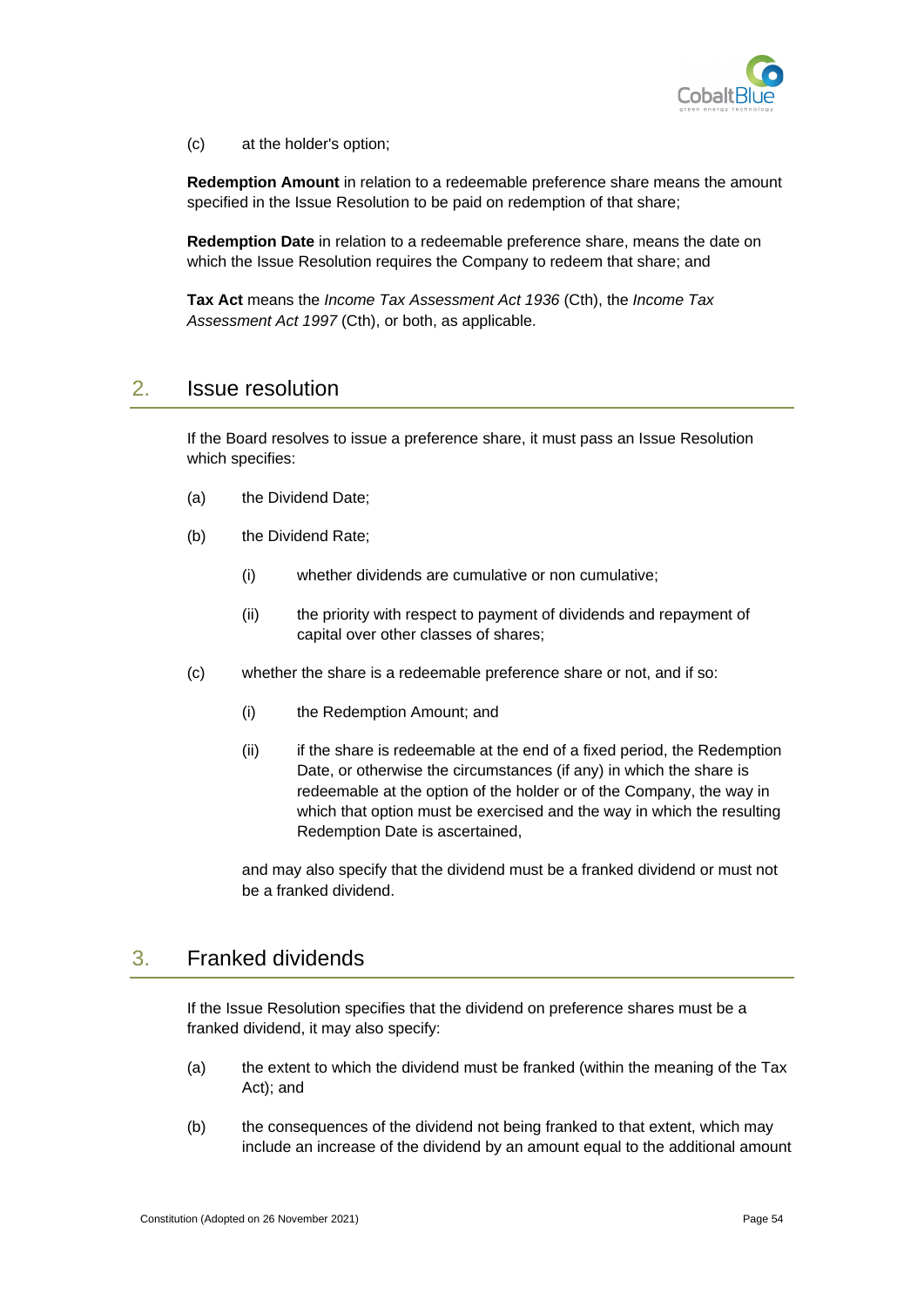

of franking credit which would have been imputed to the holder of the share under the Tax Act if the dividend had been franked in accordance with the Issue Resolution.

# 4. Dividend entitlement

The holder of a preference share is entitled to be paid on each Dividend Date, in priority to any payment of dividend on any other class of shares, a preferential dividend of the Dividend Amount for the Dividend Period ending on the day before that Dividend Date. The dividend entitlement is cumulative if the Issue Resolution states that it is cumulative and otherwise is non cumulative.

# 5. Priority on winding up

The holder of a preference share is entitled, on a winding up, to payment in cash of:

- (a) the amount then paid up on the share; and
- (b) if the Issue Resolution states that dividends are cumulative, any arrears of dividend,

in priority to any payment to the holders of ordinary shares and any other class of preference share over which the relevant Issue Resolution or rights conferred under rule [21.2](#page-37-4) give it priority, but has no right to participate in surplus assets and profits of the Company.

# 6. Voting

The holder of a preference share has no right to vote at any meeting of members except:

- (a) if the Issue Resolution states that dividends are cumulative, during a period during which a dividend (or part of a dividend) on the share is in arrears;
- (b) on a proposal to reduce the Company's share capital;
- (c) on a resolution to approve the terms of a buy back agreement;
- (d) on a proposal that affects rights attached to the share;
- (e) on a proposal to wind up the Company;
- (f) on a proposal for the disposal of the whole of the Company's property, business and undertaking;
- (g) during the winding up of the Company; and